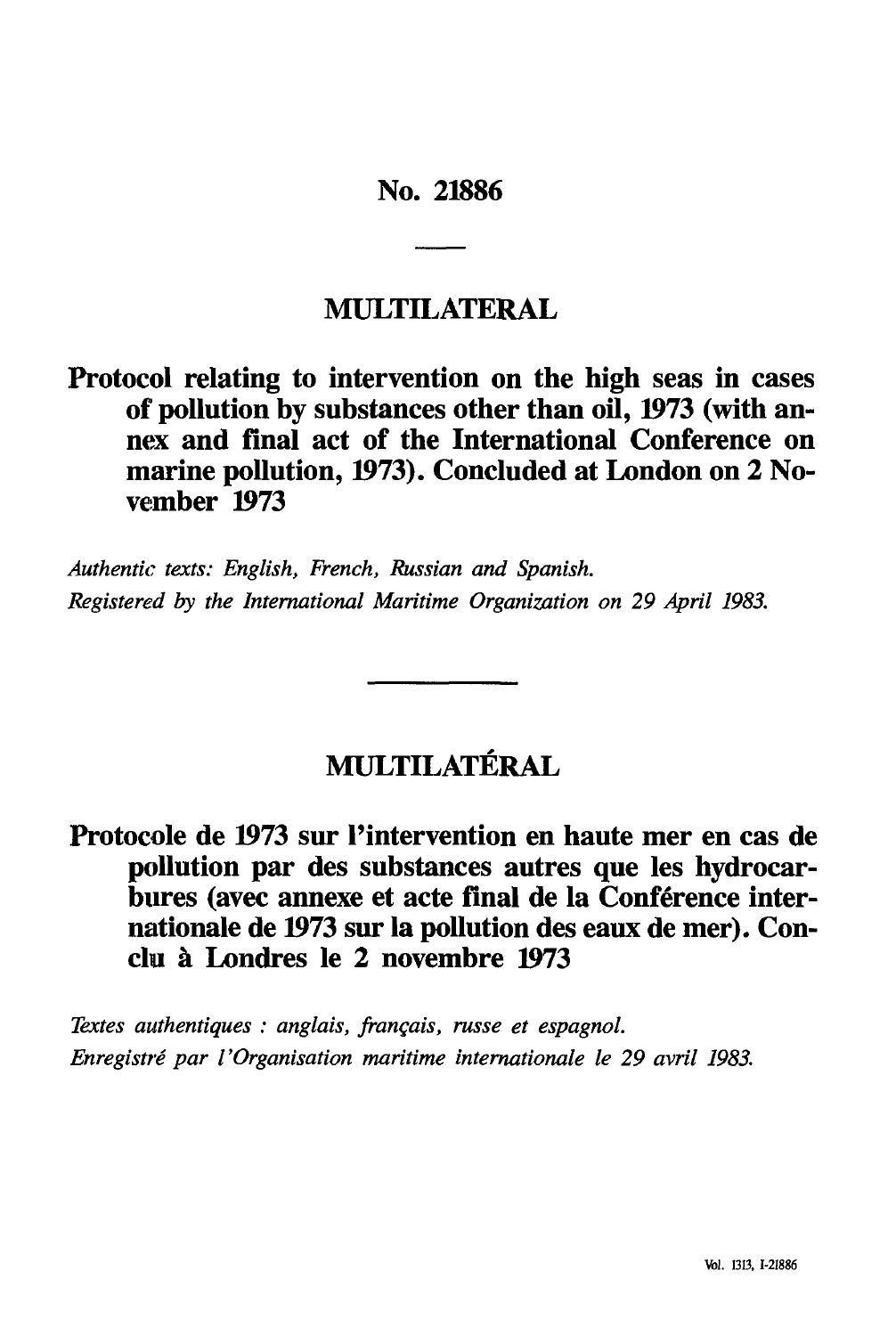# PROTOCOL1 RELATING TO INTERVENTION ON THE HIGH SEAS IN CASES OF POLLUTION BY SUBSTANCES OTHER THAN OIL, 1973<sup>2</sup>

The Parties to the present Protocol,

Being parties to the International Convention relating to Intervention on the High Seas in Cases of Oil Pollution Casualties, done in Brussels on 29 November 1969,<sup>3</sup>

Taking into account the Resolution on International Co-operation Concerning Pollutants other than Oil adopted by the International Legal Conference on Marine Pollution Damage, 1969,

Further taking into account that, pursuant to the Resolution, the Inter-Governmental Maritime Consultative Organization has intensified its work, in collaboration with all interested international organizations, on all aspects of pollution by substances other than oil,

Have agreed as follows:

*Article I.* 1. Parties to the present Protocol may take such measures on the high seas as may be necessary to prevent, mitigate or eliminate grave and imminent danger to their coastline or related interests from pollution or threat of pollution by substances other than oil following upon a maritime casualty or acts related to such a casualty, which may reasonably be expected to result in major harmful consequences.

"Substances other than oil" as referred to in paragraph 1 shall be:

- (a) Those substances enumerated in a list which shall be established by an appropriate body designated by the Organization and which shall be annexed to the present Protocol, and
- *(b)* Those other substances which are liable to create hazards to human health, to harm living resources and marine life, to damage amenities or to interfere with other legitimate uses of the sea.

<sup>1</sup> Came into force on 30 March 1983 in respect of the following States, i.e., on the ninetieth day following the date on which 15 States had deposited instruments of ratification, acceptance, approval or accession with the Secretary-General of the International Maritime Organization, in accordance with article VI (1):

| State                                                                                                                                                                             | Date of deposit of<br>the instrument of ratifi-<br>cation, acceptance (A)<br>or accession (a) |                                       | State                                                                                                                                                                                                                                                                                                    | Date of deposit of<br>the instrument of ratifi-<br>cation, acceptance (A)<br>or accession (a) |                  |  |
|-----------------------------------------------------------------------------------------------------------------------------------------------------------------------------------|-----------------------------------------------------------------------------------------------|---------------------------------------|----------------------------------------------------------------------------------------------------------------------------------------------------------------------------------------------------------------------------------------------------------------------------------------------------------|-----------------------------------------------------------------------------------------------|------------------|--|
| Bahamas<br>Belgium<br>Italy<br>Liberia<br>Mexico<br>Netherlands<br>(With a declaration of application<br>to the Netherlands Antilles.)                                            | 5 March<br>9 September 1982 a<br>1 October<br>17 February<br>11 April<br>10 September 1980    | 1981 $a$<br>1982<br>1981 $a$<br>1980a | (With a declaration of application to<br>Anguilla, Bermuda, the British Ant-<br>arctic Territory, the British Virgin<br>Islands, the Cayman Islands, the<br>Falkland Islands and Dependencies.<br>Hong Kong, Montserrat, the Pit-<br>cairn, Henderson, Ducie and Oeno<br>Islands, St. Helena and Depend- |                                                                                               |                  |  |
| $Poland \ldots \ldots \ldots \ldots \ldots \ldots \ldots$<br>Sweden<br>Tunisia<br>Union of Soviet Socialist Republics<br>United Kingdom of Great Britain and<br>Northern Ireland* | $15$ July<br>10 July<br>28 June<br>4 May<br>30 December 1982 A<br>5 November 1979             | 1980 $a$<br>1981<br>1976<br>1976 a    | encies, the Turks and Caicos Is-<br>lands, and the United Kingdom Sov-<br>ereign Base Areas of Akrotiri and<br>Dhekelia on the Island of Cyprus.)<br>United States of America<br>$Y$ emen<br>Yugoslavia                                                                                                  | 7 September 1978<br>6 March<br>31 October                                                     | 1979 a<br>1980 a |  |

\*See p. 58 of this volume for the text of the declaration made upon ratification.

<sup>2</sup> By a proces-verbal of rectification as drawn up by the Secretary General of the International Maritime Organization at the Headquarters of the Organization in London on 14 October 1977, the Contracting Governments agr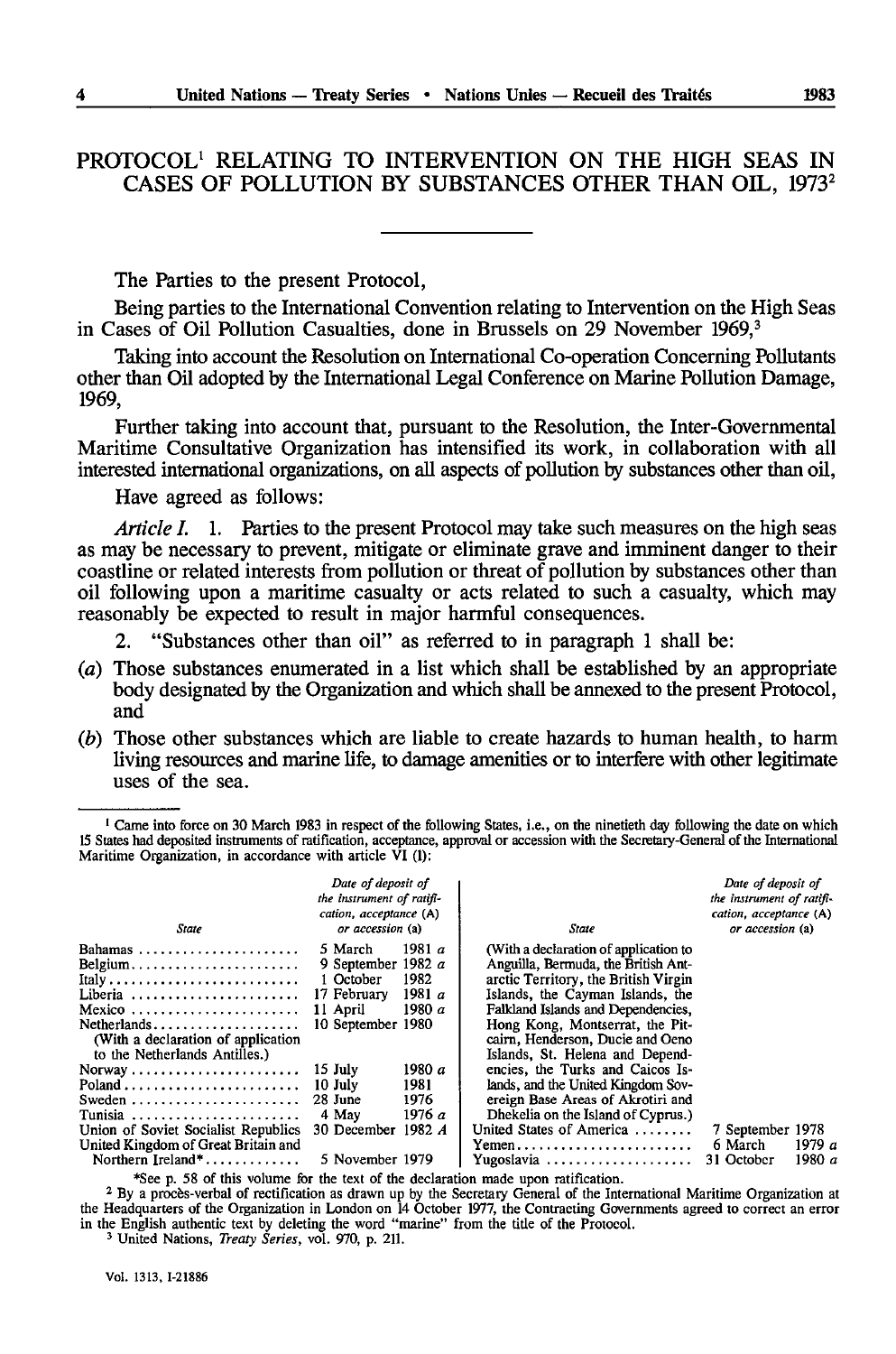3. Whenever an intervening Party takes action with regard to a substance referred to in paragraph *2(b)* above that Party shall have the burden of establishing that the sub stance, under the circumstances present at the time of the intervention, could reasonably pose a grave and imminent danger analogous to that posed by any of the substances enumerated in the list referred to in paragraph  $2(a)$  above.

*Article II.* 1. The provisions of paragraph 2 of article I and of articles II to VIII of the Convention Relating to Intervention on the High Seas in Cases of Oil Pollution Casualties, 1969, and the annex thereto as they relate to oil, shall be applicable with regard to the substances referred to in article I of the present Protocol.

2. For the purpose of the present Protocol the list of experts referred to in articles  $III(c)$  and IV of the Convention shall be extended to include experts qualified to give advice in relation to substances other than oil. Nominations to the list may be made by Member States of the Organization and by Parties to the present Protocol.

*Article III. I.* The list referred to in paragraph *2(a)* of article I shall be maintained by the appropriate body designated by the Organization.

2. Any amendment to the list proposed by a Party to the present Protocol shall be submitted to the Organization and circulated by it to all Members of the Organization and all Parties to the present Protocol at least three months prior to its consideration by the appropriate body.

3. Parties to the present Protocol whether or not Members of the Organization shall be entitled to participate in the proceedings of the appropriate body.

4. Amendments shall be adopted by a two-thirds majority of only the Parties to the present Protocol present and voting.

5. If adopted in accordance with paragraph 4 above, the amendment shall be com municated by the Organization to all Parties to the present Protocol for acceptance.

The amendment shall be deemed to have been accepted at the end of a period of six months after it has been communicated, unless within that period an objection to the amendment has been communicated to the Organization by not less than one-third of the Parties to the present Protocol.

7. An amendment deemed to have been accepted in accordance with paragraph 6 above shall enter into force three months after its acceptance for all Parties to the present Protocol, with the exception of those which before that date have made a declaration of non-acceptance of the said amendment.

*Article IV.* 1. The present Protocol shall be open for signature by the States which have signed the Convention referred to in article II or acceded thereto, and by any State invited to be represented at the International Conference on Marine Pollution 1973. The Protocol shall remain open for signature from 15 January 1974 until 31 December 1974 at the Headquarters of the Organization.

Subject to paragraph 4 of this article, the present Protocol shall be subject to ratification, acceptance or approval by the States which have signed it.

3. Subject to paragraph 4, this Protocol shall be open for accession by States which did not sign it.

4. The present Protocol may be ratified, accepted, approved or acceded to only by States which have ratified, accepted, approved or acceded to the Convention referred to in article II.

*Article V.* 1. Ratification, acceptance, approval or accession shall be effected by the deposit of a formal instrument to that effect with the Secretary-General of the Organization.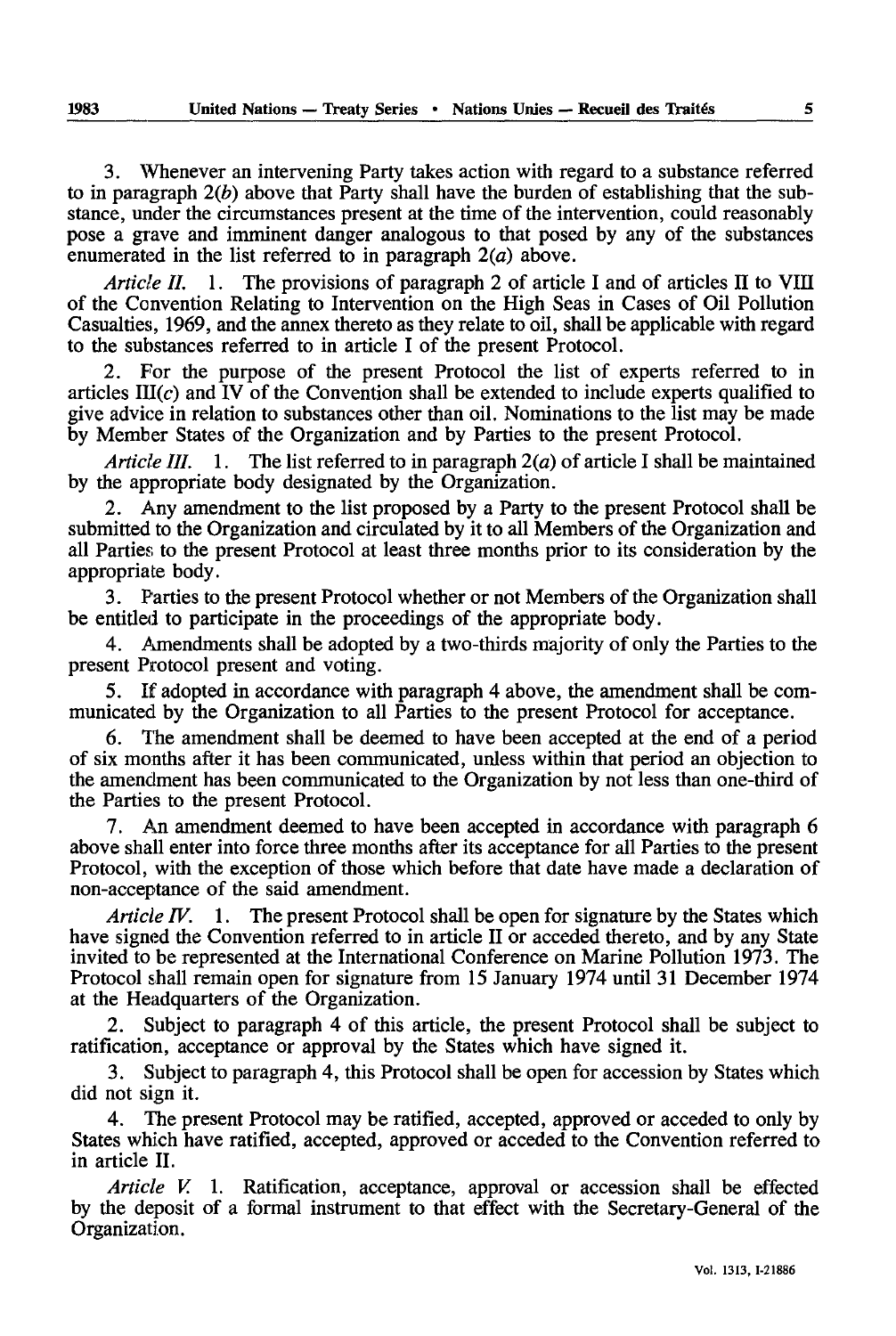2. Any instrument of ratification, acceptance, approval or accession deposited after the entry into force of an amendment to the present Protocol with respect to all existing Parties or after the completion of all measures required for the entry into force of the amendment with respect to all existing Parties shall be deemed to apply to the Protocol as modified by the amendment.

*Article VI.* 1. The present Protocol shall enter into force on the ninetieth day following the date on which fifteen States have deposited instruments of ratification, acceptance, approval or accession with the Secretary-General of the Organization, provided however that the present Protocol shall not enter into force before the Convention referred to in article II has entered into force.

2. For each State which subsequently ratifies, accepts, approves or accedes to it, the present Protocol shall enter into force on the ninetieth day after the deposit by such State of the appropriate instrument.

*Article VII.* 1. The present Protocol may be denounced by any Party at any time after the date on which the Protocol enters into force for that Party.

2. Denunciation shall be effected by the deposit of an instrument to that effect with the Secretary-General of the Organization.

3. Denunciation shall take effect one year, or such longer period as may be specified in the instrument of denunciation, after its deposit with the Secretary-General of the Organization.

4. Denunciation of the Convention referred to in article II by a Party shall be deemed to be a denunciation of the present Protocol by that Party. Such denunciation shall take effect on the same day as the denunciation of the Convention takes effect in accordance with paragraph 3 of article XII of that Convention.

*Article VIII.* 1. A conference for the purpose of revising or amending the present Protocol may be convened by the Organization.

2. The Organization shall convene a conference of Parties to the present Protocol for the purpose of revising or amending it at the request of not less than one third of the Parties.

*Article IX.* 1. The present Protocol shall be deposited with the Secretary-General of the Organization.

2. The Secretary-General of the Organization shall:

*(a)* Inform all States which have signed the present Protocol or acceded thereto of:

- (i) Each new signature or deposit of an instrument together with the date thereof;
- (ii) The date of entry into force of the present Protocol;
- (iii) The deposit of any instrument of denunciation of the present Protocol together with the date on which the denunciation takes effect;
- (iv) Any amendments to the present Protocol or its annex and any objection or decla ration of non-acceptance of the said amendment;
- *(b)* Transmit certified true copies of the present Protocol to all States which have signed the present Protocol or acceded thereto.

*Article X.* As soon as the present Protocol enters into force, a certified true copy thereof shall be transmitted by the Secretary-General of the Organization to the Secretariat of the United Nations for registration and publication in accordance with Article 102 of the Charter of the United Nations.

*Article XI.* The present Protocol is established in a single original in the English, French, Russian and Spanish languages, all four texts being equally authentic.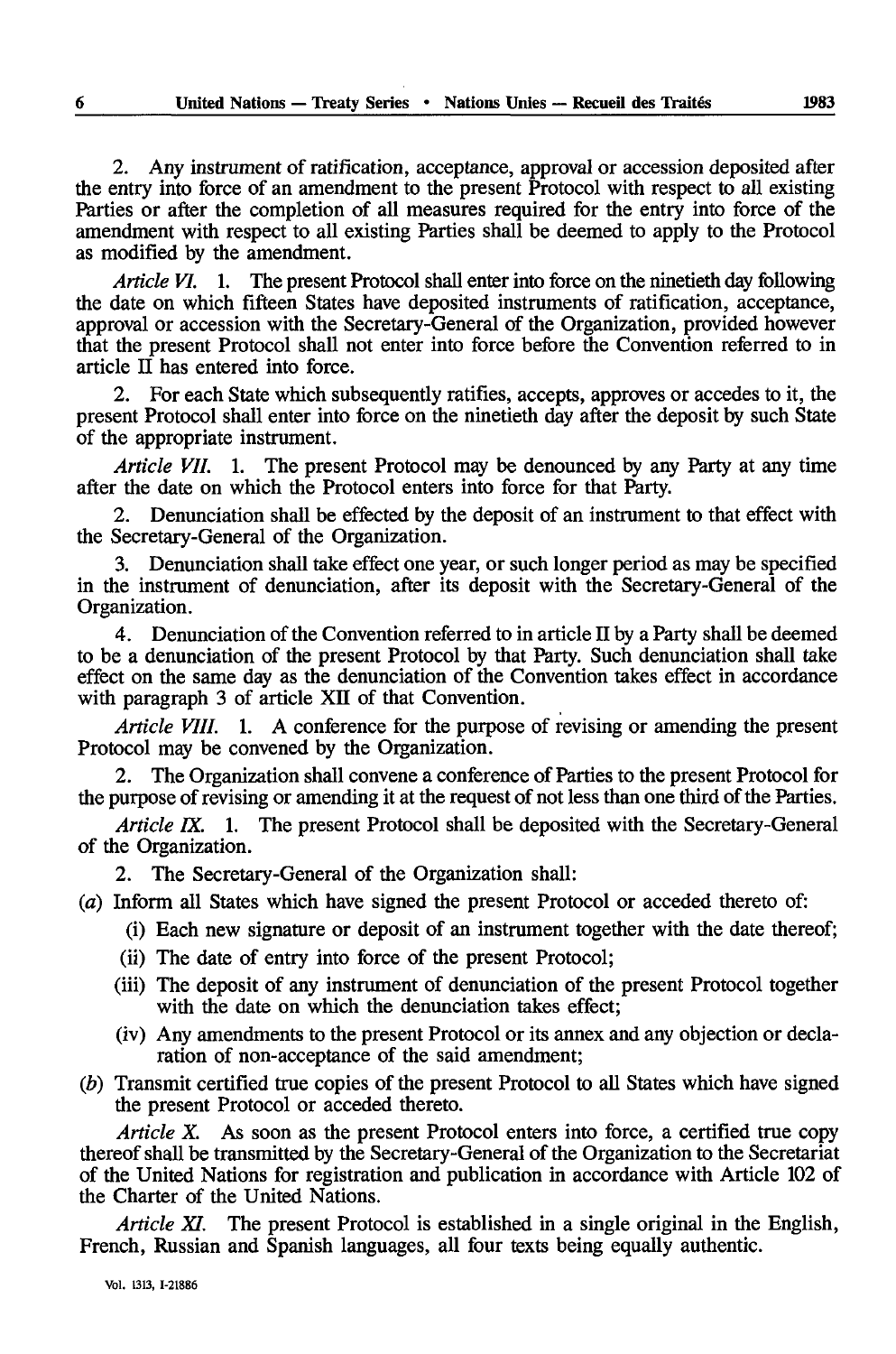IN WITNESS WHEREOF the undersigned being duly authorized for that purpose have signed the present Protocol.

DONE at London this second day of November one thousand nine hundred and seventy-three.

#### ANNEX

LIST OF SUBSTANCES ESTABLISHED BY THE MARINE ENVIRONMENT PROTECTION COMMITTEE OF THE ORGANIZATION IN ACCORDANCE WITH PARAGRAPH  $2(a)$  OF ARTICLE I

1. *Oil* (when carried in bulk) Asphalt Solutions

Blending Stocks Roofers Flux Straight Run Residue Oil Clarified Mixtures containing Crude Oil Road Oil Aromatic Oil (excluding vegetable oil) Blending Stocks Mineral Oil Penetrating Oil Spindle Oil Turbine Oil Distillates Straight Run Flashed Feed Stocks Gas Oil **Cracked** Gasoline Blending Stocks Alkylates-fuel Reformates Polymer-fuel Gasolines Casinghead (natural) Automotive Aviation Straight Run Jet Fuels JP-1 (Kerosene) JP-3 JP-4 JP-5 (Kerosene, heavy) Turbo Fuel Mineral Spirit Naphtha Solvent Petroleum Heartcut Distillate Oil 2. *Noxious Substances*  Acetic anhydride Acetone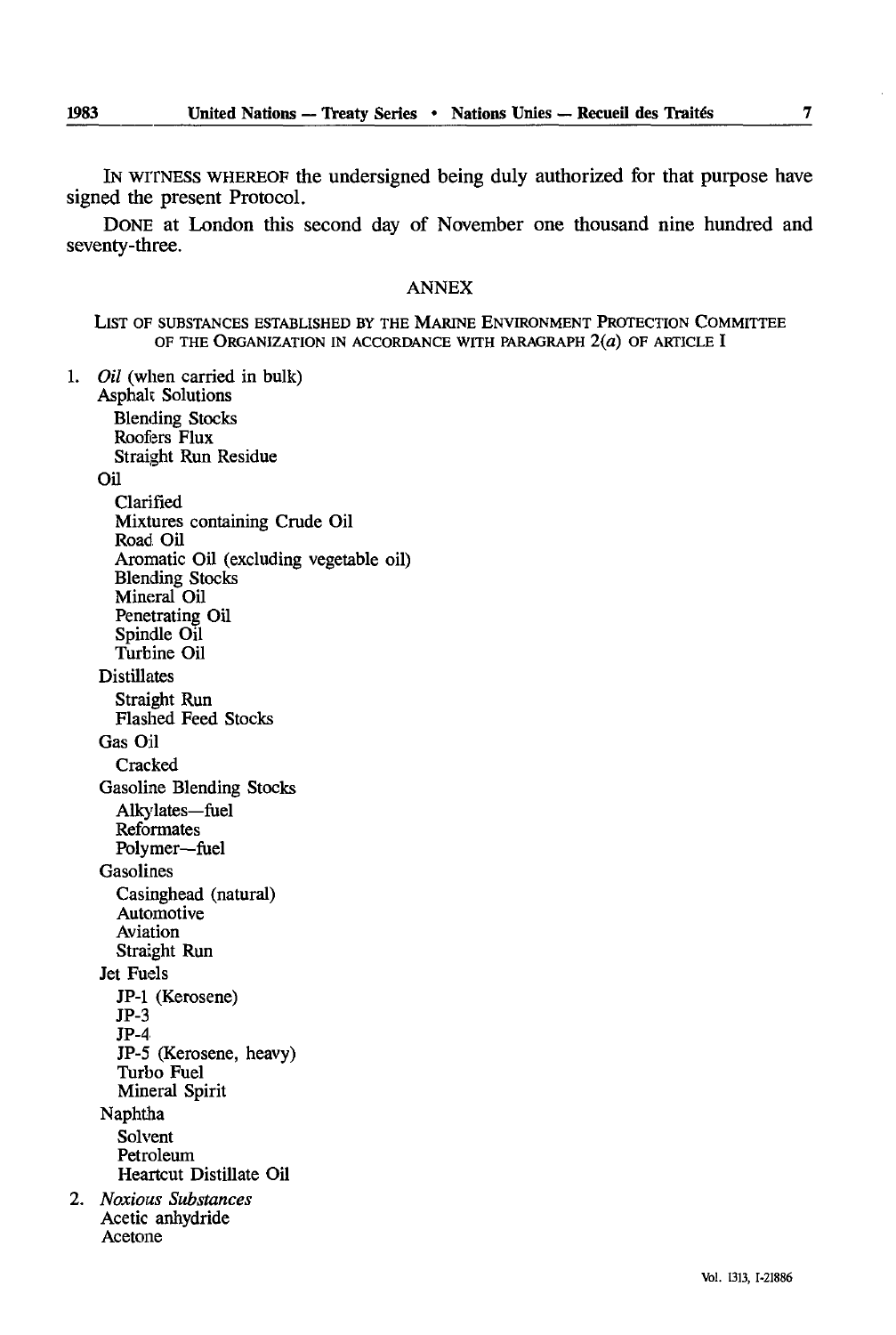Acrolein Acrylonitrile Aldrin Allyl isothiocyanate Aluminium phosphide Ammonia (28% aqueous) Ammonium phosphate Amyl mercaptan Aniline Aniline hydrochloride Antimony compounds Arsenic compounds Atrazine Azinphos methyl (Guthion) Barium azide Barium cyanide Barium oxide Benzene Benzenehexachloride isomers (Lindane) Benzidine Beryllium powder Bromine Bromobenzyl cyanide n-Butyl acrylate Butyric acid Cacodylic acid Cadmium compounds Carbaryl (Sevin) Carbon disulphide Carbontetrachloride Chlorodane Chloroacetone Chloroacetophenone Chlorodinitrobenzene Chloroform Chlorohydrins (crude) Chloropicrin Chromic acid (Chromium trioxide) Cocculus (solid) Copper compounds Cresols Cupriethylene diamine Cyanide compounds Cyanogen bromide Cyanogen chloride DOT Dichloroanilines Dichlorobenzenes Dieldrin Dimethoate (Cygon) Dimethyl amine (40% aqueous) Dinitroanilines 4,6-Dinitroorthocresol Dinitrophenols Endosulphan (Thiodan) Endrin

Acetone cyanohydrin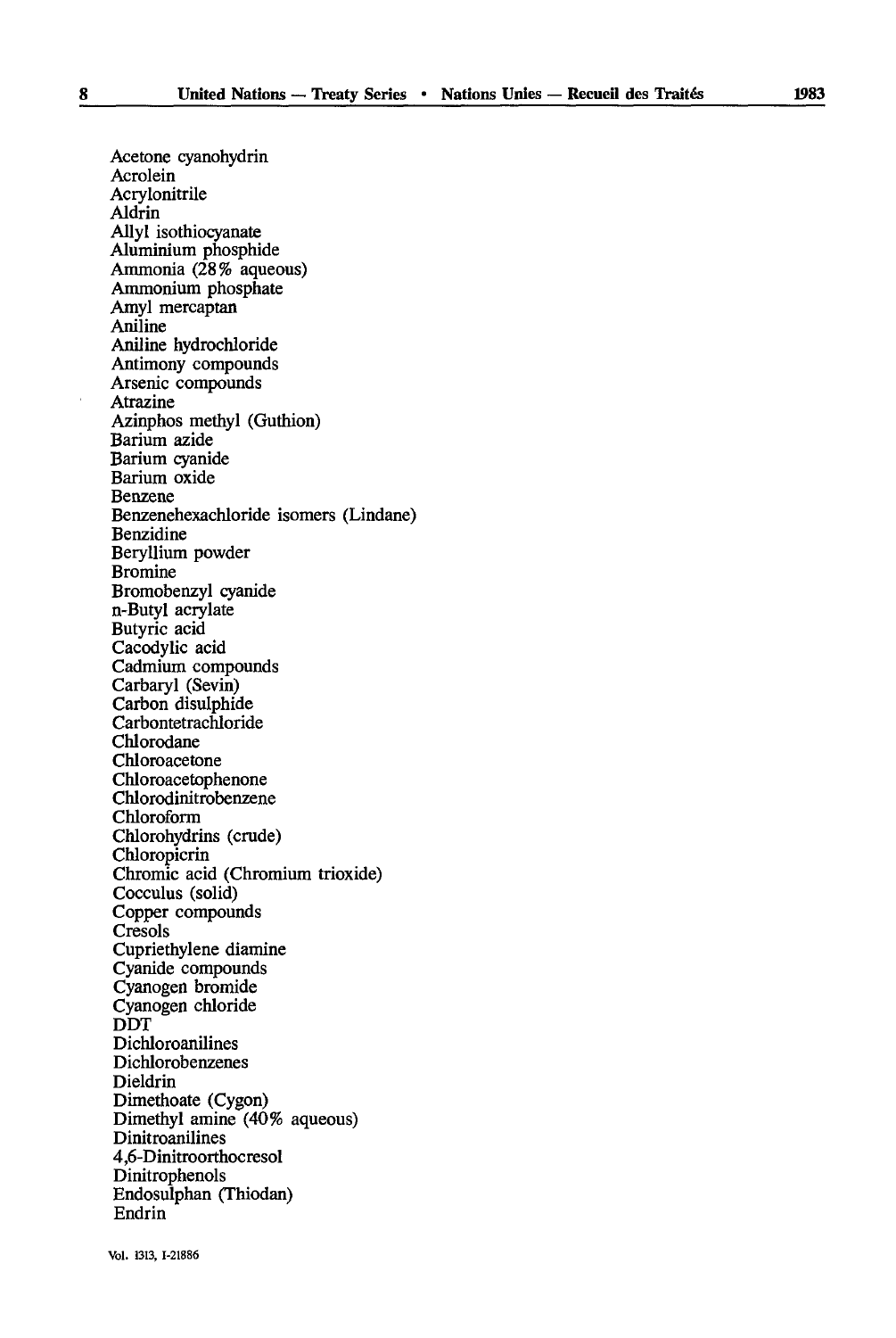Epichlorohydrin Ethyl bromoacetate Ethylene chlorohydrin (2-Chloro-ethanol) Ethylene dichloride Ethyl parathion Fentin acetate (dry) Fluosilicic acid Heptachlor Hexachlorobenzene Hexaethyl tetraphosphate Hydrocyanic acid Hydrofluoric acid (40% aqueous) Isoprene Lead compounds Lindane (Gammexane, BHC) **Malathion** Mercuric compounds Methyl alcohol Methylene chloride Molasses Naphthalene (molten) Naphthylthiourea Nitric acid (90%) Oleum Parathion Paraquat Phenol Phosphoric acid Phosphorus (elemental) Polyhalogenated biphenyls Sodium pentachlorophenate (solution) Styrene monomer Toluene Toluene diisocyanate Toxaphene Tritolyl phosphate (Tricresyl phosphate) 2, 4, 5-T 3. *Liquefied Gases* (when carried in bulk) Acetaldehyde Anhydrous Ammonia Butadiene Butane Butane/Propane Mixtures **Butylenes** Chlorine Dimethylamine Ethyl Chloride Ethane Ethylene Ethylene Oxide Methane (LNG) Methyl Acetylene Propadiene mixture Methyl Bromide Methyl Chloride Propane Propylene

Vol. 1313,1-21886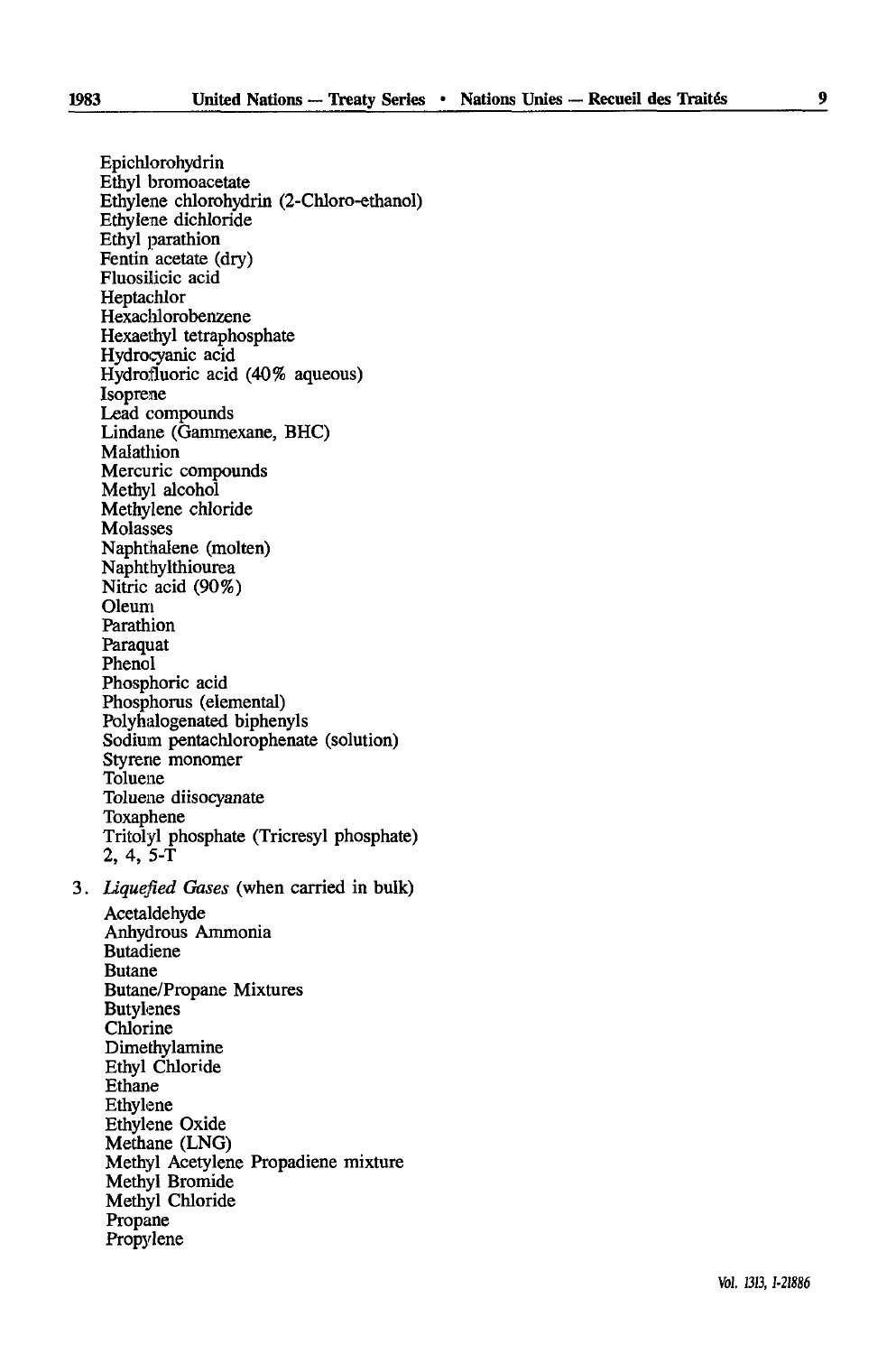Vinyl Chloride Monomer Anhydrous Hydrogen Chloride Anhydrous Hydrogen Fluoride Sulphur Dioxide

#### 4. *Radioactive Substances*

Radioactive substances, including, but not limited to, elements and compounds the isotopes of which are subject to the requirements of Section 835 of the *Regulations for the Safe Transport of Radioactive Materials,* 1973 Revised Edition, published by the International Atomic Energy Agency, and which may be found to be stored or transported as substances and/or materials in Type A packages, Type B packages, as fissile materials or materials transported under special arrangements, such as  ${}^{60}Co$ ,  ${}^{137}Cs$ ,  ${}^{226}Ra$ ,  ${}^{239}Pu$ ,  ${}^{235}U$ .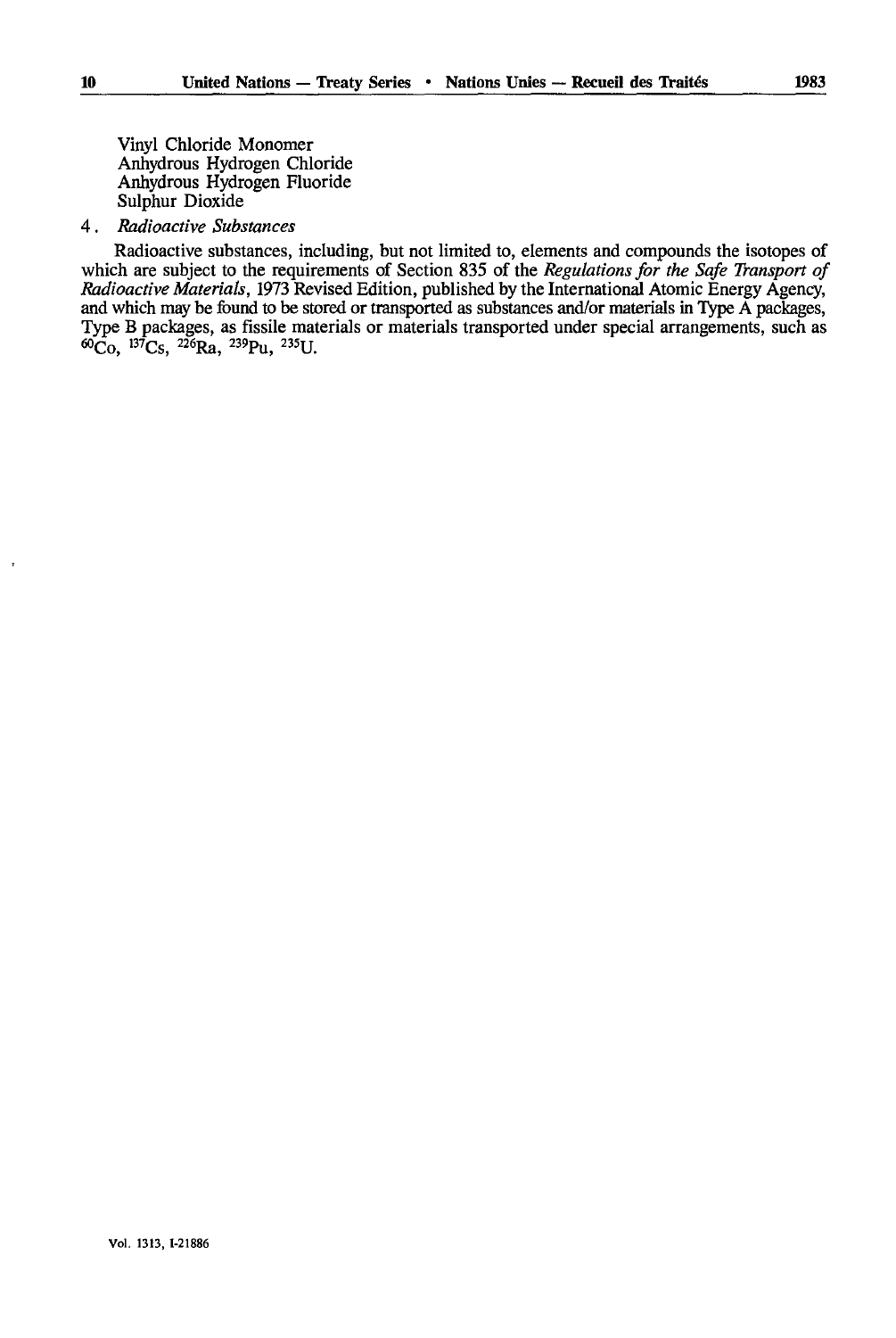## SIGNATURE PAGES TO PROTOCOL RELATING TO INTERVENTION ON THE HIGH SEAS IN CASES OF POLLUTION BY SUBSTANCES OTHER THAN OIL, 1973

## [PAGES DE SIGNATURES ANNEXÉES AU PROTOCOLE DE 1973 SUR L'INTER VENTION EN HAUTE MER EN CAS DE POLLUTION PAR DES SUBSTANCES AUTRES QUE LES HYDROCARBURES]

For thé Government of the Republic of Afghanistan Pour le Gouvernement de la République d'Afghanistan От имени Правительства Республики Афганистан Por el Gobierno de la Repûblica del Afganistân

For thé Government of the People's Republic of Albania Pour le Gouvernement de la République populaire d'Albanie От имени Правительства Народной Республики Албании Por el Gobierno de la Repûblica Popular de Albania

For thé Government of the Democratic and Popular Republic of Algeria Pour le Gouvernement de la République algérienne démocratique et populaire От имени Правительства Алжирской Народной Демократической Республики Por el Gobierno de la Repûblica Argelina Democrâtica y Popular

For thé Government of the Argentine Republic Pour le Gouvernement de la République Argentine От имени Правительства Аргентинской Республики Por el Gobierno de la Repûblica Argentina

For thé Government of the Commonwealth of Australia Pour le Gouvernement du Commonwealth d'Australie От имени Правительства Австралийского Союза Por el Gobierno del Commonwealth de Australia

For the Government of the Republic of Austria Pour le Gouvernement de la République d'Autriche От имени Правительства Республики Австрии Por el Gobierno de la Repûblica de Austria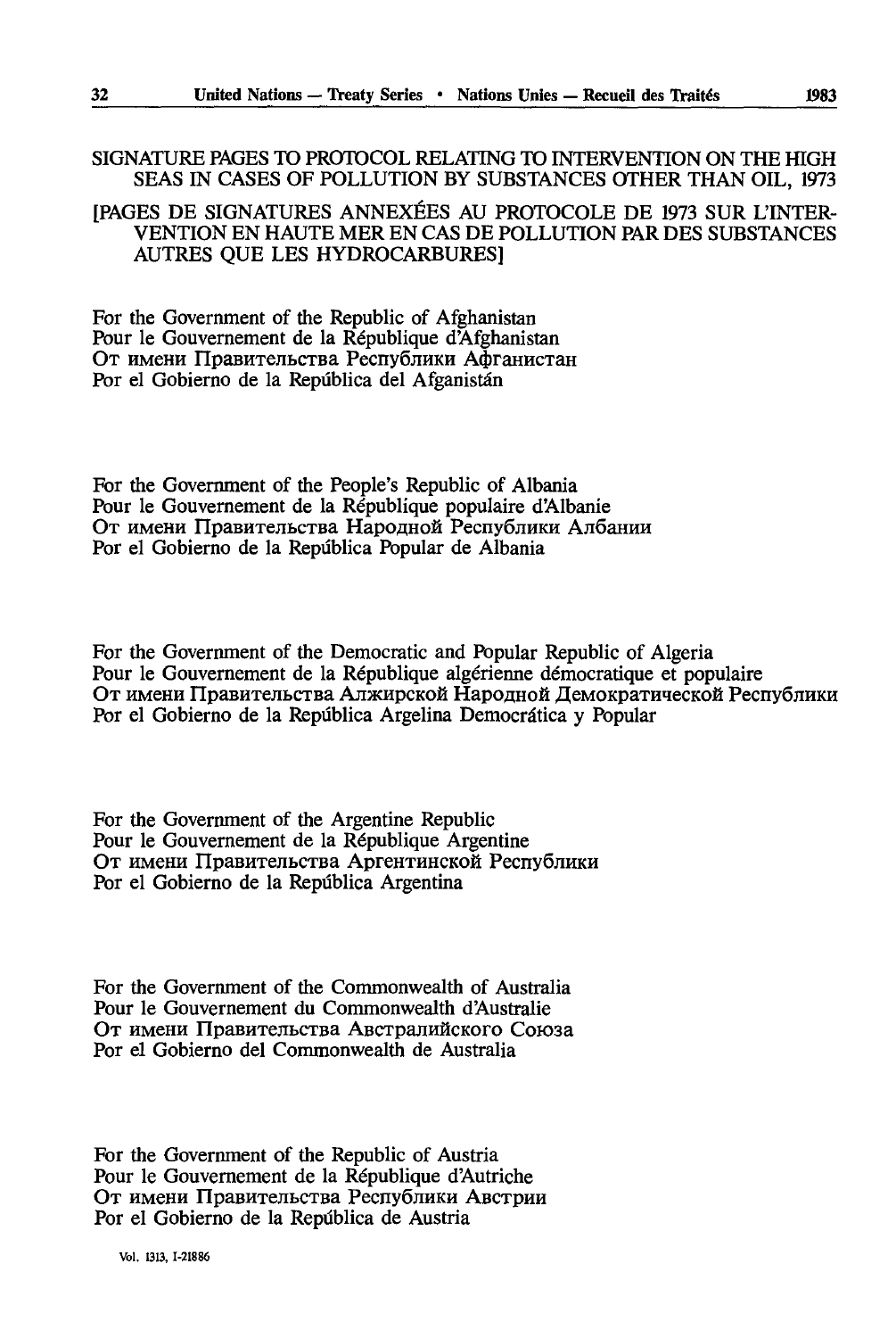For thé Government of the Commonwealth of the Bahamas Pour le Gouvernement du Commonwealth des Bahamas От имени Правительства Багамского Союза Por el Gobierno del Commonwealth de las Bahamas

For the Government of the State of Bahrain Pour le Gouvernement de l'Etat de Bahrein От имени Правительства Государства Бахрейн Por el Gobierno del Estado de Bahrein

For thé Government of the People's Republic of Bangladesh Pour le Gouvernement de la République populaire du Bangladesh От имени Правительства Народной Республики Бангладеш Por el Gobierno de la Repûblica Popular de Bangladesh

For thé Government of Barbados Pour le Gouvernement de la Barbade От имени Правительства Барбадоса Por el Gobierno de Barbados

For thé Government of the Kingdom of Belgium Pour le Gouvernement du Royaume de Belgique **OT** HMCHH **ripaBHTejIbCTBa KopOJICBCTBa BeJIbFHH** Por el Gobierno del Reino de Bélgica

For thé Government of the Kingdom of Bhutan Pour le Gouvernement du Royaume du Bhoutan От имени Правительства Королевства Бутан Por el Gobierno del Reino de Bhutan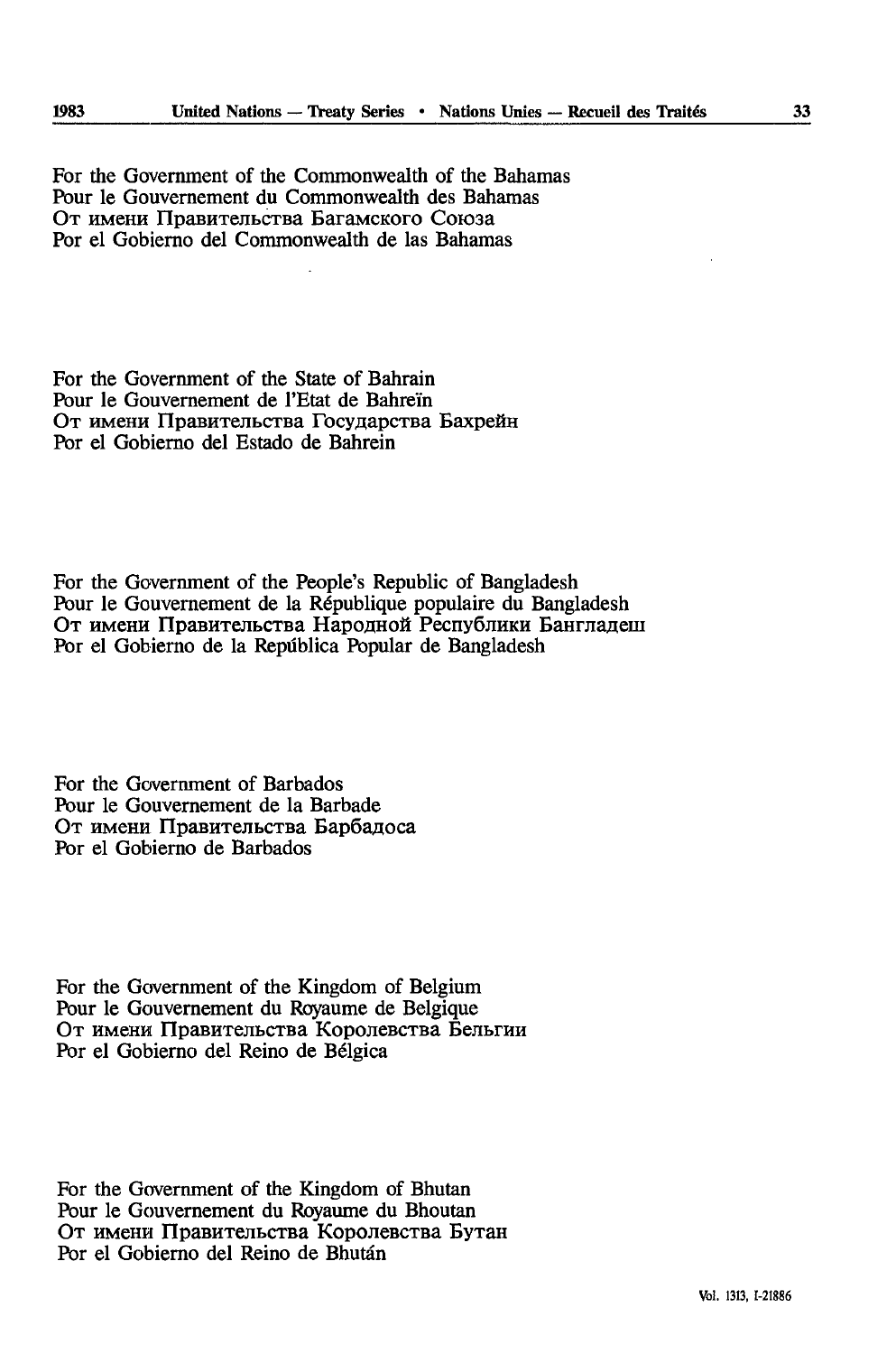For thé Government of the Republic of Bolivia Pour le Gouvernement de la République de Bolivie От имени Правительства Республики Боливии Por el Gobierno de la Repûblica de Bolivia

For thé Government of the Republic of Botswana Pour le Gouvernement de la République du Botswana От имени Правительства Республики Ботсвана Por el Gobierno de la Repûblica de Botswana

For thé Government of the Federative Republic of Brazil Pour le Gouvernement de la République fédérative du Brésil От имени Правительства Федеративной Республики Бразилии Por el Gobierno de la Repûblica Federativa del Brasil

For thé Government of the People's Republic of Bulgaria Pour le Gouvernement de la République populaire de Bulgarie От имени Правительства Народной Республики Болгарии Por el Gobierno de la República Popular de Bulgaria

For thé Government of the Union of Burma Pour le Gouvernement de l'Union birmane От имени Правительства Бирманского Союза Por el Gobierno de la Unión Birmana

For thé Government of the Republic of Burundi Pour le Gouvernement de la République du Burundi От имени Правительства Республики Бурунди Por el Gobierno de la Repûblica de Burundi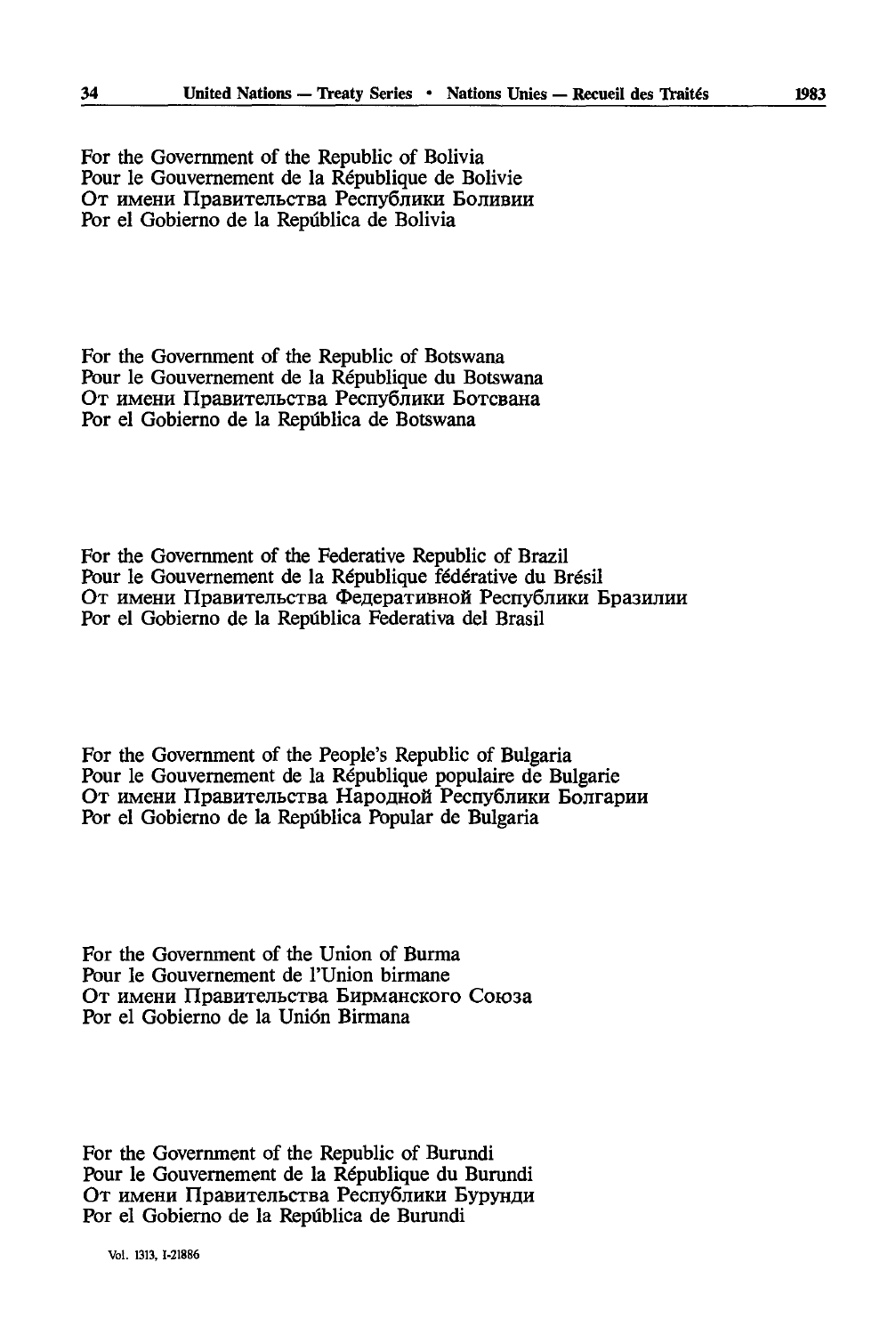For thé Government of the Byelorussian Soviet Socialist Republic Pour le Gouvernement de la République socialiste soviétique de Biélorussie От имени Правительства Белорусской Социалистической Советской Республики Por el Gobierno de la República Socialista Soviética de Bielorrusia

For thé Government of the United Republic of Cameroon Pour le Gouvernement de la République unie du Cameroun От имени Правительства Объединенной Республики Камерун Por el Gobierno de la República Unida del Camerún

For thé Government of Canada Pour le Gouvernement du Canada От имени Правительства Канады Por el Gobierno del Canada

For thé Government of the Central African Republic Pour le Gouvernement de la République centrafricaine От имени Правительства Центрально-Африканской Республики Por el Gobierno de la Repiîblica Centroafricana

For thé Government of the Republic of Chad Pour le Gouvernement de la République du Tchad От имени Правительства Республики Чад Por el Gobierno de la Repûblica del Chad

For the Government of the Republic of Chile Pour le Gouvernement de la République du Chili От имени Правительства Республики Чили Por el Gobierno de la Repûblica de Chile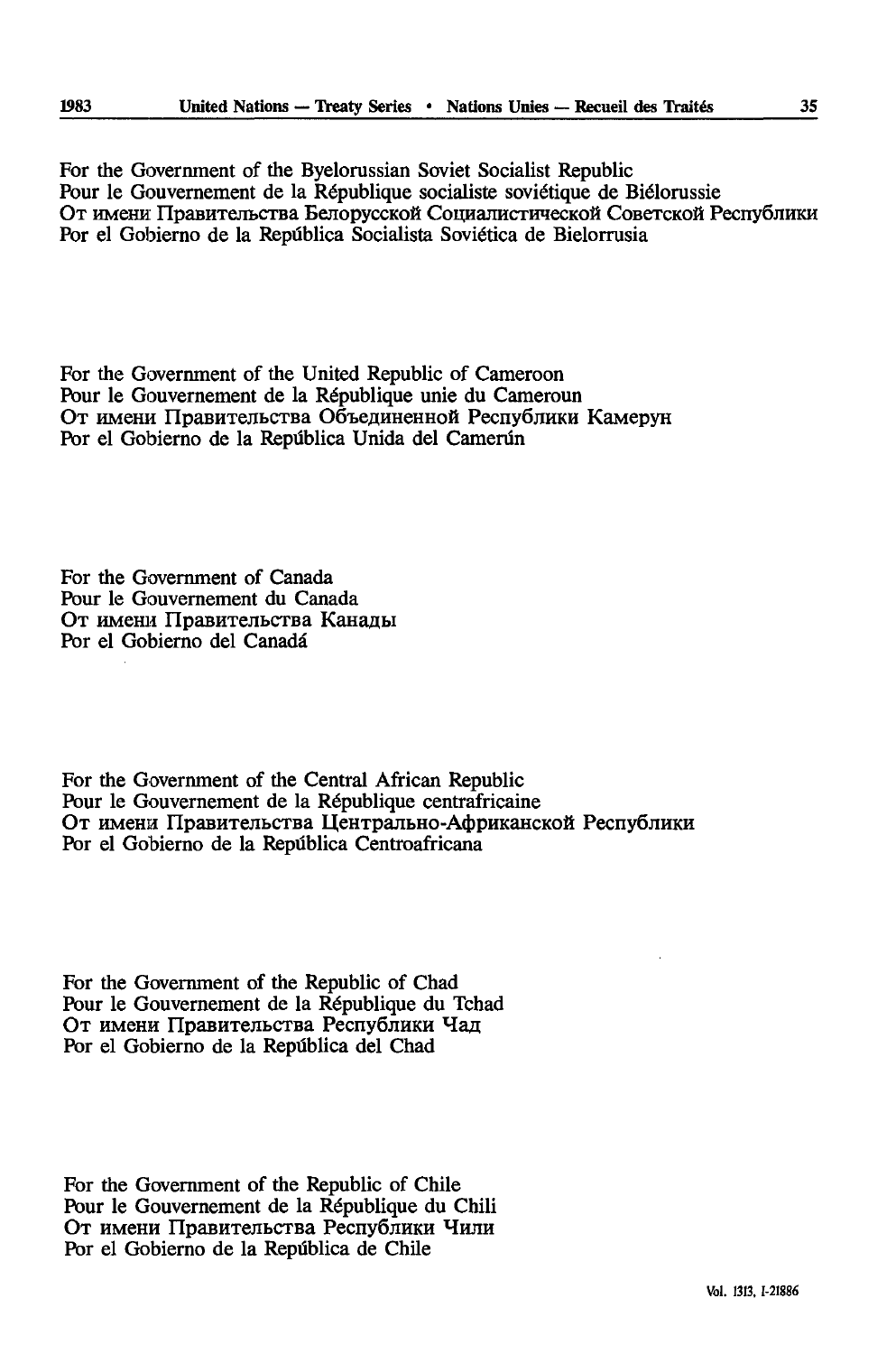For thé Government of the People's Republic of China Pour le Gouvernement de la République populaire de Chine От имени Правительства Китайской Народной Республики Por el Gobierno de la República Popular de China

For thé Government of the Republic of Colombia Pour le Gouvernement de la République de Colombie От имени Правительства Республики Колумбии Por el Gobierno de la Repûblica de Colombia

For thé Government of the People's Republic of the Congo Pour le Gouvernement de la République populaire du Congo От имени Правительства Народной Республики Конго Por el Gobierno de la Repûblica Popular del Congo

For thé Government of the Republic of Costa Rica Pour le Gouvernement de la République du Costa Rica От имени Правительства Республики Коста-Рика Por el Gobierno de la Repûblica de Costa Rica

For thé Government of the Republic of Cuba Pour le Gouvernement de la République de Cuba От имени Правительства Республики Куба Por el Gobierno de la Repûblica de Cuba

For thé Government of the Republic of Cyprus Pour le Gouvernement de la République de Chypre От имени Правительства Республики Кипр Por el Gobierno de la República de Chipre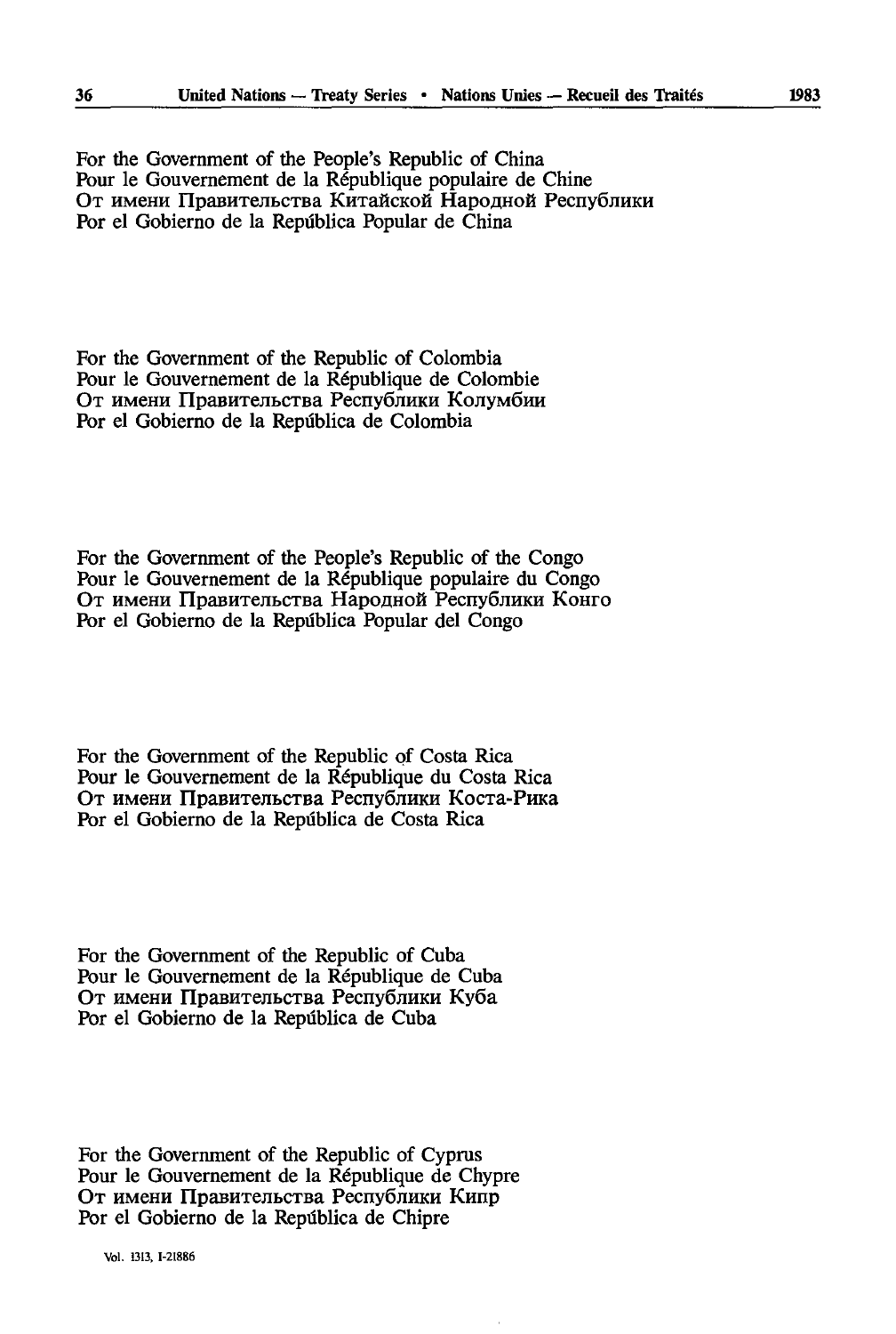For thé Government of the Czechoslovak Socialist Republic Pour le Gouvernement de la République socialiste tchécoslovaque От имени Правительства Чехословацкой Социалистической Республики Por el Gobierno de la República Socialista Checoslovaca

For thé Government of the Republic of Dahomey Pour le Gouvernement de la République du Dahomey От имени Правительства Республики Дагомея Por el Gobierno de la Repûblica del Dahomey

For thé Government of the Democratic People's Republic of Korea Pour le Gouvernement de la République populaire démocratique de Corée От имени Правительства Корейской Народной Демократической Республики Por el Gobierno de la Repûblica Popular Democràtica de Corea

For thé Government of the People's Democratic Republic of Yemen Pour le Gouvernement de la République démocratique populaire du Yemen От имени Правительства Народной Демократической Республики Иемен Por el Gobierno de la Repûblica Democràtica Popular del Yemen

For the Government of the Kingdom of Denmark Pour le Gouvernement du Royaume du Danemark От имени Правительства Королевства Дании Por el Gobierno del Reino de Dinamarca

Subject to ratification<sup>1</sup>

[E. KRISTIANSEN]<sup>2</sup>

15.1.743

<sup>1</sup> Sous réserve de ratification.

<sup>2</sup> Names of signatories appearing between brackets were not legible and have been supplied by the International Maritime Organization — Les noms des signataires donnés entre crochets étaient illisibles et ont été fournis par l'Organisation maritime internationale.

<sup>3 15</sup> January 1974 — 15 janvier 1974.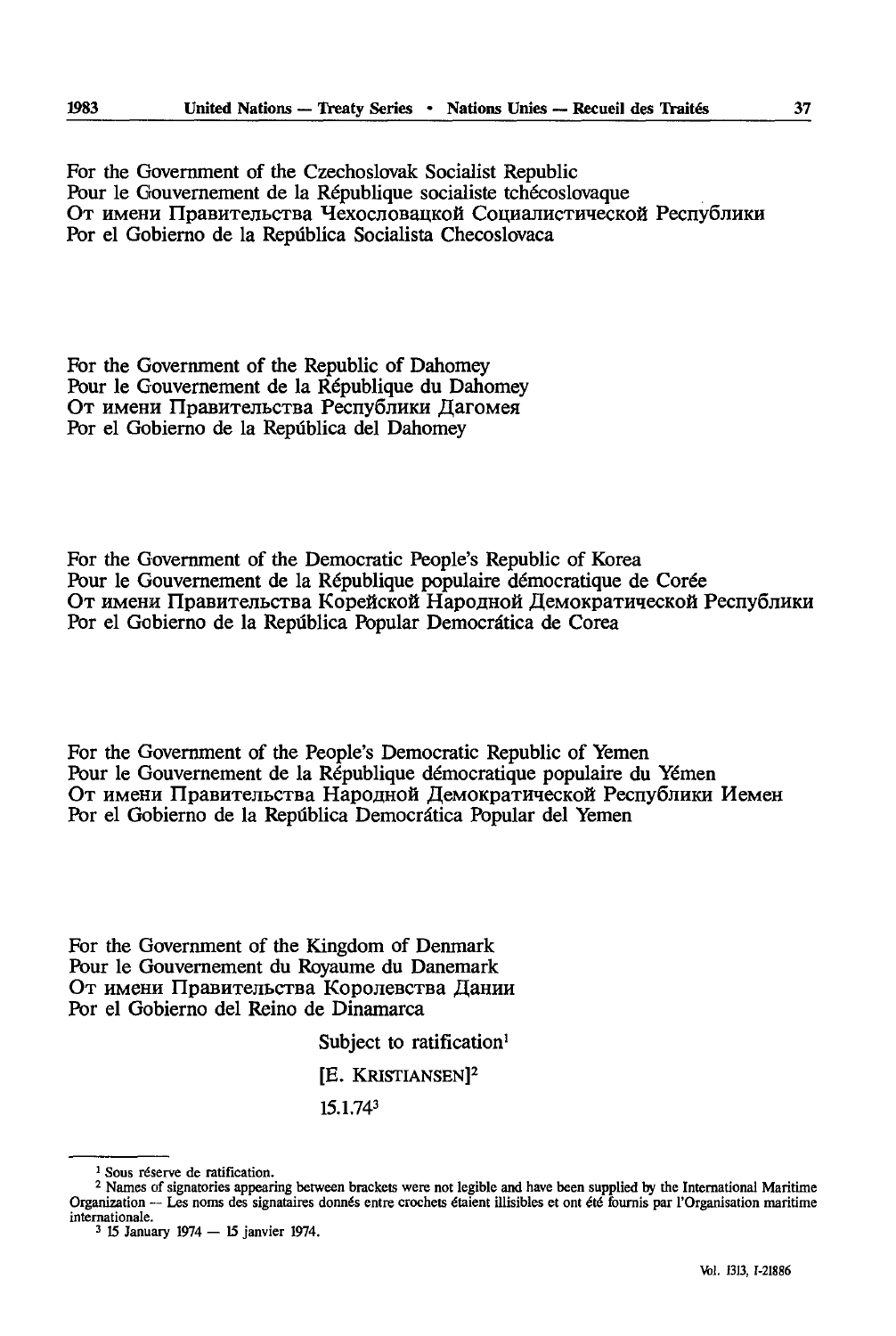For thé Government of the Dominican Republic Pour le Gouvernement de la République Dominicaine От имени Правительства Доминиканской Республики Por el Gobierno de la Repûblica Dominicana

For thé Government of the Republic of Ecuador Pour le Gouvernement de la République de l'Equateur От имени Правительства Республики Эквадор Por el Gobierno de la Repûblica del Ecuador

For thé Government of the Arab Republic of Egypt Pour le Gouvernement de la République arabe d'Egypte От имени Правительства Арабской Республики Египет Por el Gobierno de la Repûblica Arabe de Egipto

For thé Government of the Republic of El Salvador Pour le Gouvernement de la République d'El Salvador От имени Правительства Республики Эль Сальвадор Por el Gobierno de la Repûblica de El Salvador

For thé Government of the Republic of Equatorial Guinea Pour le Gouvernement de la République de la Guinée équatoriale От имени Правительства Республики Экваториальной Гвинеи Por el Gobierno de la Repûblica de Guinea Ecuatorial

For thé Government of the Empire of Ethiopia Pour le Gouvernement de l'Empire d'Ethiopie От имени Правительства Эфиопской Империи Por el Gobierno del Imperio de Etiopfa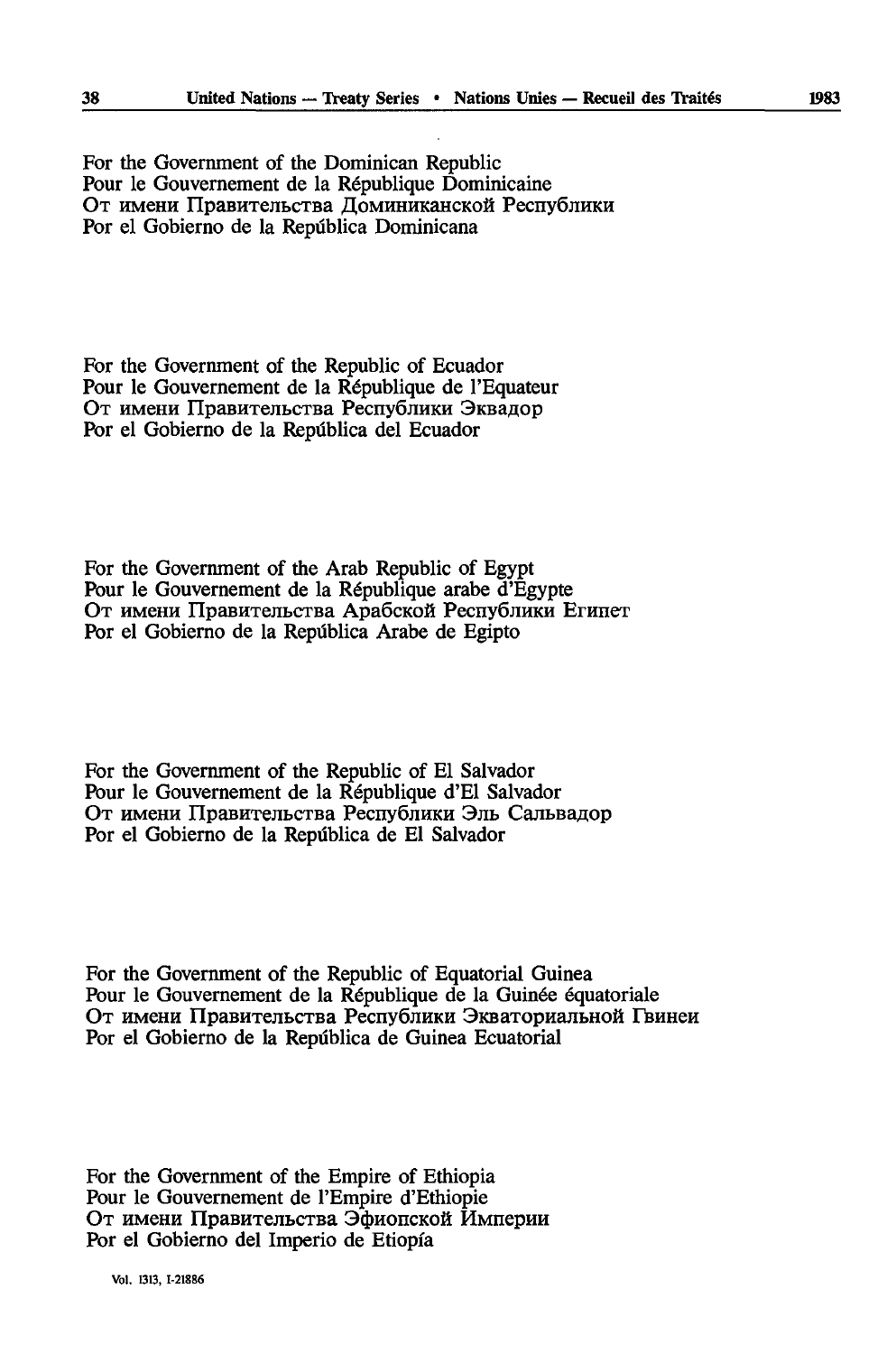For thé Government of Fiji Pour le Gouvernement de Fidji От имени Правительства Фиджи Por el Gobierno de Fiji

For thé Government of the Republic of Finland Pour le Gouvernement de la République de Finlande От имени Правительства Республики Финляндии Por el Gobierno de la Repûblica de Finlandia

For thé Government of the French Republic Pour le Gouvernement de la République française От имени Правительства Французской Республики Por el Gobierno de la Repûblica Francesa

For thé Government of the Gabonese Republic Pour le Gouvernement de la République gabonaise От имени Правительства Габонской Республики Por el Gobierno de la Repûblica Gabonesa

For thé Government of the Republic of the Gambia Pour le Gouvernement de la République de Gambie От имени Правительства Республики Гамбии Por el Gobierno de la Repûblica de Gambia

For thé Government of the German Democratic Republic Pour le Gouvernement de la République démocratique allemande От имени Правительства Германской Демократической Республики Por el Gobierno de la Repûblica Democrâtica Alemana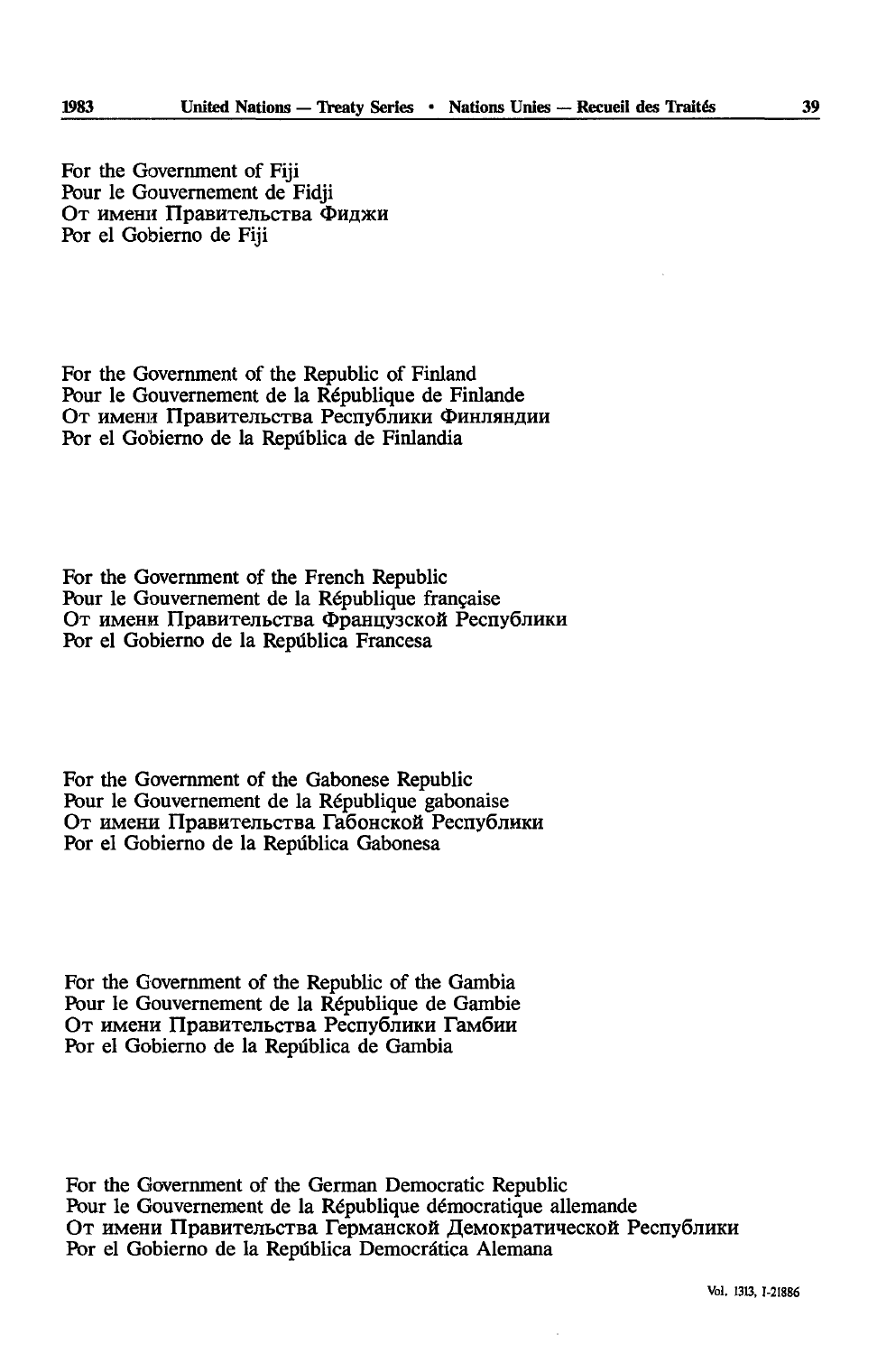For the Government of the Federal Republic of Germany Pour le Gouvernement de la République fédérale d'Allemagne От имени Правительства Федеративной Республики Германии Por el Gobierno de la Repûblica Federal de Alemania

Subject to ratification<sup>1</sup>

[KARL GÙNTHER VON HASE]

[Dr. BREUER]

4.3.742

For thé Government of the Republic of Ghana Pour le Gouvernement de la République du Ghana От имени Правительства Республики Гана Por el Gobierno de la República de Ghana

For thé Government of the Republic of Greece Pour le Gouvernement de la République de Grèce От имени Правительства Республики Греции Por el Gobierno de la República de Grecia

For thé Government of the Republic of Guatemala Pour le Gouvernement de la République du Guatemala От имени Правительства Республики Гватемала Por el Gobierno de la República de Guatemala

For thé Government of the Republic of Guinea Pour le Gouvernement de la République de Guinée От имени Правительства Республики Гвинея Por el Gobierno de la Repdblica de Guinea

<sup>1</sup> Sous réserve de ratification.

<sup>2 4</sup> March 1974 — 4 mars 1974.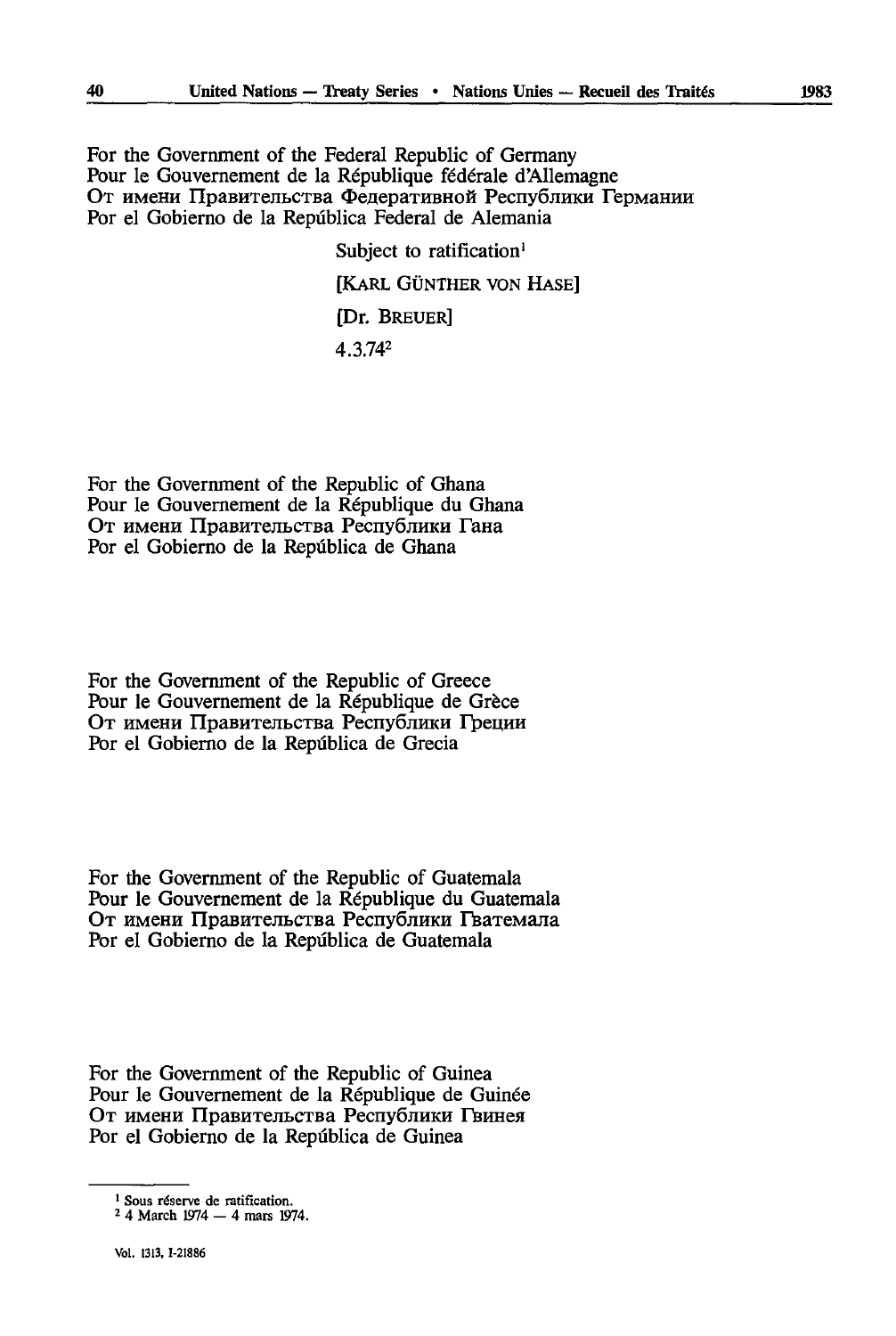For thé Government of the Republic of Guyana Pour le Gouvernement de la République de Guyane От имени Правительства Республики Гайана Por el Gobierno de la República de Guyana

For thé Government of the Republic of Haiti Pour le Gouvernement de la République d'Haïti От имени Правительства Республики Гаити Por el Gobierno de la Repûblica de Haiti

For thé Government of the Holy See Pour le Gouvernement du Saint-Siège От имени Правительства Ватикана Por el Gobierno de la Santa Sede

For thé Government of the Republic of Honduras Pour le Gouvernement de la République du Honduras От имени Правительства Республики Гондурас Por el Gobierno de la Repûblica de Honduras

For thé Government of the Hungarian People's Republic Pour le Gouvernement de la République populaire hongroise От имени Правительства Венгерской Народной Республики Por el Gobierno de la Repûblica Popular Hûngara

For thé Government of the Republic of Iceland Pour le Gouvernement de la République d'Islande От имени Правительства Республики Исландии Por el Gobierno de la Repûblica de Islandia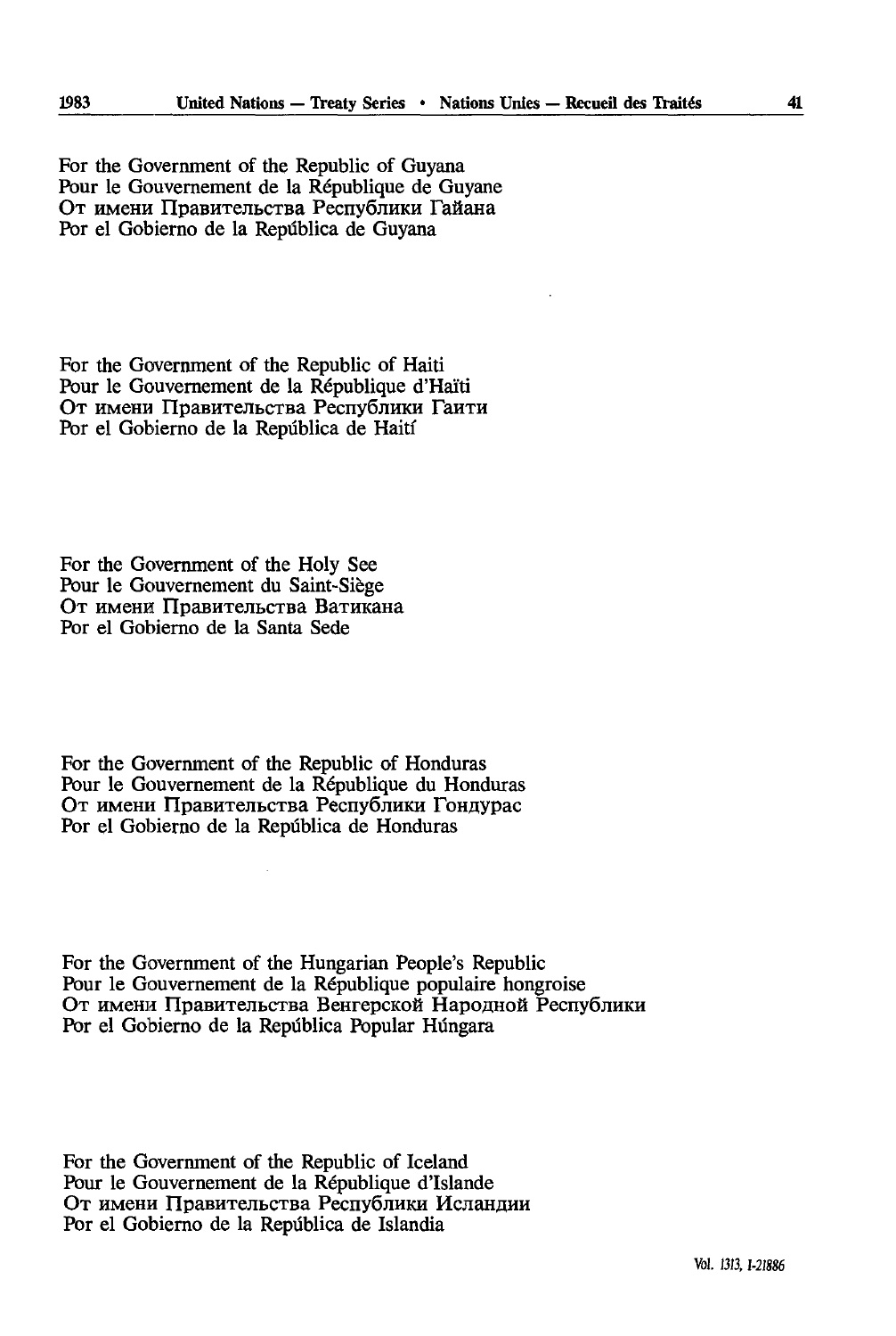For thé Government of the Republic of India Pour le Gouvernement de la République de l'Inde От имени Правительства Республики Индии Por el Gobierno de la Repiîblica de la India

For thé Government of the Republic of Indonesia Pour le Gouvernement de la République d'Indonésie От имени Правительства Республики Индонезии Por el Gobierno de la República de Indonesia

For thé Government of the Empire of Iran Pour le Gouvernement de l'Empire d'Iran От имени Правительства Иранской Империи Por el Gobierno del Imperio del Irán

For thé Government of the Republic of Iraq Pour le Gouvernement de la République d'Irak От имени Правительства Республики Ирак Por el Gobierno de la Repûblica del Irak

For thé Government of Ireland Pour le Gouvernement de l'Irlande От имени Правительства Ирландии Por el Gobierno de Irlanda

For thé Government of the State of Israel Pour le Gouvernement de l'Etat d'Israël От имени Правительства Государства Израиль Por el Gobierno del Estado de Israël

Vol. 1313, 1-21886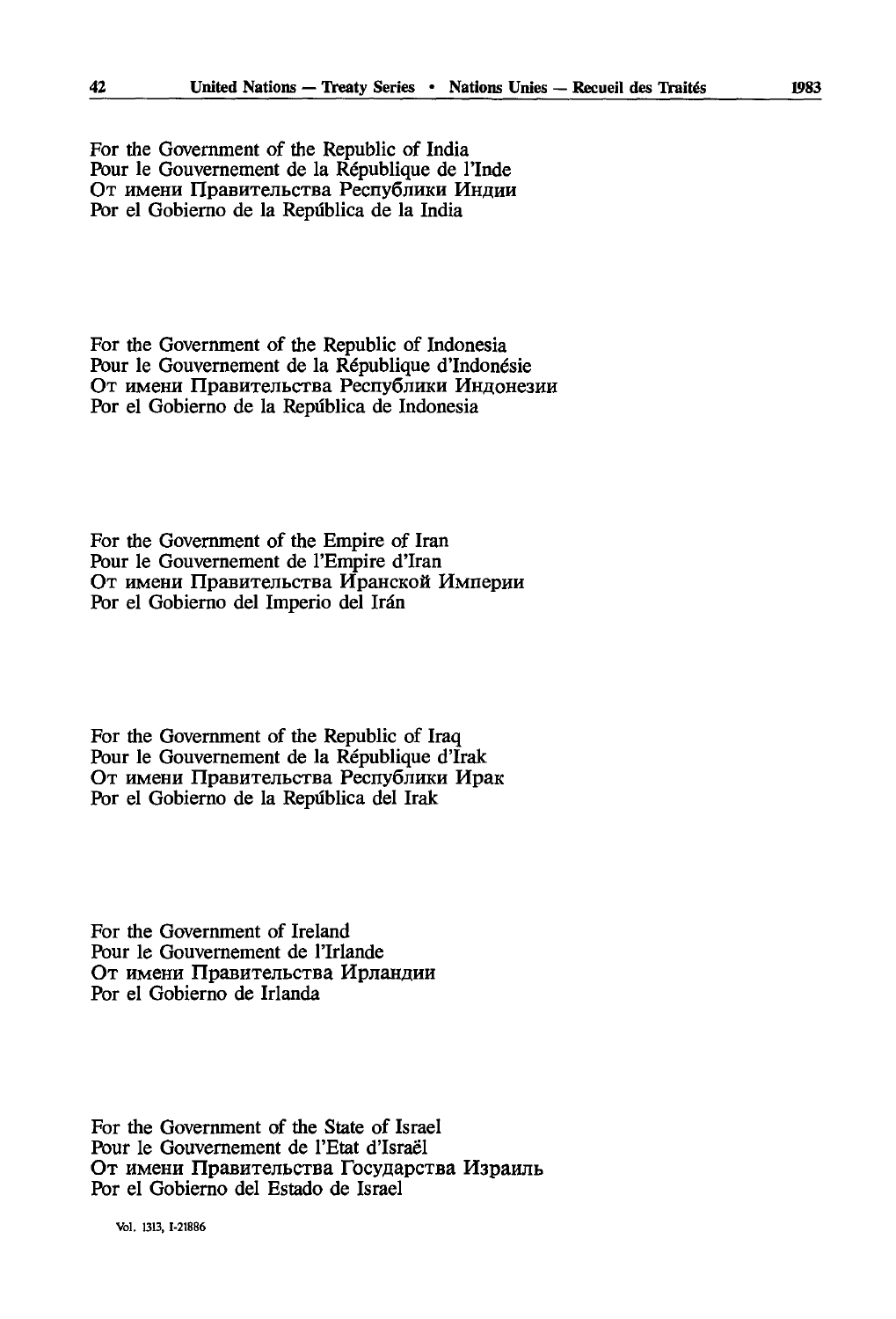For thé Government of the Italian Republic Pour le Gouvernement de la République italienne От имени Правительства Итальянской Республики Por el Gobierno de la Repûblica Italiana

#### [R. MANZINI]

3.7.741

Subject to ratification<sup>2</sup>

For thé Government of the Republic of the Ivory Coast Pour le Gouvernement de la République de Côte d'Ivoire От имени Правительства Республики Берега Слоновой Кости Por el Gobierno de la Repûblica de la Costa de Marfïl

For thé Government of Jamaica Pour le Gouvernement de la Jamaïque От имени Правительства Ямайки Por el Gobierno de Jamaica

For thé Government of Japan Pour le Gouvernement du Japon От имени Правительства Японии Por el Gobierno del Japon

For thé Government of the Hashemite Kingdom of Jordan Pour le Gouvernement du Royaume hachémite de Jordanie От имени Правительства Хашемитского Королевства Иордании Por el Gobierno del Reino Hachemita de Jordania

 $1$  3 July 1974  $-$  3 juillet 1974.

<sup>2</sup> Sous réserve de ratification.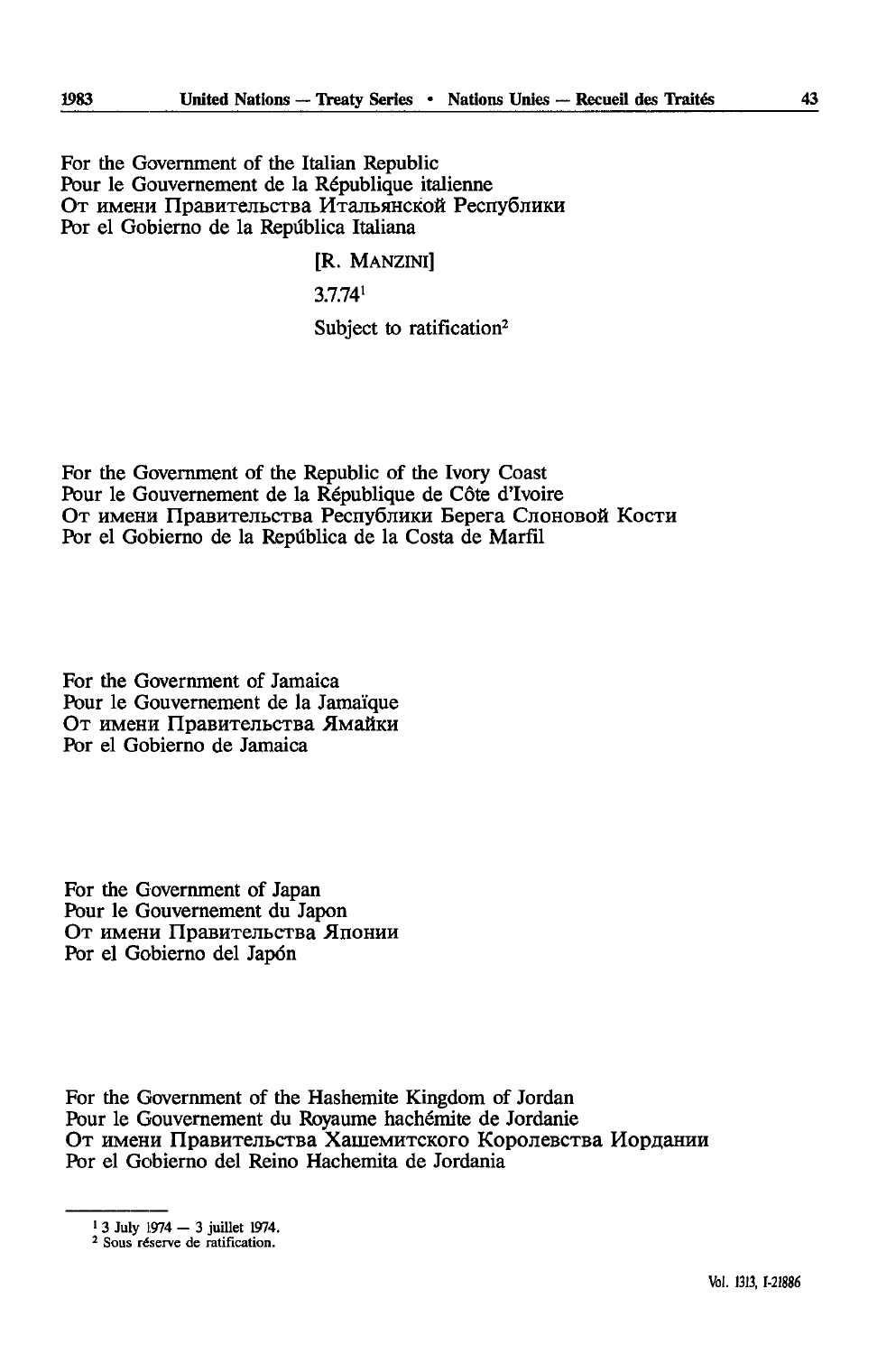For thé Government of the Republic of Kenya Pour le Gouvernement de la République du Kenya От имени Правительства Республики Кении Por el Gobierno de la Repûblica de Kenia

For thé Government of the Khmer Republic Pour le Gouvernement de la République khmère От имени Правительства Кхмерской Республики Por el Gobierno de la Repûblica Khmer

For thé Government of the State of Kuwait Pour le Gouvernement de l'Etat du Koweït От имени Правительства Государства Кувейт Por el Gobierno del Estado de Kuwait

For thé Government of the Kingdom of Laos Pour le Gouvernement du Royaume du Laos От имени Правительства Королевства Лаос Por el Gobierno del Reino de Laos

For thé Government of the Lebanese Republic Pour le Gouvernement de la République libanaise От имени Правительства Ливанской Республики Por el Gobierno de la Repûblica Libanesa

For thé Government of the Kingdom of Lesotho Pour le Gouvernement du Royaume du Lesotho От имени Правительства Королевства Лесото Por el Gobierno del Reino de Lesotho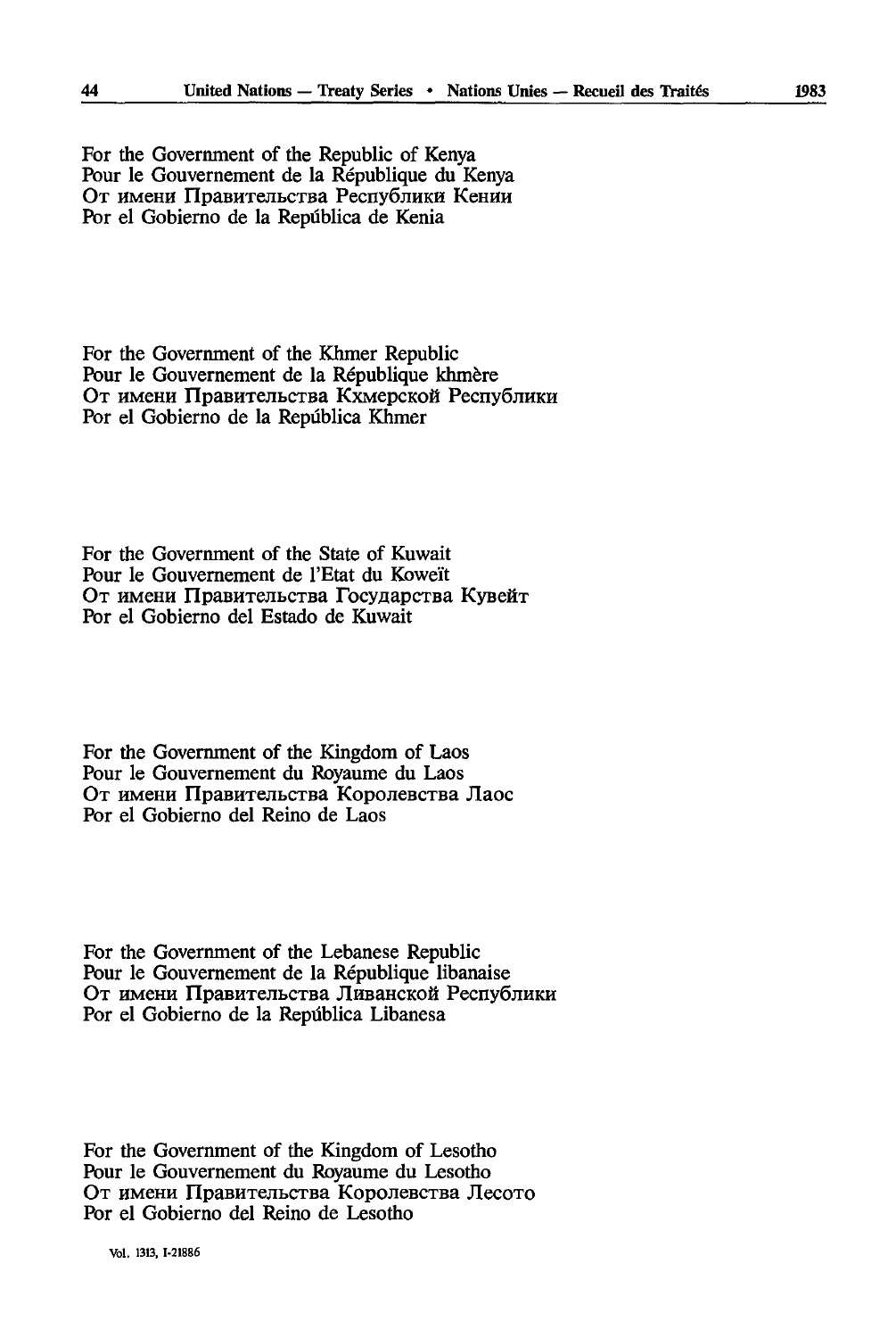For thé Government of the Republic of Liberia Pour le Gouvernement de la République du Libéria От имени Правительства Республики Либерии Por el Gobierno de la República de Liberia

For thé Government of the Libyan Arab Republic Pour le Gouvernement de la République arabe libyenne От имени Правительства Ливийской Арабской Республики Por el Gobierno de la Repûblica Arabe Libia

For the Government of the Principality of Liechtenstein Pour le Gouvernement de la Principauté de Liechtenstein От имени Правительства Княжества Лихтенштайн Por el Gobierno del Principado de Liechtenstein

For thé Government of the Grand Duchy of Luxembourg Pour le Gouvernement du Grand-Duché de Luxembourg От имени Правительства Великого Княжества Люксембург Por el Gobierno del Gran Ducado de Luxemburgo

For thé Government of the Malagasy Republic Pour le Gouvernement de la République malgache От имени Правительства Малагасийской Республики Por el Gobierno de la Repûblica Malgache ţ

For thé Government of the Republic of Malawi Pour le Gouvernement de la République du Malawi От имени Правительства Республики Малави Por el Gobierno de la Repûblica de Malawi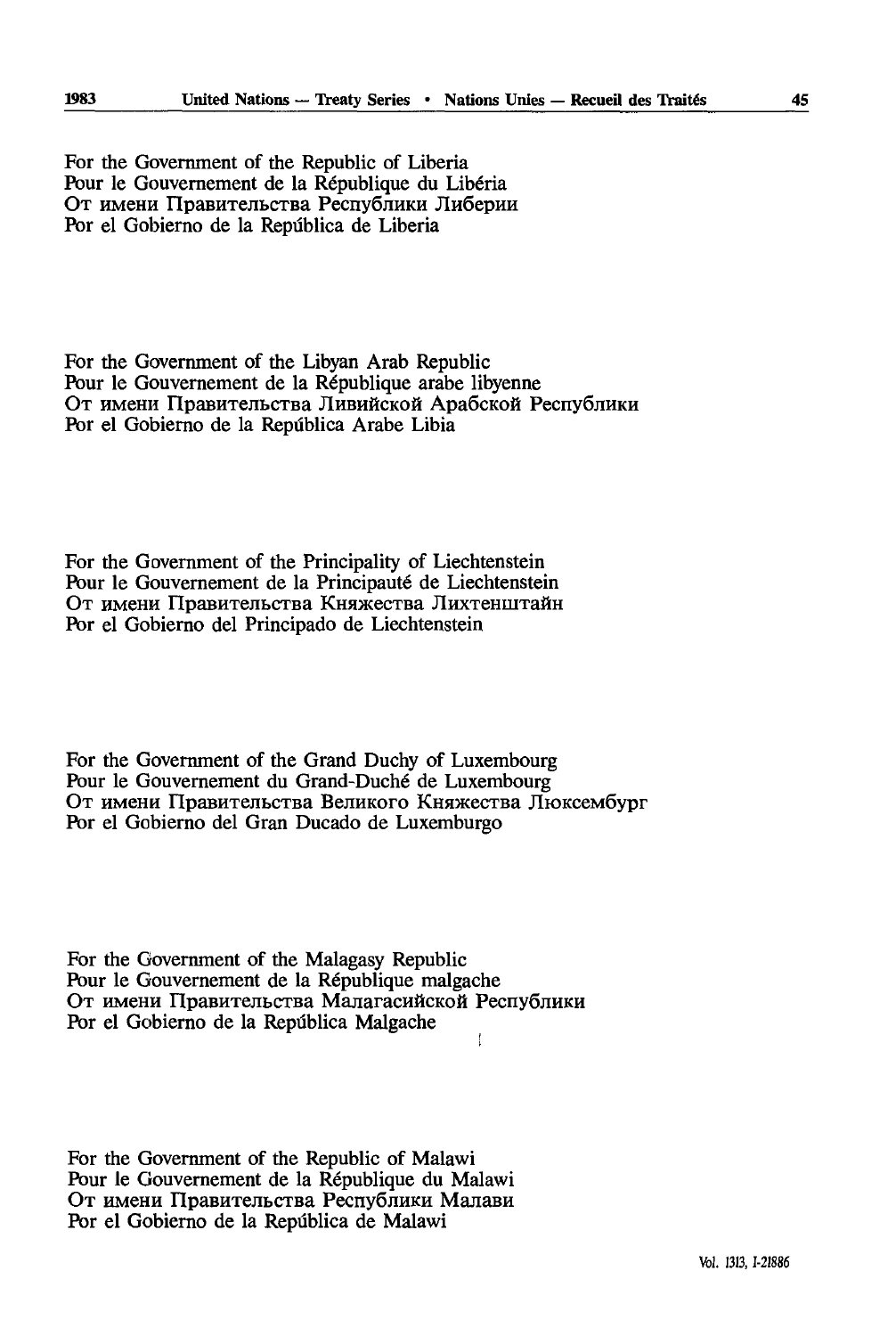For thé Government of Malaysia Pour le Gouvernement de la Malaisie **UT HMCHH IlpaBHTejIbCTBa MajiaH3HH** Por el Gobierno de Malasia

For thé Government of the Republic of Maldives Pour le Gouvernement de la République des Maldives От имени Правительства Мальдивской Республики Por el Gobierno de la República de Maldivas

For thé Government of the Republic of Mali Pour le Gouvernement de la République du Mali От имени Правительства Республики Мали Por el Gobierno de la Republica de Mali

For thé Government of Malta Pour le Gouvernement de Malte **OT HMCHH ripaBHTejIbCTBa MajïbTbl** Por el Gobierno de Malta

For thé Government of the Islamic Republic of Mauritania Pour le Gouvernement de la République islamique de Mauritanie От имени Правительства Исламской Республики Мавритании Por el Gobierno de la Republica Islâmica de Mauritania

For thé Government of Mauritius Pour le Gouvernement de Maurice **OT HMCHH HpaBHTeJIbCTBa MaBpHKHH** Por el Gobierno de Mauricio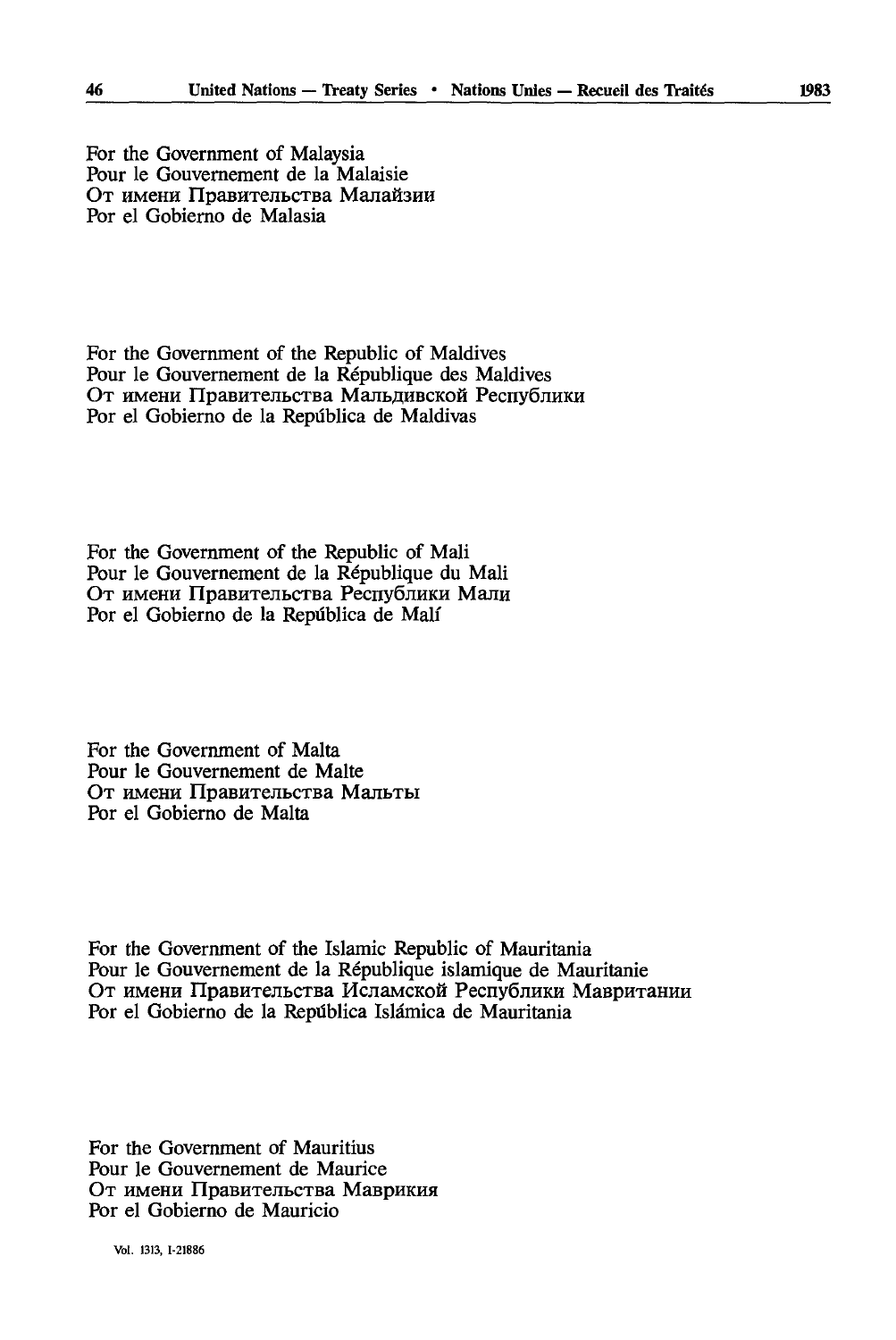For thé Government of the United Mexican States Pour le Gouvernement des Etats-Unis du Mexique От имени Правительства Соединенных Штатов Мексики Por el Gobierno de los Estados Unidos Mexicanos

For thé Government of the Principality of Monaco Pour le Gouvernement de la Principauté de Monaco От имени Правительства Княжества Монако Por el Gobierno del Principado de Monaco

For thé Government of the Mongolian People's Republic Pour le Gouvernement de la République populaire mongole От имени Правительства Монгольской Народной Республики Por el Gobierno de la Repûblica Popular Mongola

For thé Government of the Kingdom of Morocco Pour le Gouvernement du Royaume du Maroc От имени Правительства Королевства Марокко Por el Gobierno del Reino de Marruecos

For thé Government of the Republic of Nauru Pour le Gouvernement de la République de Nauru От имени Правительства Республики Науру Por el Gobierno de la Repûblica de Nauru

For thé Government of the Kingdom of Nepal Pour le Gouvernement du Royaume du Népal От имени Правительства Королевства Непал Por el Gobierno del Reino de Népal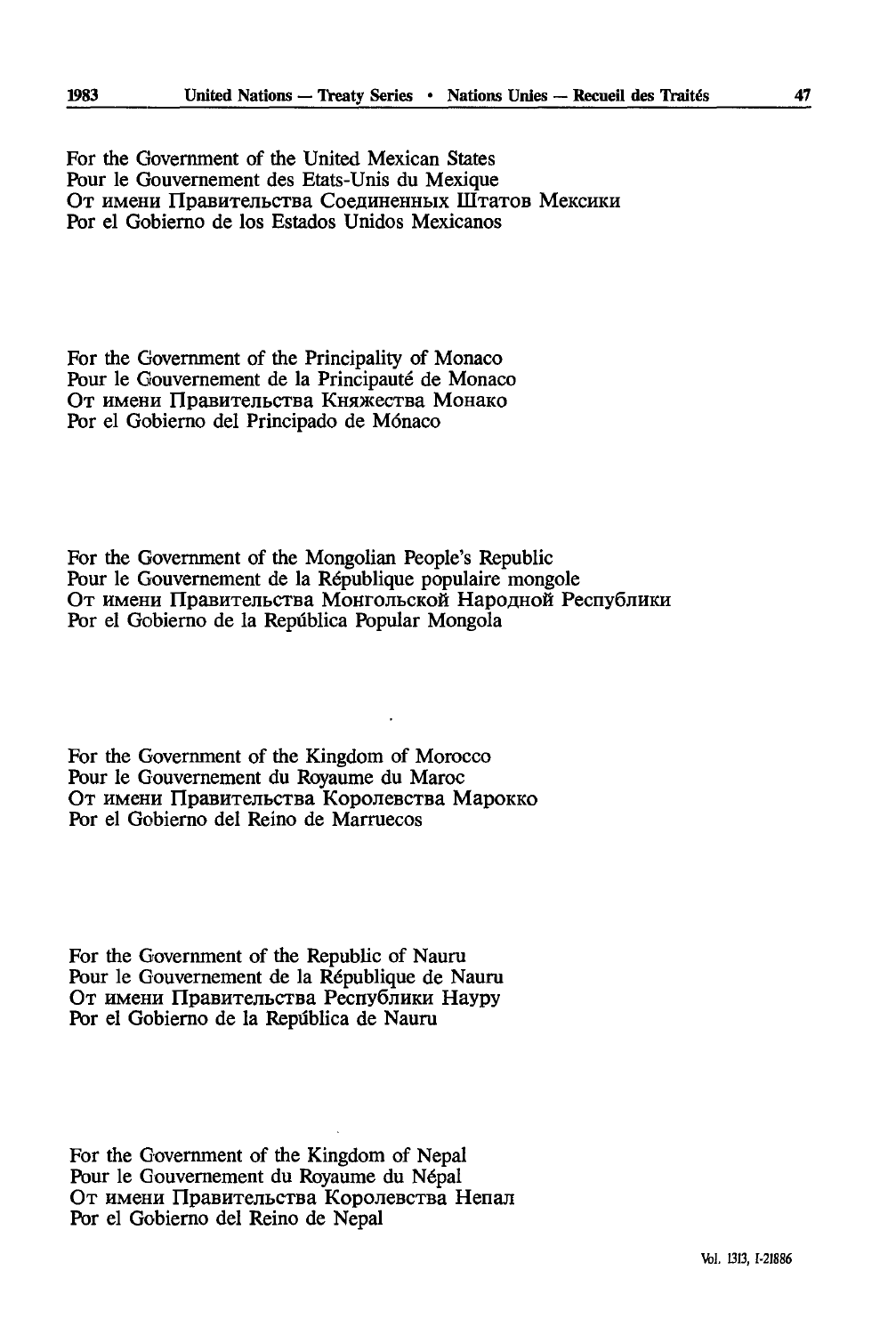For thé Government of the Kingdom of the Netherlands Pour le Gouvernement du Royaume des Pays-Bas От имени Правительства Нидерландского Королевства For el Gobierno del Reino de los Pafses Bajos

> [D. V. SCHAAFSMA] 30.12.74 Subject to ratification<sup>1</sup>

For thé Government of New Zealand Pour le Gouvernement de la Nouvelle-Zélande От имени Правительства Новой Зеландии Por el Gobierno de Nueva Zelandia

[T. H. MCCOMBS<sup>12</sup>

23.12.74

Subject to ratification<sup>1</sup>

For thé Government of the Republic of Nicaragua Pour le Gouvernement de la République du Nicaragua От имени Правительства Республики Никарагуа Por el Gobierno de la Repûblica de Nicaragua

For thé Government of the Republic of the Niger Pour le Gouvernement de la République du Niger От имени Правительства Республики Нигер Por el Gobierno de la Repdblica del Niger

For thé Government of the Federal Republic of Nigeria Pour le Gouvernement de la République fédérale du Nigéria От имени Правительства Федеративной Республики Нигерии Por el Gobierno de la Repûblica Federal de Nigeria

<sup>1</sup> Sous réserve de ratification.

<sup>&</sup>lt;sup>2</sup> With a declaration that the Protocol does not extend to the Cook Islands, Nuie and the Tokelau Islands — Avec une déclaration spécifiant que le Protocole ne s'applique pas aux îles Cook, Nioué et aux îles Tokélau.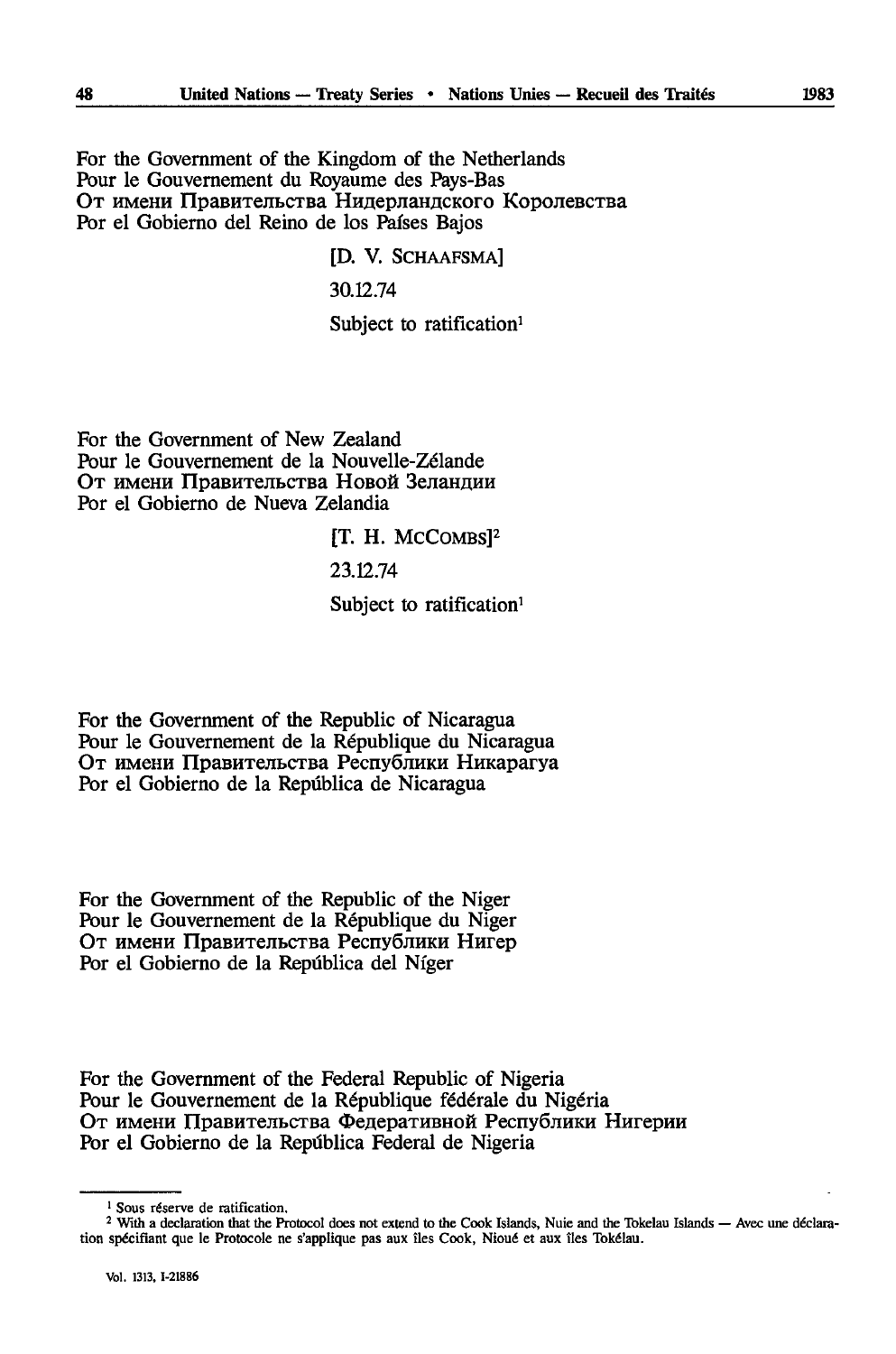For thé Government of the Kingdom of Norway Pour le Gouvernement du Royaume de Norvège От имени Правительства Норвежского Королевства Por el Gobierno del Reino de Noruega

For thé Government of the Sultanate of Oman Pour le Gouvernement du Sultanat d'Oman От имени Правительства Султаната Оман Por el Gobierno de la Sultanía de Omán

For thé Government of Pakistan Pour le Gouvernement du Pakistan От имени Правительства Пакистана Por el Gobierno del Pakistán

For thé Government of the Republic of Panama Pour le Gouvernement de la République du Panama От имени Правительства Республики Панама Por el Gobierno de la Republica de Panama

For thé Government of the Republic of Paraguay Pour le Gouvernement de la République du Paraguay От имени Правительства Республики Парагвай Por el Gobierno de la Republica del Paraguay

For thé Government of the Republic of Peru Pour le Gouvernement de la République du Pérou От имени Правительства Республики Перу Por el Gobierno de la Republica del Perd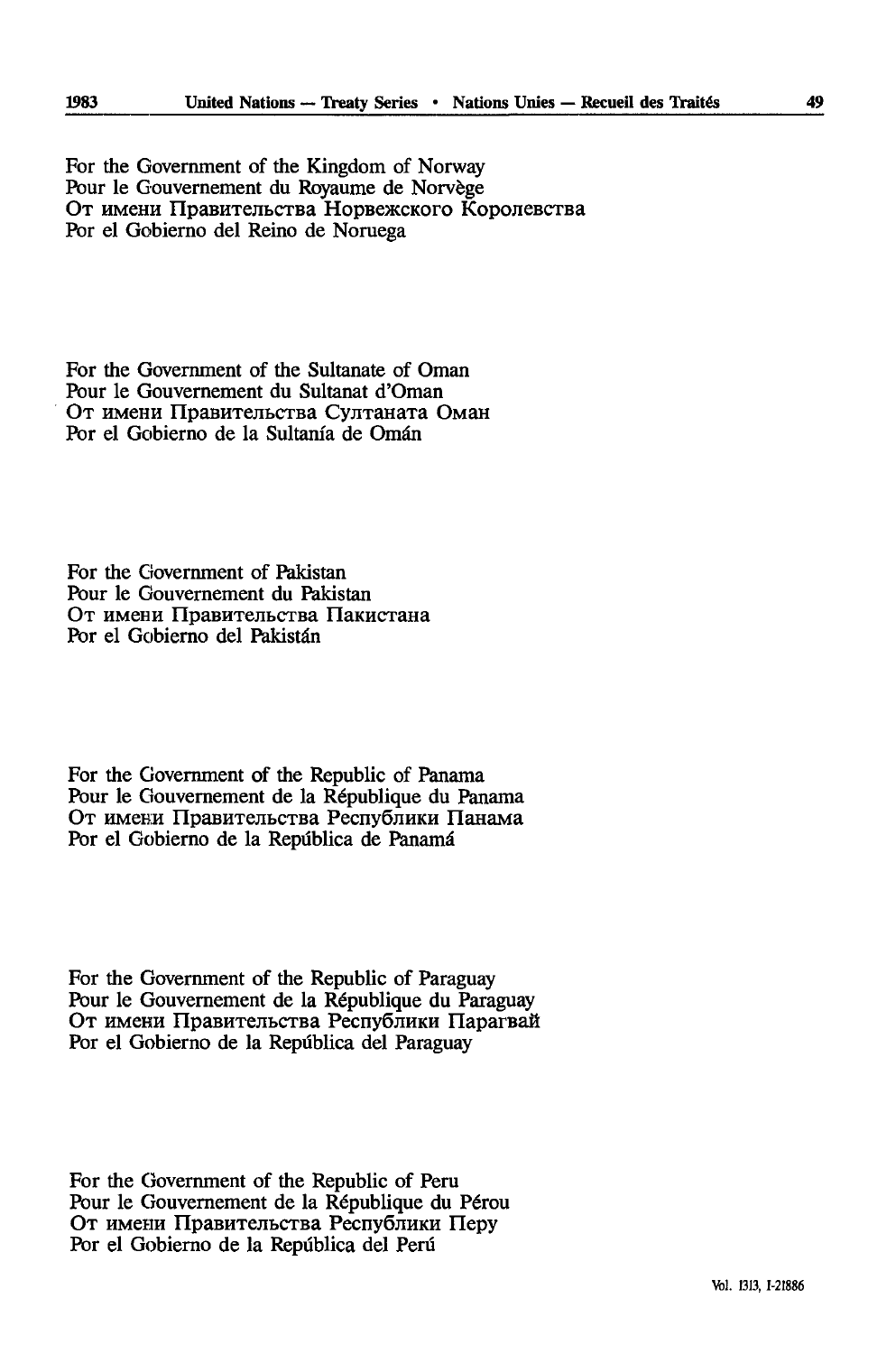For thé Government of the Republic of the Philippines Pour le Gouvernement de la République des Philippines От имени Правительства Филиппинской Республики Por el Gobierno de la Repûblica de Filipinas

For thé Government of the Polish People's Republic Pour le Gouvernement de la République populaire de Pologne От имени Правительства Польской Народной Республики Por el Gobierno de la Repûblica Popular Polaca

> Subject to ratification<sup>1</sup> [R. PlETRASZEK]

2.10.742

For thé Government of the Portuguese Republic Pour le Gouvernement de la République portugaise От имени Правительства Португальской Республики Por el Gobierno de la Repûblica Portuguesa

For thé Government of the State of Qatar Pour le Gouvernement de l'Etat du Qatar От имени Правительства Государства Катар Por el Gobierno del Estado de Qatar

For thé Government of the Republic of Korea Pour le Gouvernement de la République de Corée От имени Правительства Корейской Республики Por el Gobierno de la Repûblica de Corea

<sup>&</sup>lt;sup>1</sup> Sous réserve de ratification.

<sup>2 2</sup> October 1974 — 2 octobre 1974.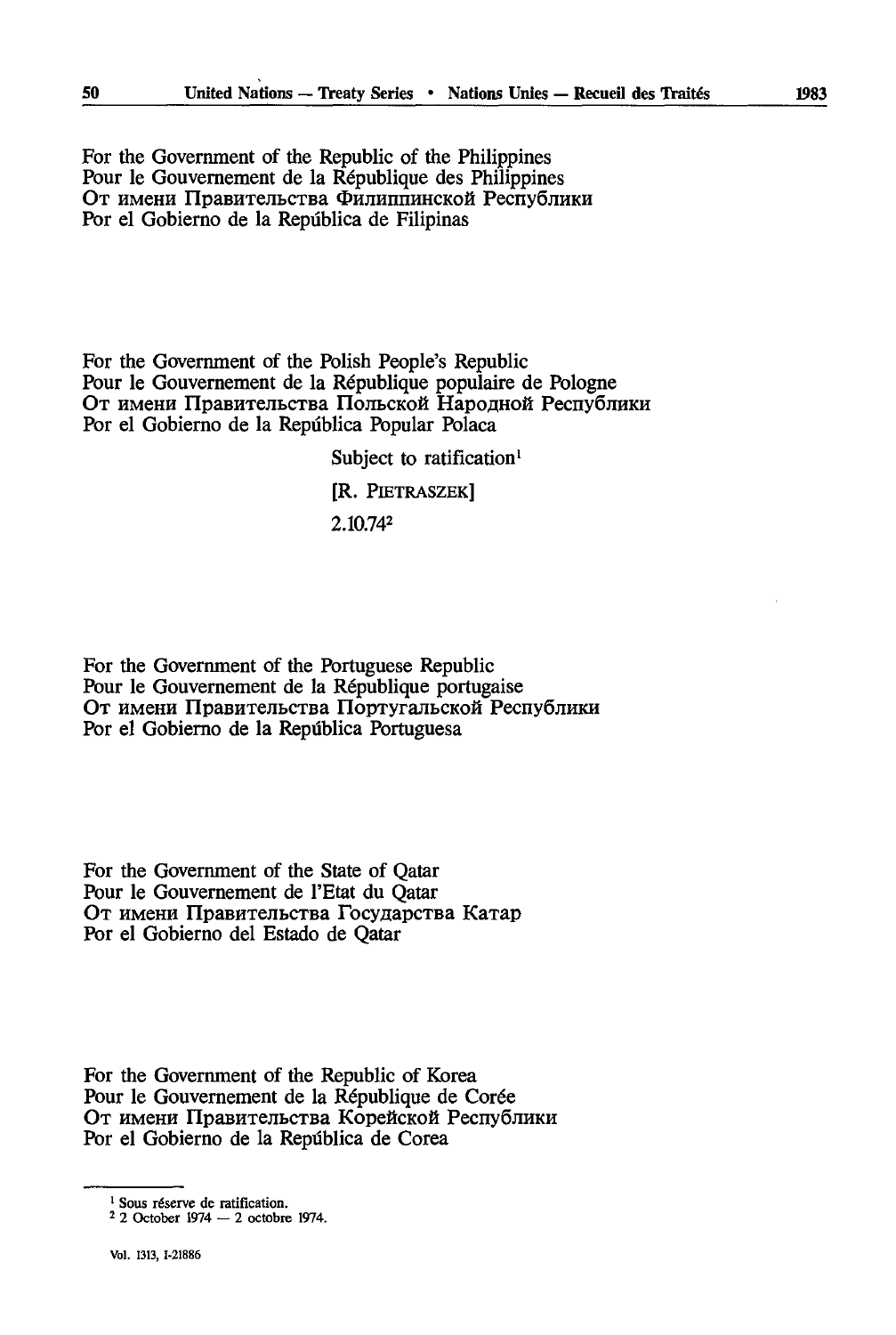For thé Government of the Republic of Viet-Nam Pour le Gouvernement de la République du Viet-Nam От имени Правительства Республики Вьетнам Por el Gobierno de la Repûblica de Viet-Nam

For thé Government of the Socialist Republic of Romania Pour le Gouvernement de la République socialiste de Roumanie От имени Правительства Румынской Социалистической Республики Por el Gobierno de la Repûblica Socialista de Rumania

For thé Government of the Rwandese Republic Pour le Gouvernement de la République rwandaise От имени Правительства Руандийской Республики Por el Gobierno de la Repûblica Rwandesa

For thé Government of the Republic of San Marino Pour le Gouvernement de la République de Saint-Marin От имени Правительства Республики Сан Марино Por el Gobierno de la Repûblica de San Marino

For thé Government of the Kingdom of Saudi Arabia Pour le Gouvernement du Royaume de l'Arabie Saoudite От имени Правительства Королевства Саудовской Аравии Por el Gobierno del Reino de la Arabia Saudita

For thé Government of the Republic of Senegal Pour le Gouvernement de la République du Sénégal От имени Правительства Республики Сенегал Por el Gobierno de la Repûblica del Senegal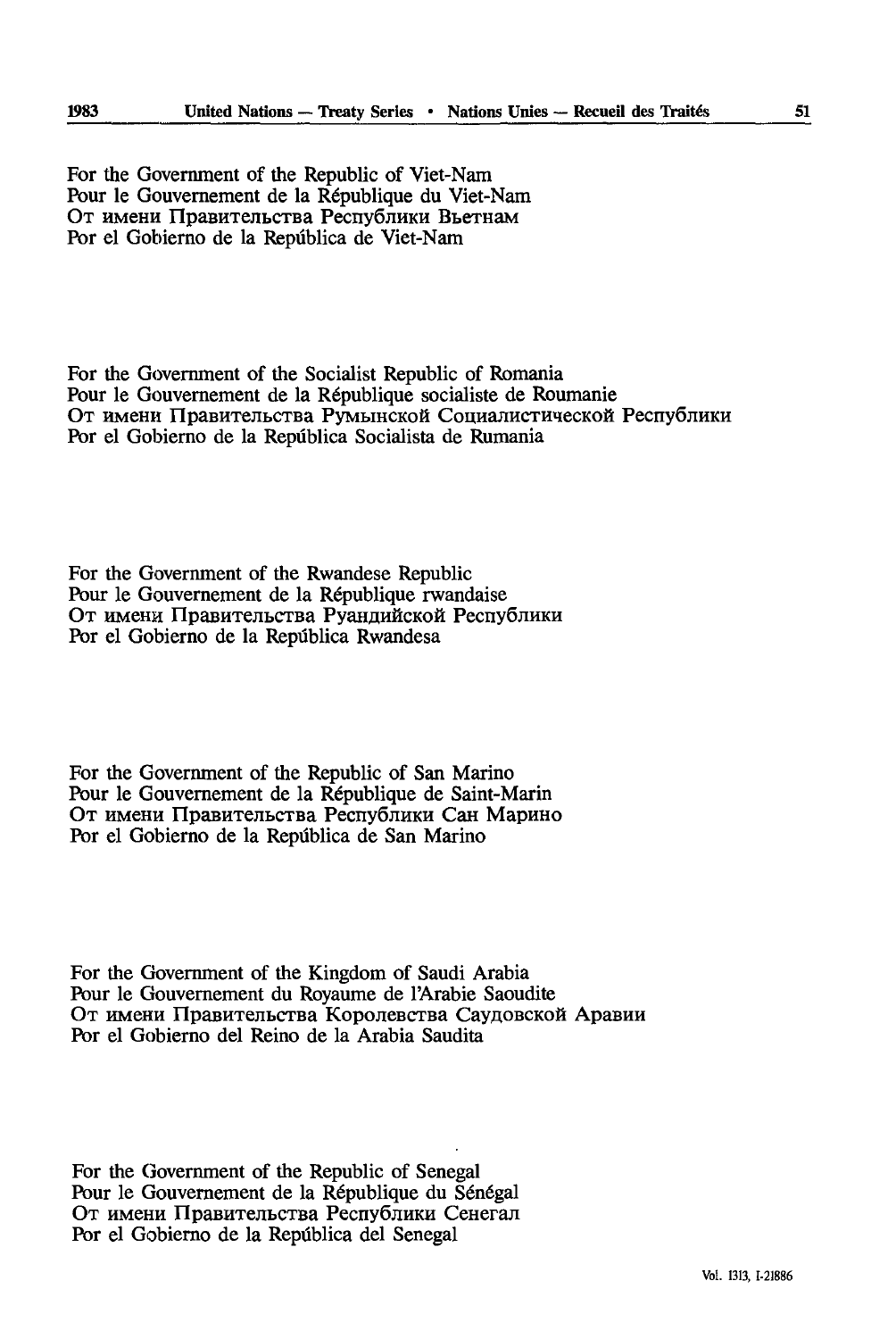For thé Government of the Republic of Sierra Leone Pour le Gouvernement de la République de Sierra Leone От имени Правительства Республики Сьерра-Леоне Por el Gobierno de la Repûblica de Sierra Leona

For thé Government of the Republic of Singapore Pour le Gouvernement de la République de Singapour От имени Правительства Республики Сингапур Por el Gobierno de la Repûblica de Singapur

For thé Government of the Somali Democratic Republic Pour le Gouvernement de la République démocratique somalie От имени Правительства Демократической Сомалийской Республики Por el Gobierno de la Repûblica Democrâtica Somali

For thé Government of the Republic of South Africa Pour le Gouvernement de la République sud-africaine От имени Правительства Южно-Африканской Республики Por el Gobierno de la Repûblica de Sudâfrica

For thé Government of the Spanish State Pour le Gouvernement de l'Etat espagnol От имени Правительства Испанского Государства Por el Gobierno del Estado Español

For thé Government of the Republic of Sri Lanka Pour le Gouvernement de la République de Sri Lanka От имени Правительства Республики Шри Ланка Por el Gobierno de la Repûblica de Sri Lanka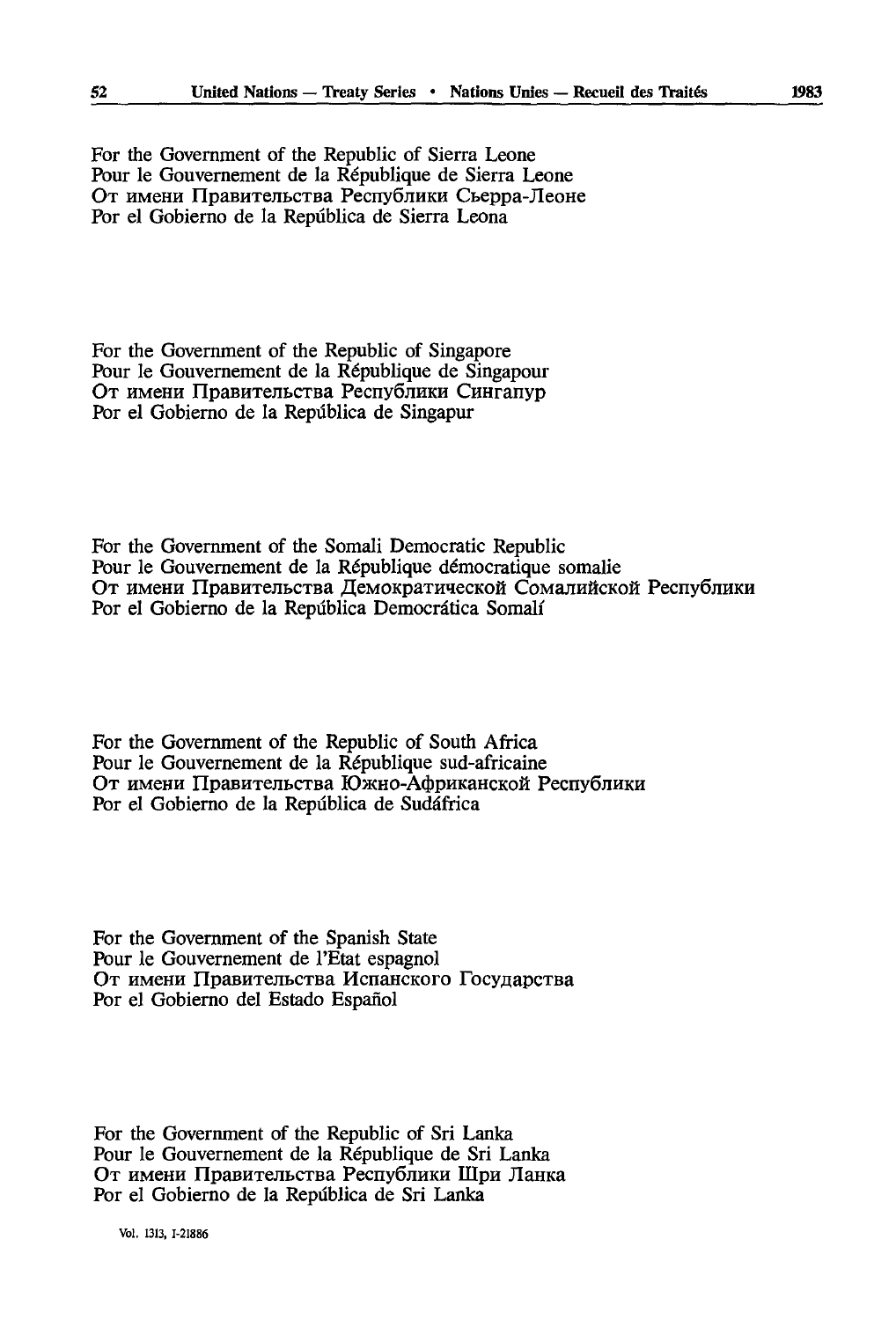For thé Government of the Democratic Republic of the Sudan Pour le Gouvernement de la République démocratique du Soudan От имени Правительства Суданской Демократической Республики Por el Gobierno de la Republica Democrâtica del Sudan

For the Government of the Kingdom of Swaziland Pour le Gouvernement du Royaume de Souaziland От имени Правительства Королевства Свазиленд Por el Gobierno del Reino de Swazilandia

For thé Government of the Kingdom of Sweden Pour le Gouvernement du Royaume de Suède От имени Правительства Королевства Швеции Por el Gobierno del Reino de Suecia

> [BENGT ÂKERREN] 31.5.74 Subject to ratification<sup>1</sup>

For thé Government of the Swiss Confederation Pour le Gouvernement de la Confédération suisse От имени Правительства Швейцарской Конфедерации Por el Gobierno de la Confederación Suiza

For thé Government of the Syrian Arab Republic Pour le Gouvernement de la République arabe syrienne От имени Правительства Сирийской Арабской Республики Por el Gobierno de la Republica Arabe Siria

<sup>1</sup> Sous réserve de ratification.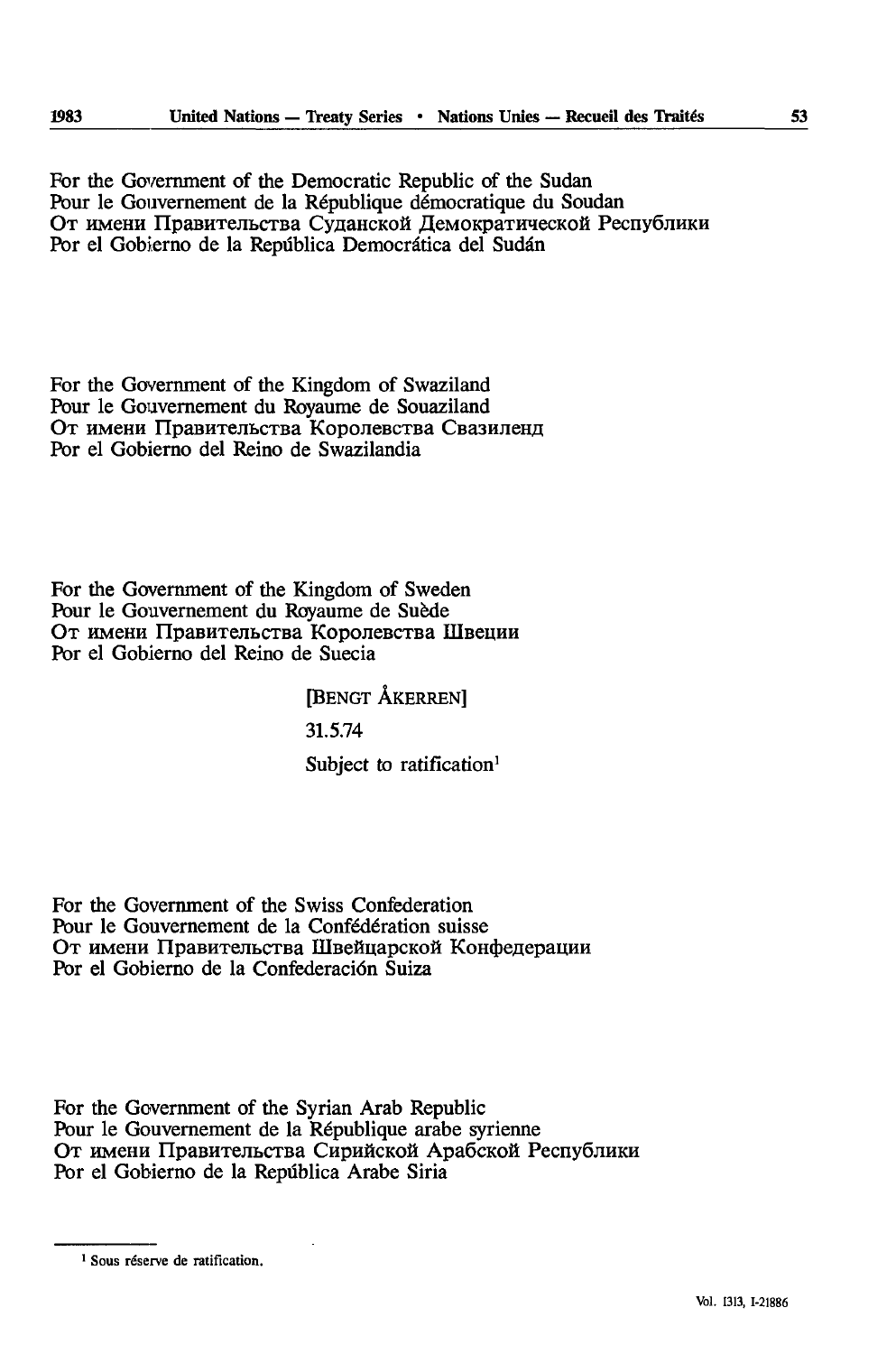Por el Gobierno de la República Unida de Tanzania

For thé Government of the Kingdom of Thailand Pour le Gouvernement du Royaume de Thaïlande От имени Правительства Королевства Таиланд Por el Gobierno del Reino de Tailandia

For thé Government of the Togolese Republic Pour le Gouvernement de la République togolaise От имени Правительства Тоголийской Республики Por el Gobierno de la Repûblica Togolesa

For thé Government of the Kingdom of Tonga Pour le Gouvernement du Royaume des Tonga От имени Правительства Королевства Тонга Por el Gobierno del Reino de Tonga

For thé Government of Trinidad and Tobago Pour le Gouvernement de la Trinité-et-Tobago От имени Правительства Тринидада и Тобаго Por el Gobierno de Trinidad y Tabago

For the Government of the Republic of Tunisia Pour le Gouvernement de la République tunisienne От имени Правительства Республики Туниса Por el Gobierno de la República de Túnez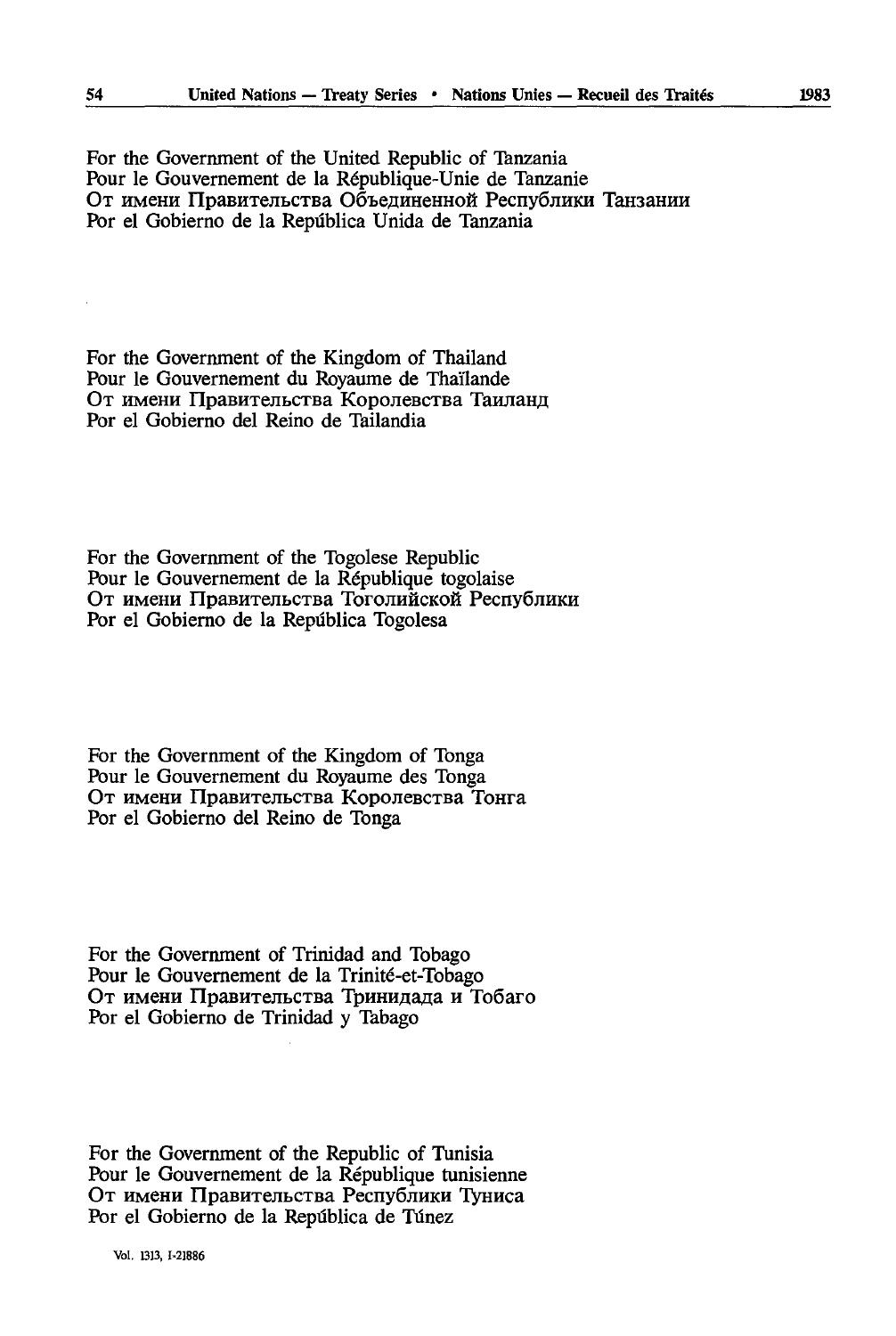For thé Government of the Republic of Turkey Pour le Gouvernement de la République turque От имени Правительства Республики Турции Por el Gobierno de la República de Turquía

For thé Government of the Republic of Uganda Pour le Gouvernement de la République de l'Ouganda От имени Правительства Республики Уганда Por el Gobierno de la Repdblica de Uganda

For thé Government of the Ukrainian Soviet Socialist Republic Pour le Gouvernement de la République socialiste soviétique d'Ukraine От имени Правительства Украинской Советской Социалистической Республики Por el Gobierno de la Repùblica Socialiste Soviética de Ucrania

For thé Government of the Union of Soviet Socialist Republics Pour le Gouvernement de l'Union des Républiques socialistes soviétiques От имени Правительства Союза Советских Социалистических Республик Por el Gobierno de la Unión de Repúblicas Socialistas Soviéticas

[V. SEMENOV]

30.12.74

For thé Government of the United Arab Emirates Pour le Gouvernement des Emirats arabes unis От имени Правительства Объединенных Арабских Эмиратов Por el Gobierno de los Emiratos Arabes Unidos

For thé Government of the United Kingdom of Great Britain and Northern Ireland Pour le Gouvernement du Royaume-Uni de Grande-Bretagne et d'Irlande du Nord От имени Правительства Соединенного Королевства Великобритании и Северной Ирландии

Por el Gobierno del Reino Unido de Gran Bretana e Irlanda del Norte

[J. N. ARCHER]

19.12.74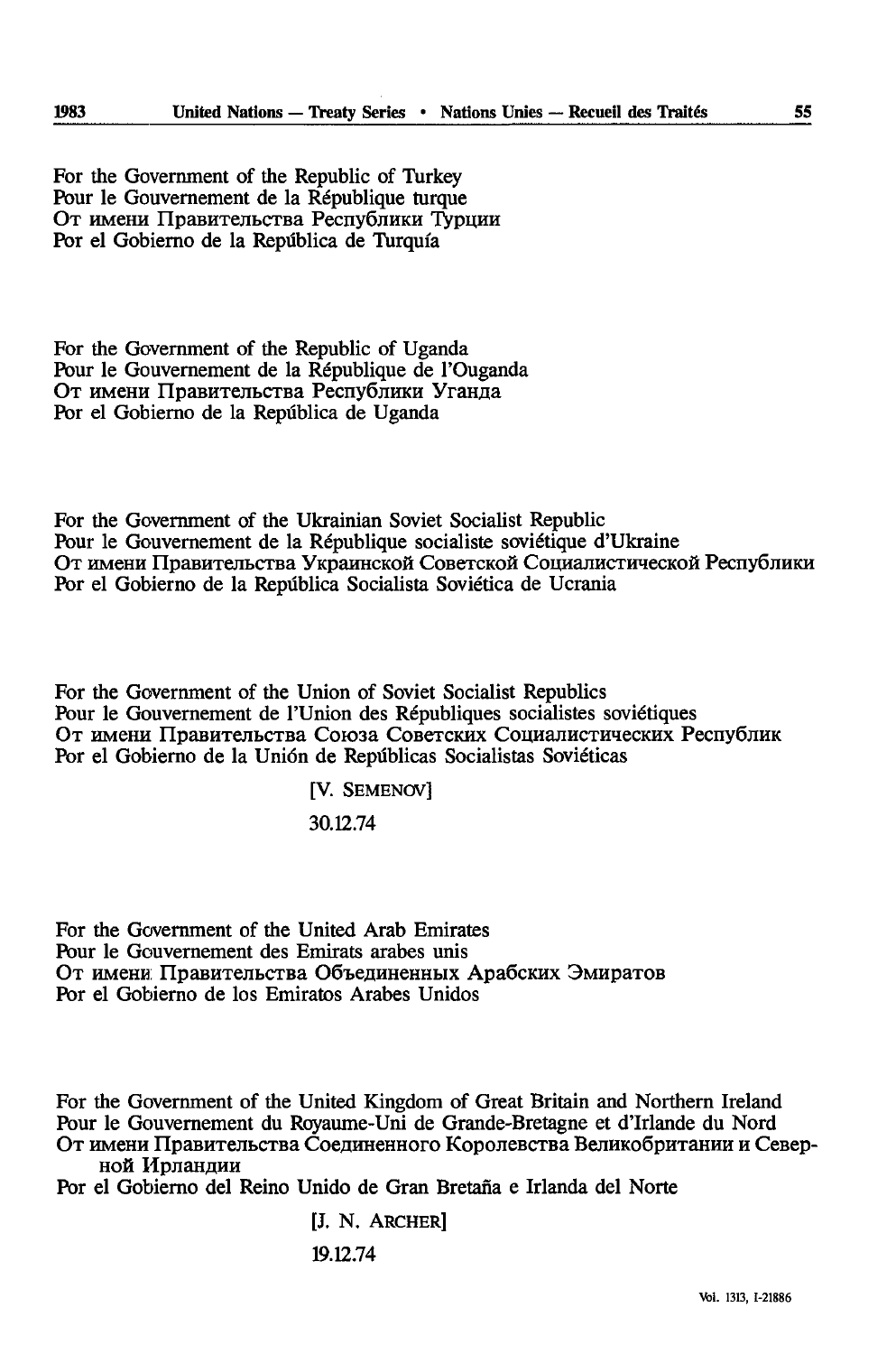For thé Government of the United States of America Pour le Gouvernement des Etats-Unis d'Amérique От имени Правительства Соединенных Штатов Америки Por el Gobierno de los Estados Unidos de America

#### [W. M. BENKERT]

7.3.74'

Subject to ratification<sup>2</sup>

For thé Government of the Republic of the Upper Volta Pour le Gouvernement de la République de Haute-Volta От имени Правительства Республики Верхняя Вольта Por el Gobierno de la Repûblica del Alto Volta

For thé Government of the Eastern Republic of Uruguay Pour le Gouvernement de la République orientale de l'Uruguay От имени Правительства Восточной Республики Уругвай Por el Gobierno de la Repûblica Oriental del Uruguay

For thé Government of the Republic of Venezuela Pour le Gouvernement de la République du Venezuela От имени Правительства Республики Венесуэла Por el Gobierno de la Repûblica de Venezuela

For thé Government of the Independent State of Western Samoa Pour le Gouvernement de l'Etat indépendant du Samoa-Occidental От имени Правительства Независимого Государства Западного Самоа Por el Gobierno del Estado Independiente de Samoa Occidental

<sup>1 7</sup> March 1974 — 7 mars 1974.

<sup>2</sup> Sous réserve de ratification.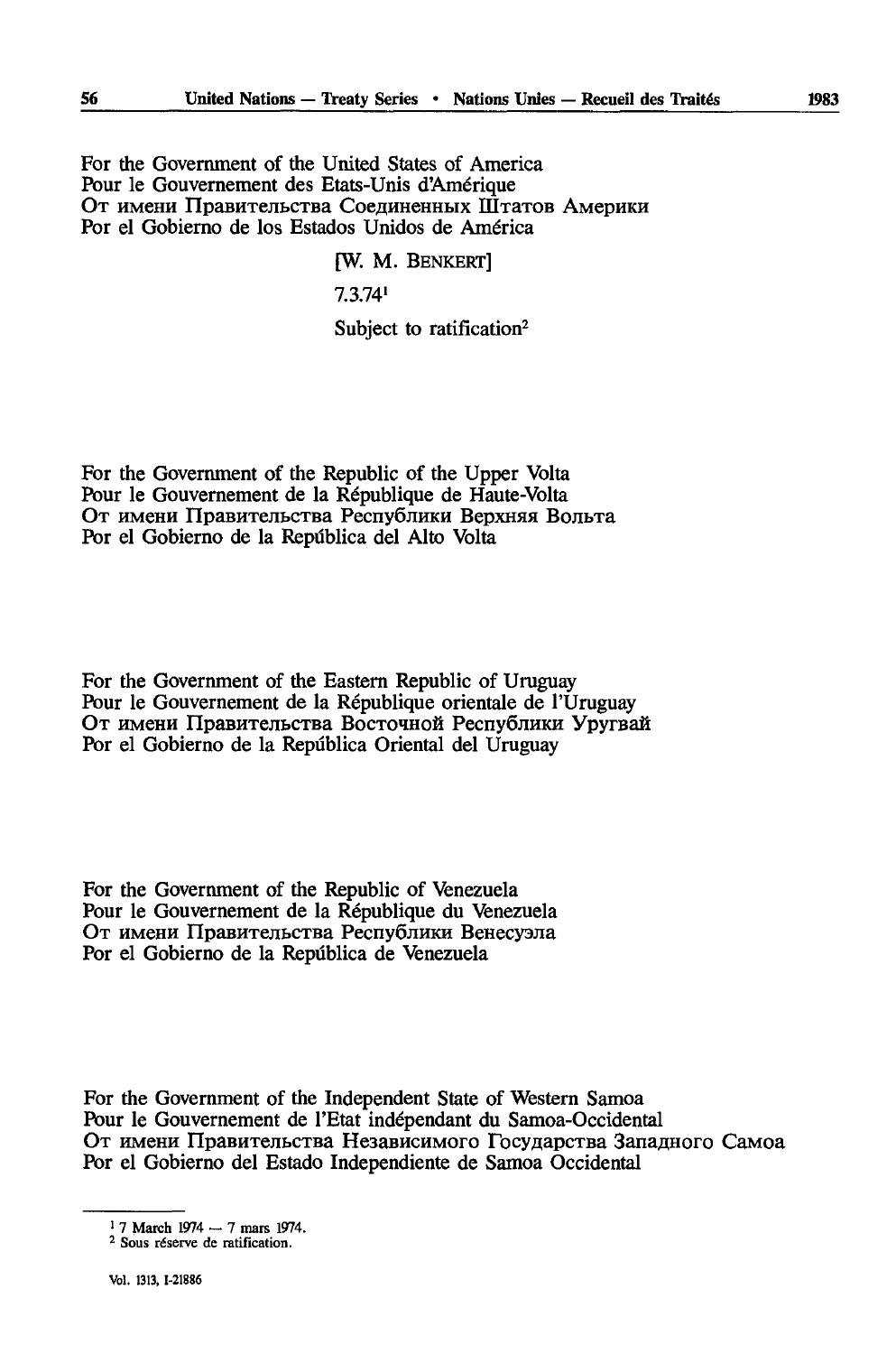For thé Government of the Yemen Arab Republic Pour le Gouvernement de la République arabe du Yémen От имени Правительства Иеменской Арабской Республики Por el Gobierno de la República Arabe del Yemen

For the Government of the Socialist Federal Republic of Yugoslavia

Pour le Gouvernement de la République federative socialiste de Yougoslavie

От имени Правительства Социалистической Федеративной Республики Юго-**CJiaBHH**

Por el Gobierno de la Repûblica Federativa Socialista de Yugoslavia

For thé Government of the Republic of Zaire Pour le Gouvernement de la République du Zaïre От имени Правительства Республики Заир Por el Gobierno de la Repûblica del Zaire

For the Government of the Republic of Zambia Pour le Gouvernement de la République de Zambie От имени Правительства Республики Замбии Por el Gobierno de la Repûblica de Zambia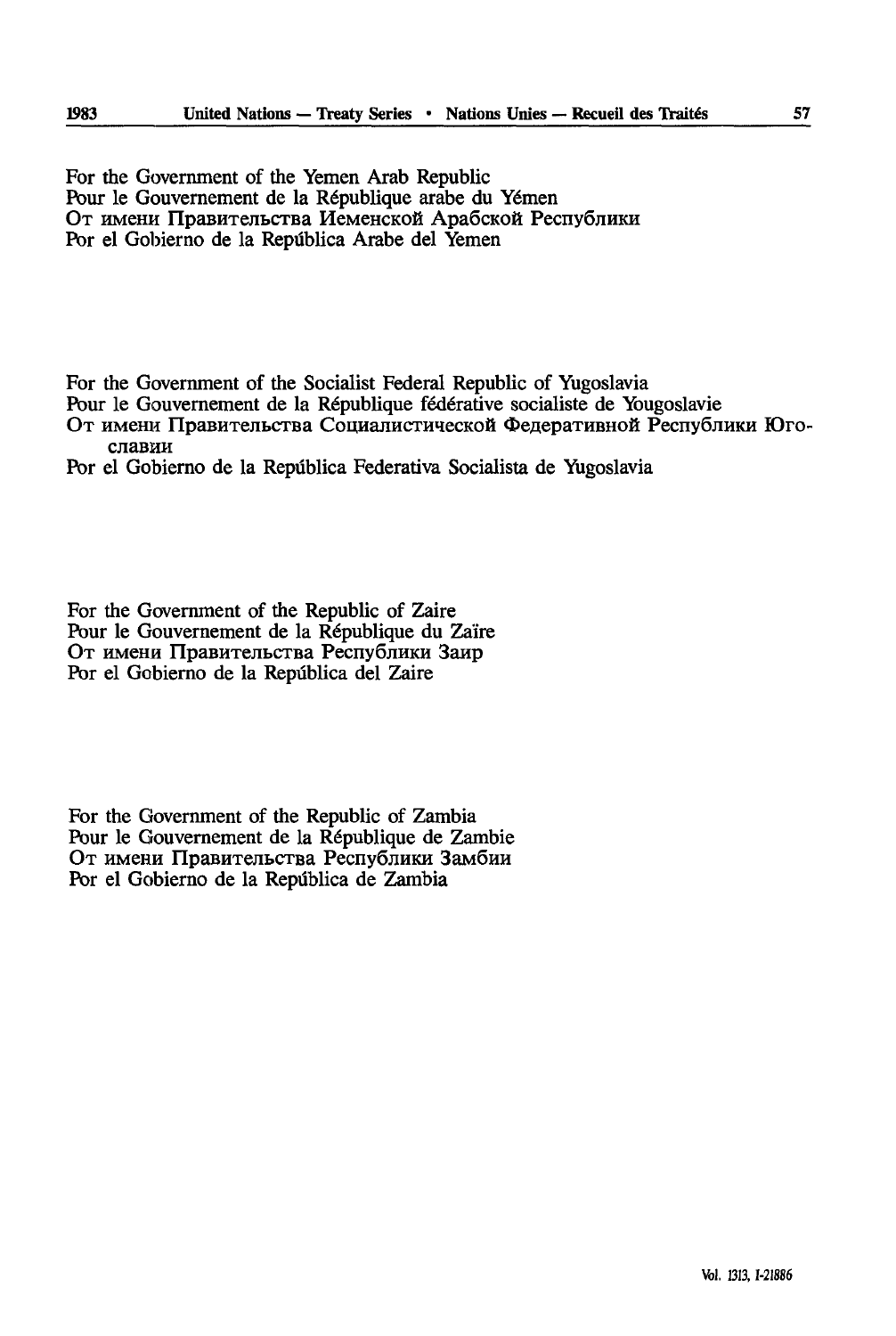## DECLARATION MADE UPON **RATIFICATION**

# *UNITED KINGDOM OF GREAT BRITAIN AND NORTHERN IRELAND*

*"...* reserving the right to extend the Protocol at a later date to any territory for whose international relations the Government of the United Kingdom is responsible and to which the International Convention relating to intervention on the high seas in cases of oil pollution casualties has been extended in accordance with the provisions of article XIII, paragraph 1, thereof."

# DECLARATION FAITE LORS DE LA RATIFICATION

## *ROYAUME-UNI DE GRANDE-BRETAGNE ET D'IRLANDE DU NORD*

# $[T$ RADUCTION<sup>1</sup> - TRANSLATION<sup>2</sup>]

... se réservant le droit d'étendre, à une date ultérieure, l'application du Protocole à l'un quelconque des territoires dont le Gou vernement du Royaume-Uni est chargé d'assurer les relations internationales et aux quels est étendue l'application de la Convention internationale sur l'intervention en haute mer en cas d'accident entraînant ou pouvant entraîner une pollution par les hydrocar bures, en application des dispositions du paragraphe 1 de l'article XDI de ladite Con vention.

<sup>&</sup>lt;sup>1</sup> Traduction fournie par l'Organisation maritime internationale.

<sup>&</sup>lt;sup>2</sup> Translation supplied by the International Maritime Organization.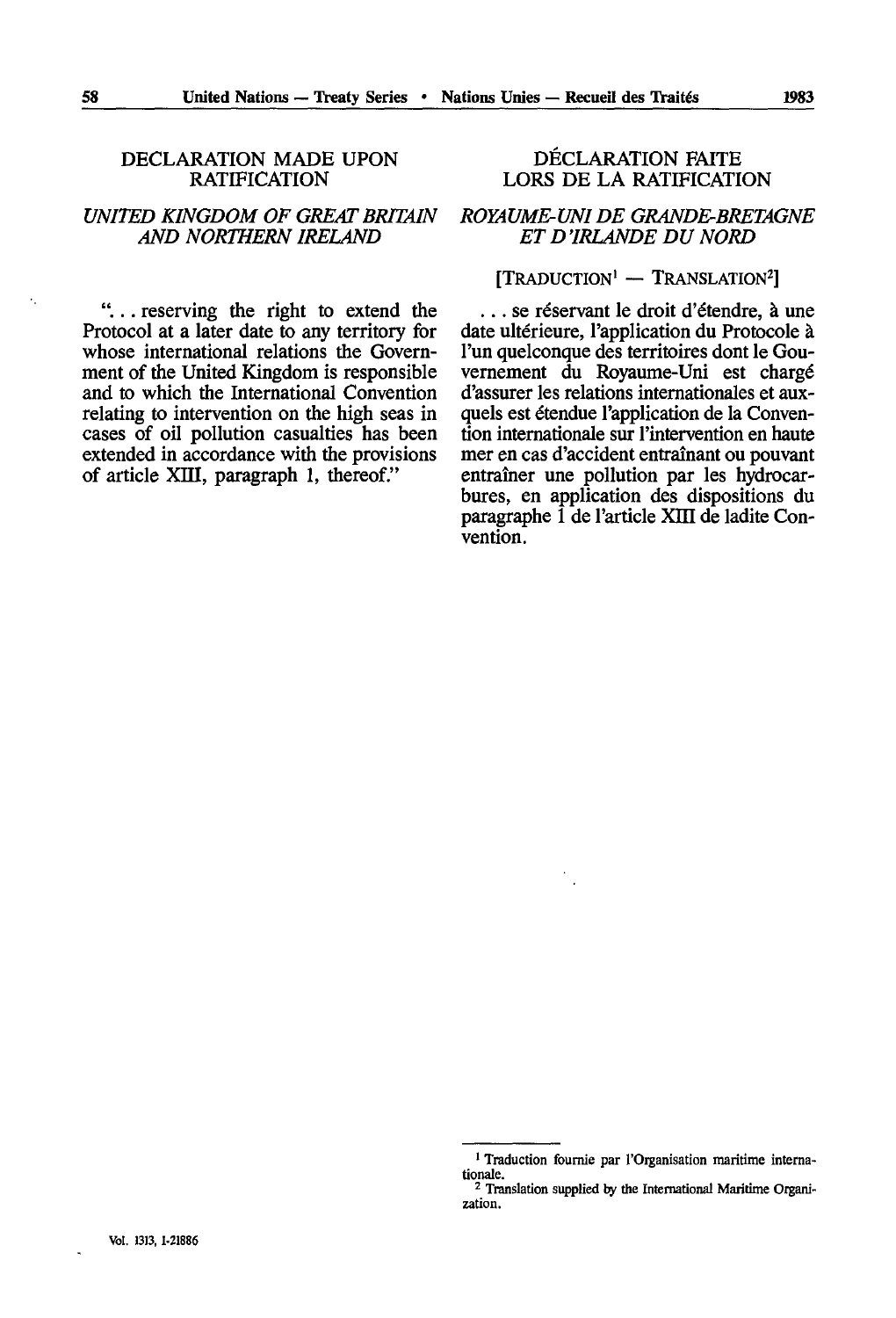#### FINAL ACT OF THE INTERNATIONAL CONFERENCE ON MARINE POLLUTION, 1973<sup>1</sup>

1. By its Resolution A.176(VI) of 21 October 1969, the Assembly of the Inter-Governmental Maritime Consultative Organization decided to convene in 1973 an Inter national Conference on Marine Pollution. This Conference was held in London from 8 Oc tober to 2 November 1973.

2. The following States were represented by delegations at the Conference:

| Argentina                                                                   | Liberia                             |  |  |  |
|-----------------------------------------------------------------------------|-------------------------------------|--|--|--|
| Australia                                                                   | Libyan Arab Republic                |  |  |  |
| Bahrain                                                                     | Madagascar                          |  |  |  |
| Belgium                                                                     | Mexico                              |  |  |  |
| Brazil                                                                      | Monaco                              |  |  |  |
| Bulgaria                                                                    | Morocco                             |  |  |  |
| Byelorussian Soviet Socialist Republic                                      | Netherlands                         |  |  |  |
| Canada                                                                      | New Zealand                         |  |  |  |
| Chile                                                                       | Nigeria                             |  |  |  |
| Cuba                                                                        | Norway                              |  |  |  |
| Cyprus                                                                      | Panama                              |  |  |  |
| Denmark                                                                     | Peru                                |  |  |  |
| Dominican Republic                                                          | Philippines                         |  |  |  |
| Ecuador                                                                     | Poland                              |  |  |  |
| Egypt                                                                       | Portugal                            |  |  |  |
| Finland                                                                     | Republic of Korea                   |  |  |  |
| France                                                                      | Romania                             |  |  |  |
| German Democratic Republic                                                  | Saudi Arabia                        |  |  |  |
| Germany, Federal Republic of                                                | Singapore                           |  |  |  |
| Ghana                                                                       | South Africa                        |  |  |  |
| Greece                                                                      | Spain                               |  |  |  |
| Haiti                                                                       | Sri Lanka                           |  |  |  |
| Hungary                                                                     | Sweden                              |  |  |  |
| Iceland                                                                     | Switzerland                         |  |  |  |
| India                                                                       | Thailand                            |  |  |  |
| Indonesia                                                                   | Trinidad and Tobago                 |  |  |  |
| Iran                                                                        | Tunisia                             |  |  |  |
| Iraq                                                                        | Ukrainian Soviet Socialist Republic |  |  |  |
| Ireland                                                                     | Union of Soviet Socialist Republics |  |  |  |
| Italy                                                                       | United Arab Emirates                |  |  |  |
| Ivory Coast                                                                 | United Kingdom of Great Britain and |  |  |  |
| Japan                                                                       | Northern Ireland                    |  |  |  |
| Jordan                                                                      | United Republic of Tanzania         |  |  |  |
| Kenya                                                                       | United States of America            |  |  |  |
| Khmer Republic                                                              | Uruguay                             |  |  |  |
| Kuwait                                                                      | Venezuela                           |  |  |  |
| 3.<br>The following States were represented at the Conference by observers: |                                     |  |  |  |
| Colombia                                                                    | Republic of Viet-Nam                |  |  |  |
| Jamaica                                                                     | Turkey                              |  |  |  |
| Malawi                                                                      | Yugoslavia                          |  |  |  |
| Oman                                                                        |                                     |  |  |  |

The Government of Hong Kong was also represented by an observer.

<sup>&</sup>lt;sup>1</sup> Published for information only.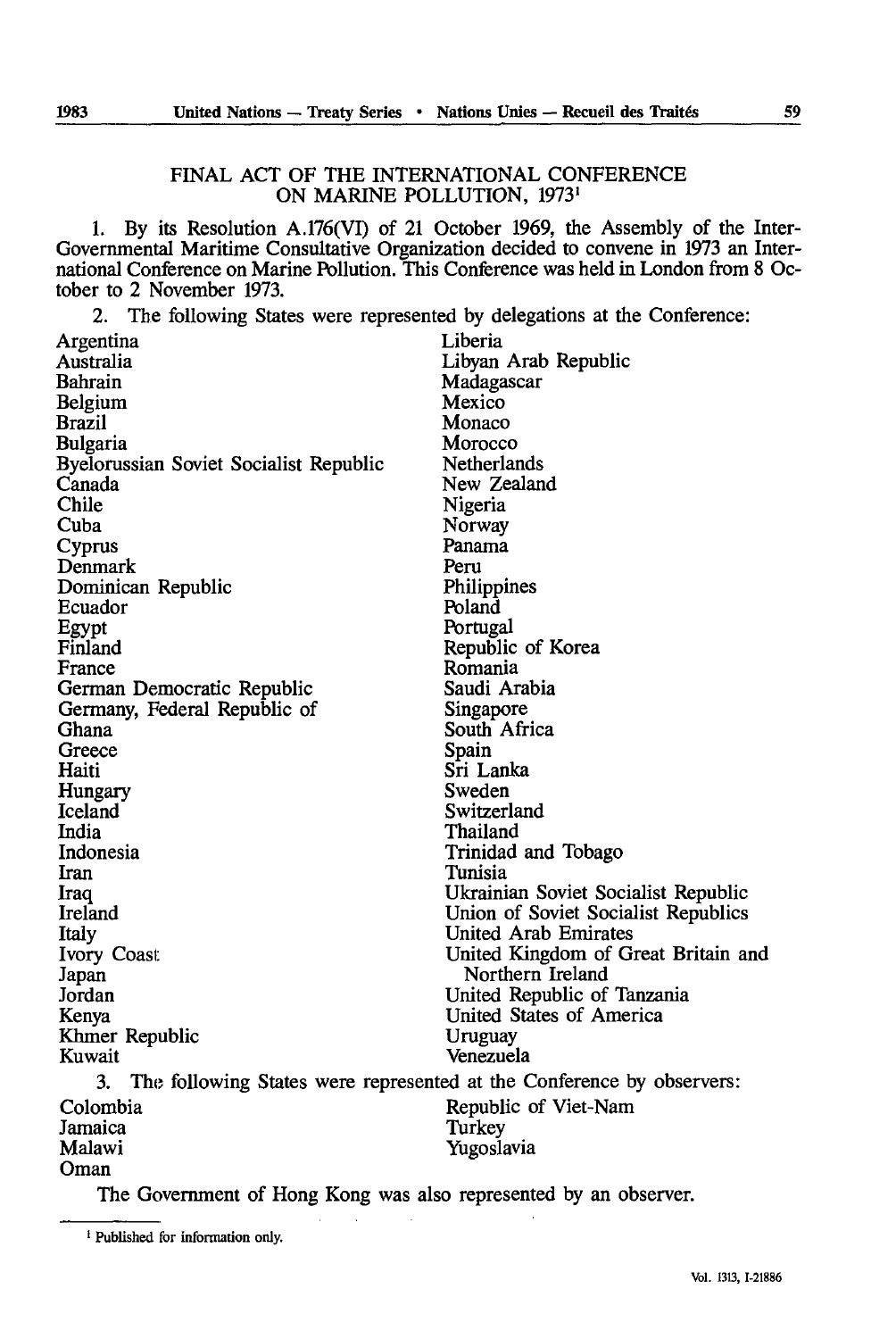4. At the invitation of the Assembly the following organizations in the United Nations system sent representatives to the Conference:

United Nations

United Nations Environment Programme

Food and Agriculture Organization

United Nations Educational, Scientific and Cultural Organization

International Bank for Reconstruction and Development

International Atomic Energy Agency

5. The following inter-governmental organizations sent observers to the Conference: European Economic Community

International Institute for the Unification of Private Law

6. The following non-governmental organizations also sent observers to the Conference:

International Chamber of Shipping International Organization for Standardization International Electrotechnical Commission International Union of Marine Insurance International Association of Ports and Harbors The Baltic and International Maritime Conference International Association of Classification Societies International Law Association European Council of Chemical Manufacturers' Federation Oil Companies International Marine Forum International Shipowners' Association Friends of the Earth International

7. At the opening of the Conference The Hon. Michael Heseltine, Minister of Aerospace and Shipping of the United Kingdom, and Mr. Maurice Strong, Executive Director of the United Nations Environment Programme, made statements supporting the objectives of the Conference.

8. The Conference elected Mr. S. V. Bhave, Head of the Indian delegation, as President of the Conference.

9. Twenty-four Vice-Presidents of the Conference were elected, as follows:

First Vice-President: Mr. G. Lindencrona (Sweden)

Mr. R.M. Gowland (Argentina) H.E. Mr. M. Raffaelli (Brazil) The Hon. Jack Davis (Canada) Dr. M. Oporto (Cuba) Mr. M.A. El-Sammak (Egypt) Mr. J.P. Cabouat (France) Dr. H. Rentner (German Democratic Republic) Dr. G. Breuer (Germany, Federal Republic of) H.E. Mr. H.V.H. Sekyi (Ghana) Mr. M. Sjadzali (Indonesia) Mr. H. Afshar (Iran) Mr. K.G. Loukou (Ivory Coast) H.E. Mr. S. Sugihara (Japan) Mr. A.G. Toukan (Jordan) Mr. E. Dinga (Kenya) Mr. N.A. Al-Nakib (Kuwait)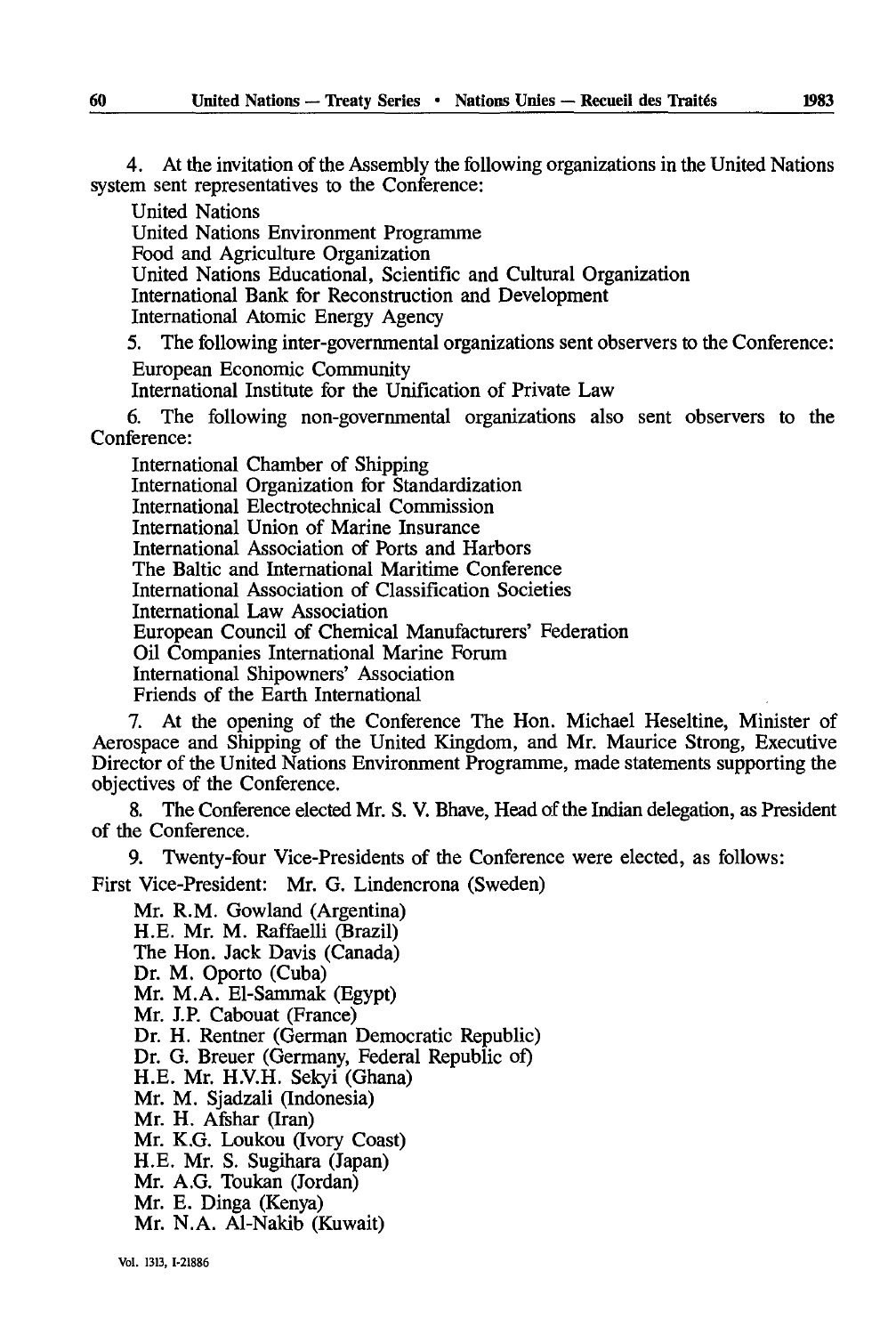Mr. M. Ramarozaka (Madagascar) Dr. Vizcaino Murray (Mexico) Captain D.W. Boyes (New Zealand) Mr. S. Perkowicz (Poland) H.E. Mr. G. Nhigula (United Republic of Tanzania) Mr. V. Tikhonov (USSR) Mr. J.N. Archer (United Kingdom)

10. Mr. Colin Goad, Secretary-General of the Organization, acted as Secretary-General of the Conference with Mr. J. Quéguiner, Deputy Secretary-General, as Deputy Secretary-General of the Conference. Captain A. Saveliev, Secretary of the Maritime Safety Com mittee of the Organization, was appointed Executive Secretary of the Conference and Mr. Y. Sasamura, Head of Marine Science and Technology Division, and Mr. T. Mensah, Head of Legal Division, of the Organization were appointed Deputy Executive Secretaries of the Conference.

11. The Conference established the following Committees and a Steering Committee composed of officers of the Conference:

#### *Committee I*

| Chairman:                 | H.E. Dr. P.V.J. Solomon (Trinidad and Tobago)                       |
|---------------------------|---------------------------------------------------------------------|
| Vice-Chairman:            | Mr. G. Lindencrona (Sweden)                                         |
| Committee II              |                                                                     |
| Chairman:                 | Dr. L. Spinelli (Italy)                                             |
| Vice-Chairman:            | Dr. W. Al-Nimer (Bahrain)                                           |
| Committee III             |                                                                     |
| Chairman:                 | Mr. R.J. Lakey (United States of America)                           |
| Vice-Chairman:            | Mr. Koh Eng Tian (Singapore)                                        |
| Committee IV              |                                                                     |
| Chairman:                 | H.E. Prof. A. Yankov (Bulgaria)                                     |
| Vice-Chairman:            | The Hon. G.F.B. Cooper (Liberia)                                    |
| Credentials Committee     |                                                                     |
| Chairman:                 | Mr. P.A. Araque (Philippines)                                       |
| <b>Drafting Committee</b> |                                                                     |
| Chairman:                 | Mr. G.A.E. Longe (Nigeria)                                          |
| Vice-Chairman:            | H.E. Mr. J.D. del Campo (Uruguay)                                   |
|                           | 12. The following documentation formed the basis of the work of the |
|                           |                                                                     |

—Draft Text of an International Convention for the Prevention of Pollution from Ships, 1973,

—Draft Protocol Relating to Intervention on the High Seas in Cases of Marine Pollution by Substances other than Oil,

—Draft Resolutions relating to the prevention and control of marine pollution,

—Proposals and comments, including amendments to the drafts mentioned above, submitted to the Conference by interested Governments and Organizations.

13. As a result of its deliberations, recorded in the summary records and reports of the Conference, the following instruments were adopted by the Conference:

International Convention for the prevention of pollution from ships,  $1973<sup>1</sup>$ , with its protocols, annexes and appendices; and

Conference:

<sup>&</sup>lt;sup>1</sup> United Nations, *Treaty Series*, vols. 1340 and 1341, No. I-22484.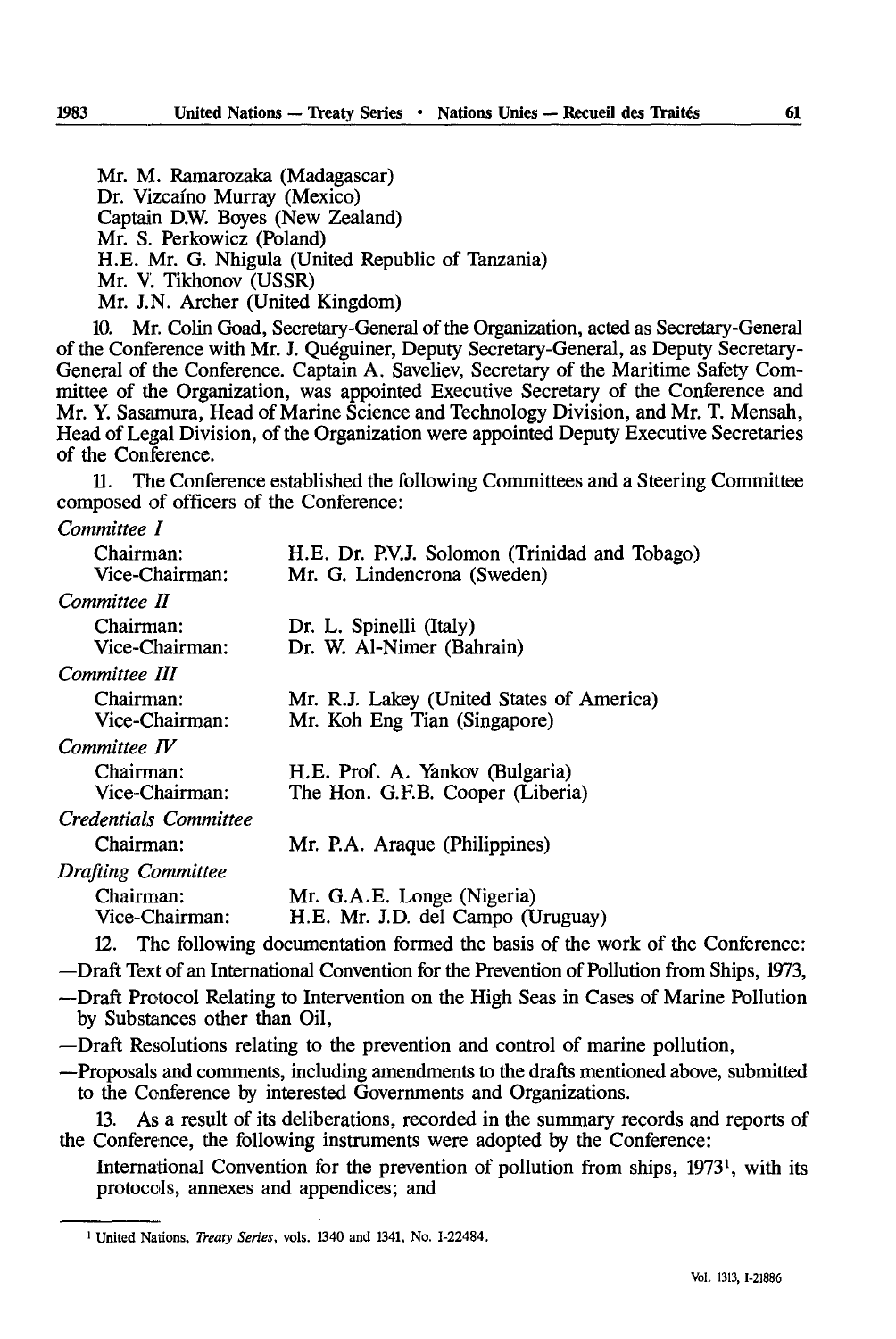Protocol relating to intervention on the high seas in cases of marine pollution by sub stances other than oil<sup>1</sup>

The Convention and the Protocol constitute attachments 1 and 2 to this Final Act respectively.

14. The Conference also adopted Resolutions,<sup>2</sup> the texts of which comprise attachment 3 of this Final Act.

15. The text of this Final Act, including its attachments, is deposited with the Secretary-General of the Inter-Governmental Maritime Consultative Organization (IMCO). It is established in a single original in the English, French, Russian and Spanish languages, and accompanied by the texts of the International Convention for the prevention of pollution from ships, 1973, with its protocols, annexes and appendices, the Protocol relating to intervention on the high seas in cases of marine pollution by substances other than oil, and the Resolutions of the Conference. The texts of the Convention, its protocols, annexes and appendices, as well as of the Protocol, appear in their authentic languages, English, French, Russian and Spanish. The texts of Resolutions of the Conference appear in English, French, Russian and Spanish. Official translations of the Convention with its protocols, annexes and appendices, and the Protocol, shall be prepared in the Arabic, German, Italian and Japanese languages. Originals of these official translations shall be deposited with this Final Act.

16. The Secretary-General of the Inter-Governmental Maritime Consultative Organi zation shall send a certified copy of this Final Act and, when they have been prepared, certified copies of the official translations of the Convention with its protocols, annexes and appendices, the Protocol and the Resolutions of the Conference to the Governments invited to be represented at the Conference in accordance with the wishes of those Governments.

IN WITNESS WHEREOF the undersigned have affixed their signatures to this Final Act.

DONE at London this second day of November, one thousand nine hundred and seventy-three.

<sup>1</sup> See p. 3 of this volume.

<sup>2</sup> Not published.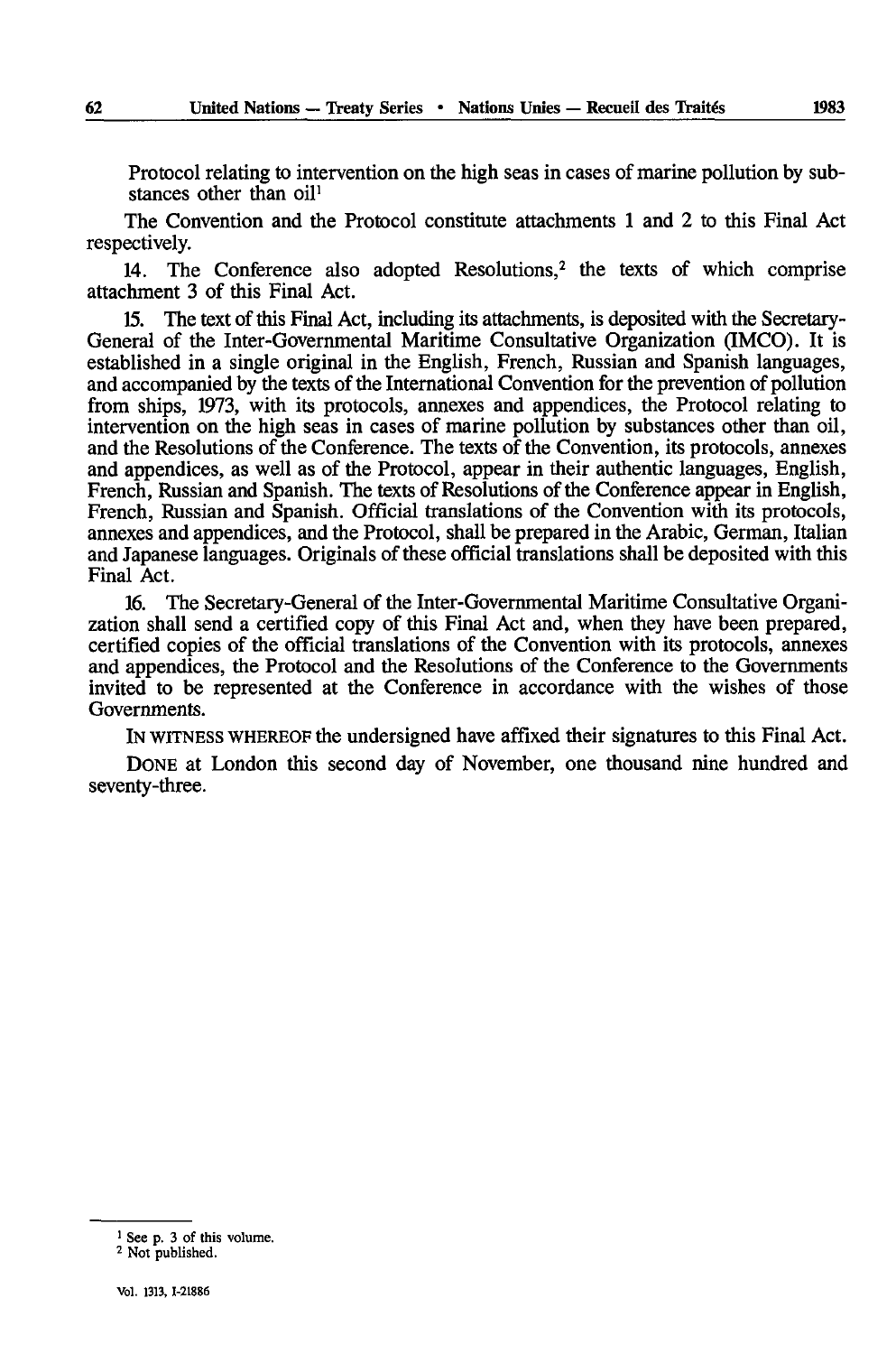# FINAL ACT OF THE INTERNATIONAL CONFERENCE ON MARINE POLLUTION

[ACTE FINAL DE LA CONFÉRENCE INTERNATIONALE SUR LA POLLUTION DES MERS]

President Président Presidente Председатель

> *[Signed — Signé]*  S. V. BHAVE

Secretary-General of the Inter-Governmental Maritime Consultative Organization Secrétaire général de l'Organisation intergouvernementale consultative de la navigation maritime Secretario General de la Organizacion Consultiva Maritima Intergubernamental Генеральный Секретарь Межправительственной Морской<br>Консультативной Организации

> *[Signed — Signé]*  COLIN GOAD

Deputy Secretary-General of the Inter-Governmental Maritime Consultative Organization Secrétaire général adjoint de l'Organisation intergouvernementale consultative de la navigation maritime

Secretario General Adjunto de la Organizacion Consultiva Maritima Intergubernamental Заместитель Генерального Секретаря Межправительственной Морской Консультативной Организации

> *[Signed* — *Signé] J.* QUÉGUINER

Executive Secretary of the Conference Secrétaire exécutif de la Conférence Secretario Ejecutivo de la Conferencia Исполнительный Секретарь Конференции

> *[Signed — Signé]*  A. SAVELIEV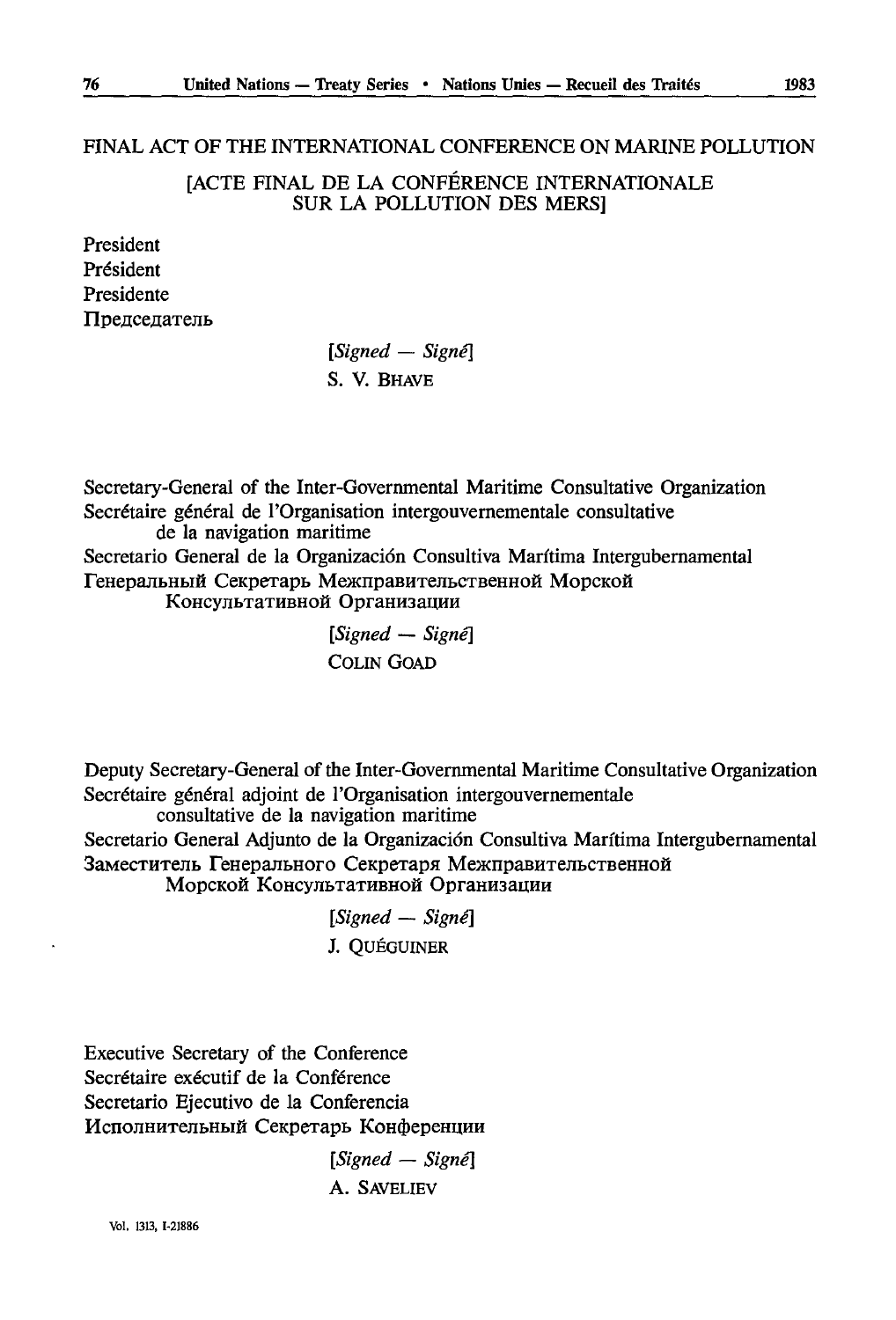Deputy Executive Secretary of the Conference Secrétaire exécutif adjoint de la Conférence Secretario Ejecutivo Adjunto de la Conferencia Заместитель Исполнительного Секретаря Конференции

> *[Signed — Signé]*  Y. SASAMURA

Deputy Executive Secretary of the Conference Secrétaire exécutif adjoint de la Conférence Secretario Ejecutivo Adjunto de la Conferencia Заместитель Исполнительного Секретаря Конференции

> *[Signed — Signé}*  THOMAS A. MENSAH

For thé Government of the Argentine Republic Pour le Gouvernement de la République Argentine Por el Gobierno de la República Argentina От имени Правительства Аргентинской Республики

> *[Signed* — *Signé]*  R. M. GOWLAND

For thé Government of the Commonwealth of Australia Pour le Gouvernement du Commonwealth d'Australie Por el Gobierno del Commonwealth de Australia От имени Правительства Австралийского Союза

> *[Signed — Signé]*  **KEITH BRENNAN** *[Signed — Signé]*  T. B. CURTIN

For the Government of the State of Bahrain Pour le Gouvernement de l'Etat de Bahrein Por el Gobierno del Estado de Bahrein От имени Правительства Государства Бахрейн

> *[Signed — Signé]*  W. AL-NiMER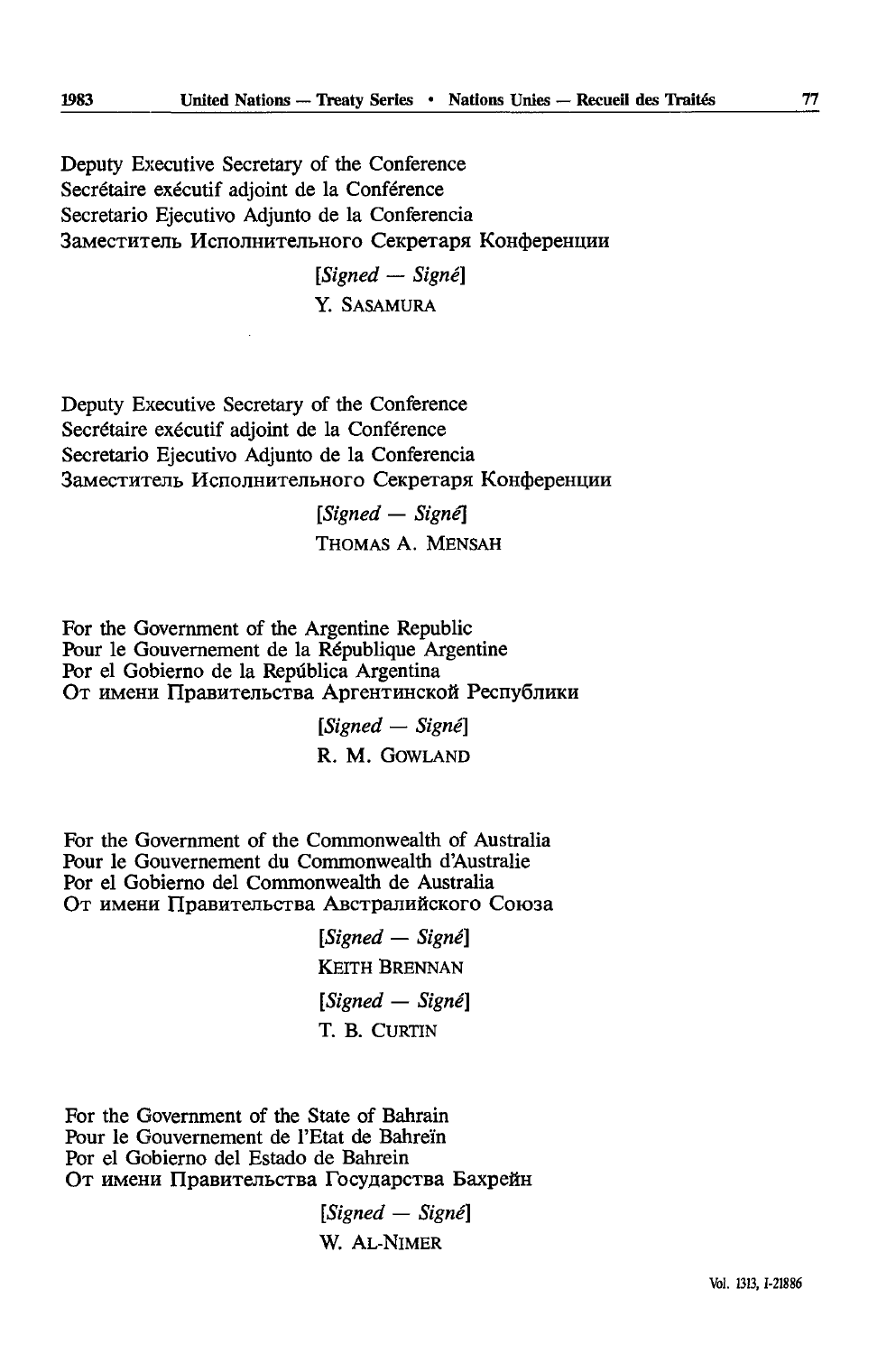For thé Government of the Kingdom of Belgium Pour le Gouvernement du Royaume de Belgique Por el Gobierno del Reino de Bélgica От имени Правительства Королевства Бельгии

> *[Signed* — *Signé]*  R. VANCRAEYNEST *[Signed* — *Signé]*  J. G. A. GÉRARD

For thé Government of the Federative Republic of Brazil Pour le Gouvernement de la République fédérative du Brésil Por el Gobierno de la Repiîblica Federativa del Brasil От имени Правительства Федеративной Республики Бразилии

> *[Signed — Signé]*  MARCELO RAFFAELLI

For thé Government of the People's Republic of Bulgaria Pour le Gouvernement de la République populaire de Bulgarie Por el Gobierno de la Repûblica Popular de Bulgaria От имени Правительства Народной Республики Болгарии

> *[Signed — Signé] A.* YANKOV

For thé Government of the Byelorussian Soviet Socialist Republic Pour le Gouvernement de la République socialiste soviétique de Biélorussie Por el Gobierno de la Repùblica Socialista Soviética de Bielorrusia От имени Правительства Белорусской Советской Социалистической Республики

> *[Signed* — *Signé] V.* PESHKOV

For thé Government of Canada Pour le Gouvernement du Canada Por el Gobierno del Canada От имени Правительства Канады

> *[Signed* — *Signé] E.* G. LEE *[Signed* —- *Signé]*  R. W. PARSONS

For thé Government of the Republic of Chile Pour le Gouvernement de la République du Chili Por el Gobierno de la Repùblica de Chile От имени Правительства Республики Чили

> *[Signed — Signé] O.* BUZETA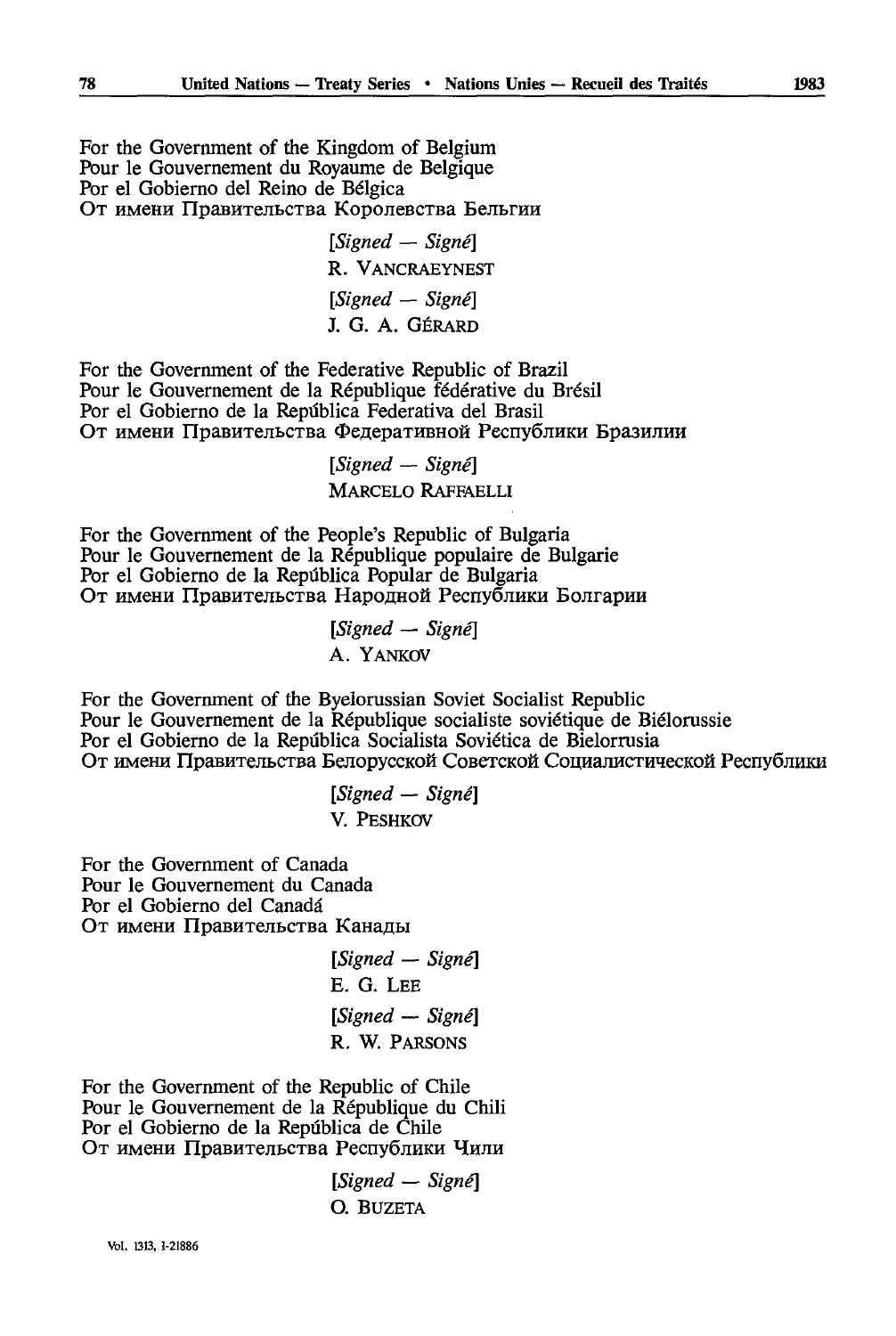For thé Government of the Republic of Cuba Pour le Gouvernement de la République de Cuba Por el Gobierno de la Repûblica de Cuba От имени Правительства Республики Кубы

> *[Signed — Signé]*  J. LÔPEZ GARCÎA *[Signed — Signé]*  M. OPORTO SÂNCHEZ

For thé Government of the Republic of Cyprus Pour le Gouvernement de la République de Chypre Por el Gobierno de la Repûblica de Chipre От имени Правительства Республики Кипр

> *[Signed — Signé]*  MICHAEL V. VASSILIADES

For thé Government of the Kingdom of Denmark Pour le Gouvernement du Royaume du Danemark Por el Gobierno del Reino de Dinamarca От имени Правительства Королевства Дании

> *[Signed — Signé]*  G. SEIDENFADEN

For thé Government of the Dominican Republic Pour le Gouvernement de la République Dominicaine Por el Gobierno de la Repûblica Dominicana От имени Правительства Доминиканской Республики

> *[Signed — Signé]*  A. A. RICART

For thé Government of the Republic of Ecuador Pour le Gouvernement de la République de l'Equateur Por el Gobierno de la Repûblica del Ecuador От имени Правительства Республики Эквадор

> *[Signed — Signé]*  J. ORTIZ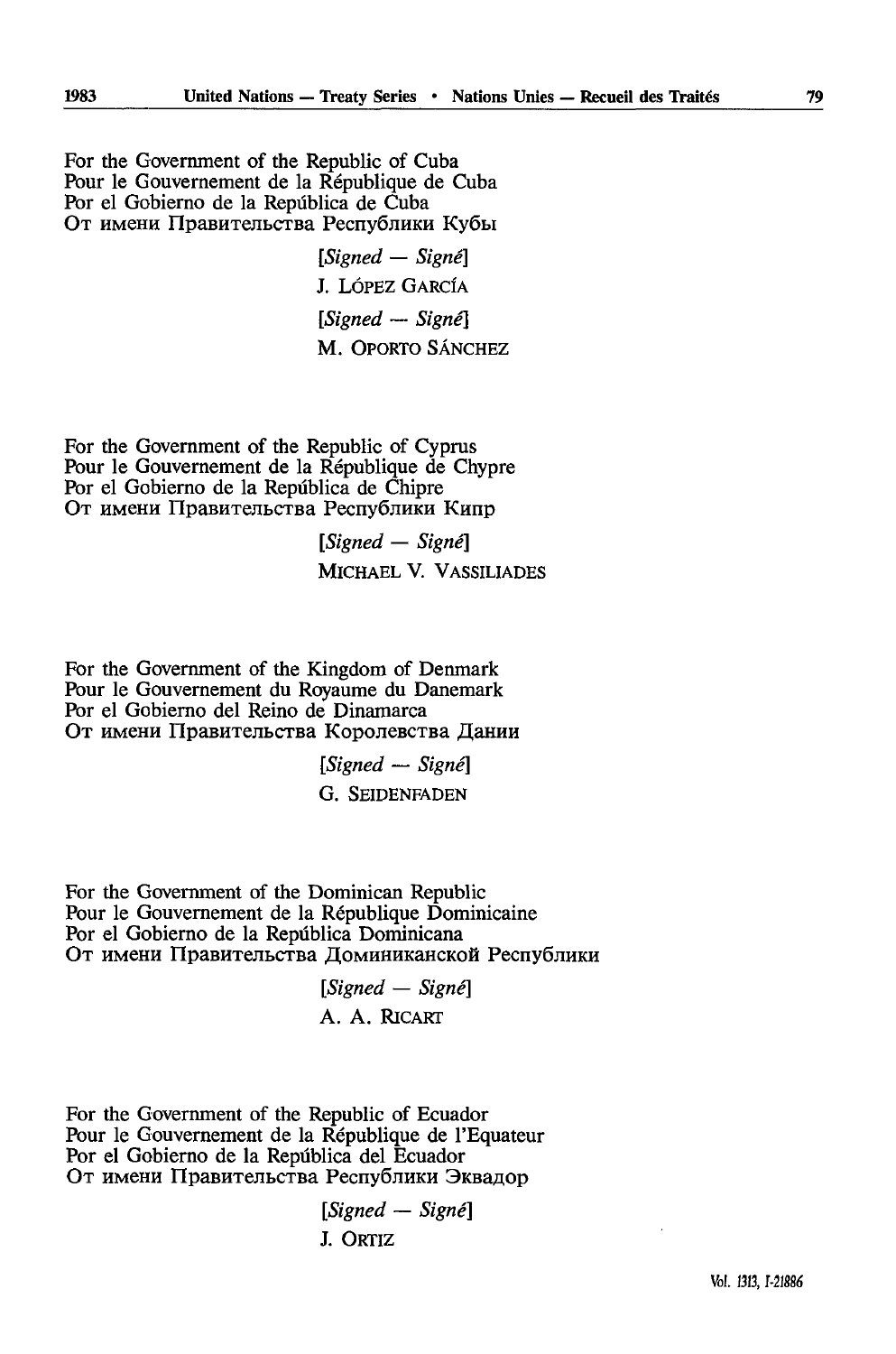For thé Government of the Arab Republic of Egypt Pour le Gouvernement de la République arabe d'Egypte Por el Gobierno de la Repûblica Arabe de Egipto От имени Правительства Арабской Республики Египет

> *[Signed — Signé]*  M. FAWZI

For thé Government of the Republic of Finland Pour le Gouvernement de la République de Finlande Por el Gobierno de la República de Finlandia От имени Правительства Республики Финляндии

> *[Signed — Signé}*  E. HELANIEMI

For thé Government of the French Republic Pour le Gouvernement de la République française Por el Gobierno de la Repûblica Francesa От имени Правительства Французской Республики

> *[Signed — Signé}*  J. MEGRET *[Signed — Signé] C.* DOUAY

For thé Government of the German Democratic Republic Pour le Gouvernement de la République démocratique allemande Por el Gobierno de la Repûblica Democràtica Alemana От имени Правительства Германской Демократической Республики

> *[Signed — Signé]*  H. RENTNER

For thé Government of the Federal Republic of Germany Pour le Gouvernement de la République fédérale d'Allemagne Por el Gobierno de la Repûblica Federal de Alemania От имени Правительства Федеративной Республики Германии

*[Signed — Signé]* 

Dr. G. BREUER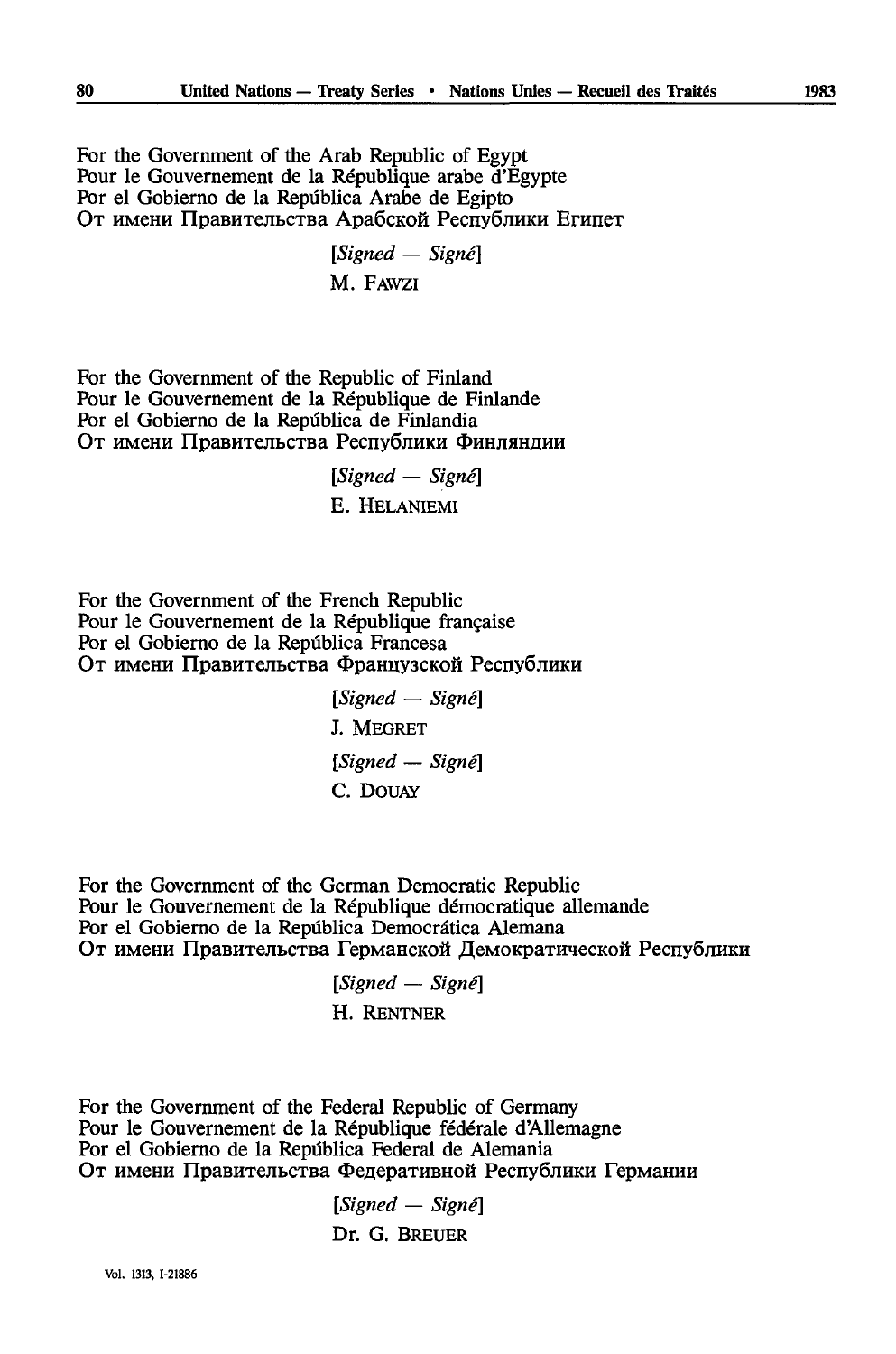For thé Government of the Republic of Ghana Pour le Gouvernement de la République du Ghana Por el Gobierno de la República de Ghana От имени Правительства Республики Ганы

> *[Signed — Signé]*  H. V. H. SEKYI

For thé Government of the Republic of Greece Pour le Gouvernement de la République de Grèce Por el Gobierno de la Repûblica de Grecia От имени Правительства Республики Греции

> *[Signed* — *Signé]*  N. DlAMANTOPOULOS *[Signed — Signé]*  A. CHRONOPOULOS *[Signed — Signé]*  P. KOSMATOS

For the Government of the Republic of Haiti Pour le Gouvernement de la République d'Haïti Por el Gobierno de la Repûblica de Haiti От имени Правительства Республики Гаити

For thé Government of the Hungarian People's Republic Pour le Gouvernement de la République populaire hongroise Por el Gobierno de la Repûblica Popular Hûngara От имени Правительства Венгерской Народной Республики

> *[Signed — Signé] G.* KOTAI

For thé Government of the Republic of Iceland Pour le Gouvernement de la République d'Islande Por el Gobierno de la Repûblica de Islandia От имени Правительства Республики Исландии

> *[Signed* — *Signe]*  H. R. BARDARSON *[Signed — Signé]*  H. AGUSTSSON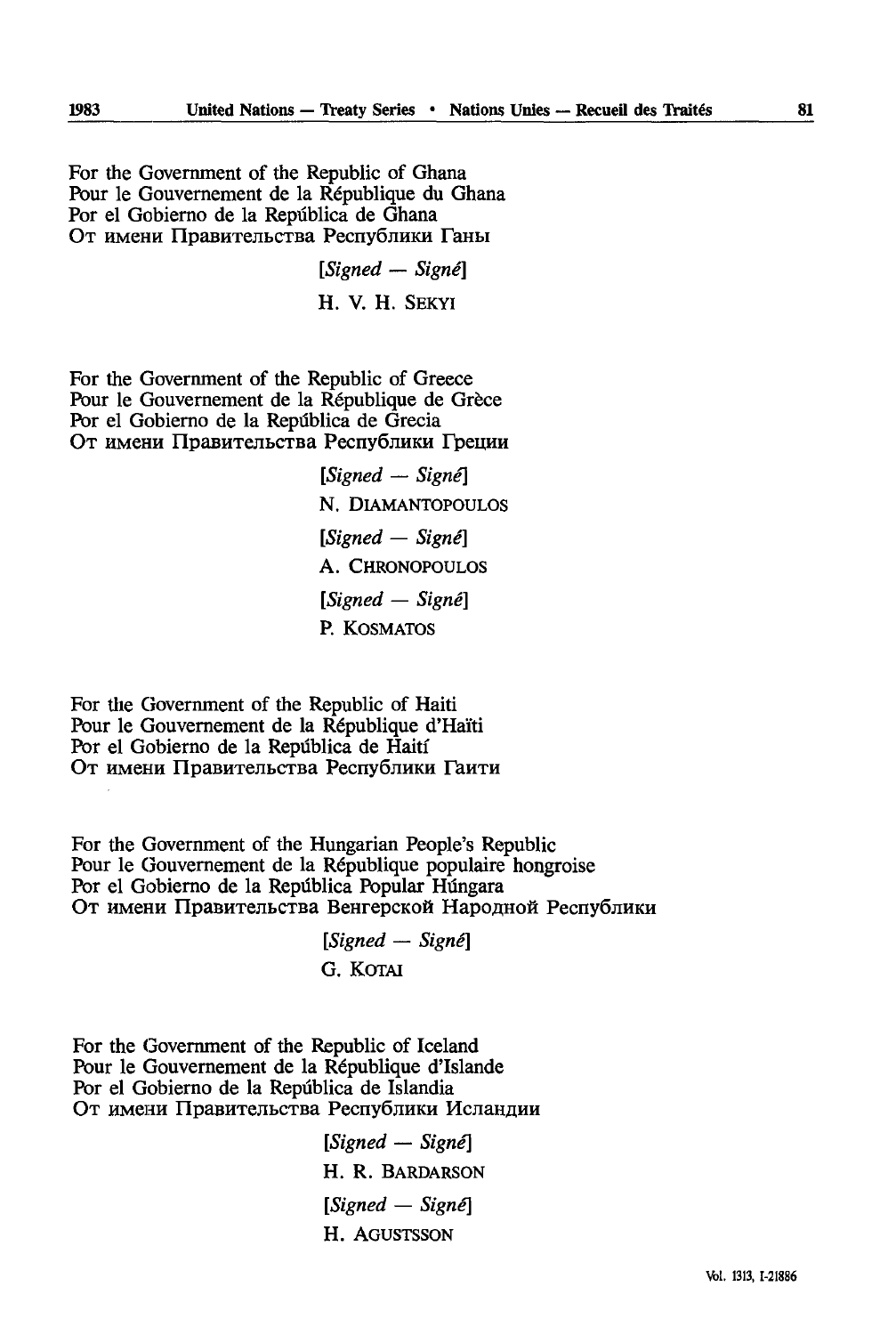For thé Government of the Republic of India Pour le Gouvernement de la République de l'Inde Por el Gobierno de la Repûblica de la India От имени Правительства Республики Индии

> *[Signed — Signé] S.* V. BHAVE *[Signed — Signé]*  P. S. VANCHISWAR

For thé Government of the Republic of Indonesia Pour le Gouvernement de la République d'Indonésie Por el Gobierno de la Repûblica de Indonesia От имени Правительства Республики Индонезии

> *[Signed — Signé]*  M. SJADZALI

For thé Government of the Empire of Iran Pour le Gouvernement de l'Empire d'Iran Por el Gobierno del Imperio del Irán От имени Правительства Иранской Империи

For thé Government of the Republic of Iraq Pour le Gouvernement de la République d'Irak Por el Gobierno de la República del Irak От имени Правительства Республики Ирак

> *[Signed — Signé]*  A. AL-QADHI

For thé Government of Ireland Pour le Gouvernement de l'Irlande Por el Gobierno de Irlanda От имени Правительства Ирландии

> *[Signed — Signé]*  T. GORMAN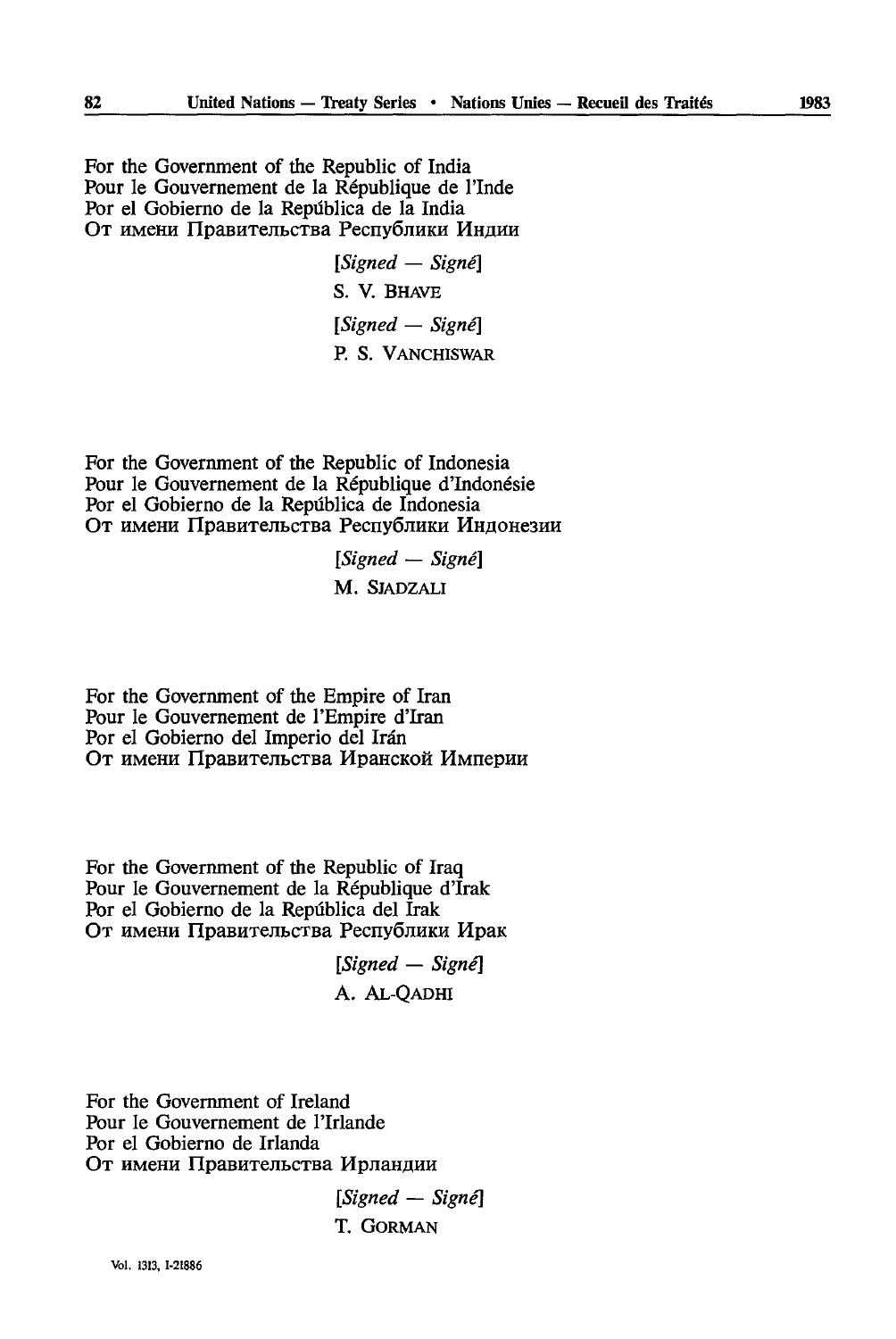For thé Government of the Italian Republic Pour le Gouvernement de la République italienne Por el Gobierno de la Repûblica Italiana От имени Правительства Итальянской Республики

> *[Signed — Signé] C.* CALENDA

For thé Government of the Republic of the Ivory Coast Pour le Gouvernement de la République de Côte d'Ivoire Por el Gobierno de la Repûblica de la Costa de Marfïl От имени Правительства Республики Берега Слоновой Кости

For thé Government of Japan Pour le Gouvernement du Japon Por el Gobierno del Japon От имени Правительства Японии

> *[Signed — Signé]*  S. SUGIHARA

For thé Government of the Hashemite Kingdom of Jordan Pour le Gouvernement du Royaume hachémite de Jordanie Por el Gobierno del Reino Hachemita de Jordania От имени Правительства Хашемитского Королевства Иордании

> *[Signed* — *Signé]*  A. G. TOUKAN

For thé Government of the Republic of Kenya Pour le Gouvernement de la République du Kenya Por el Gobierno de la Repûblica de Kenia От имени Правительства Республики Кении

> *[Signed — Signé]*  R. O. ADERO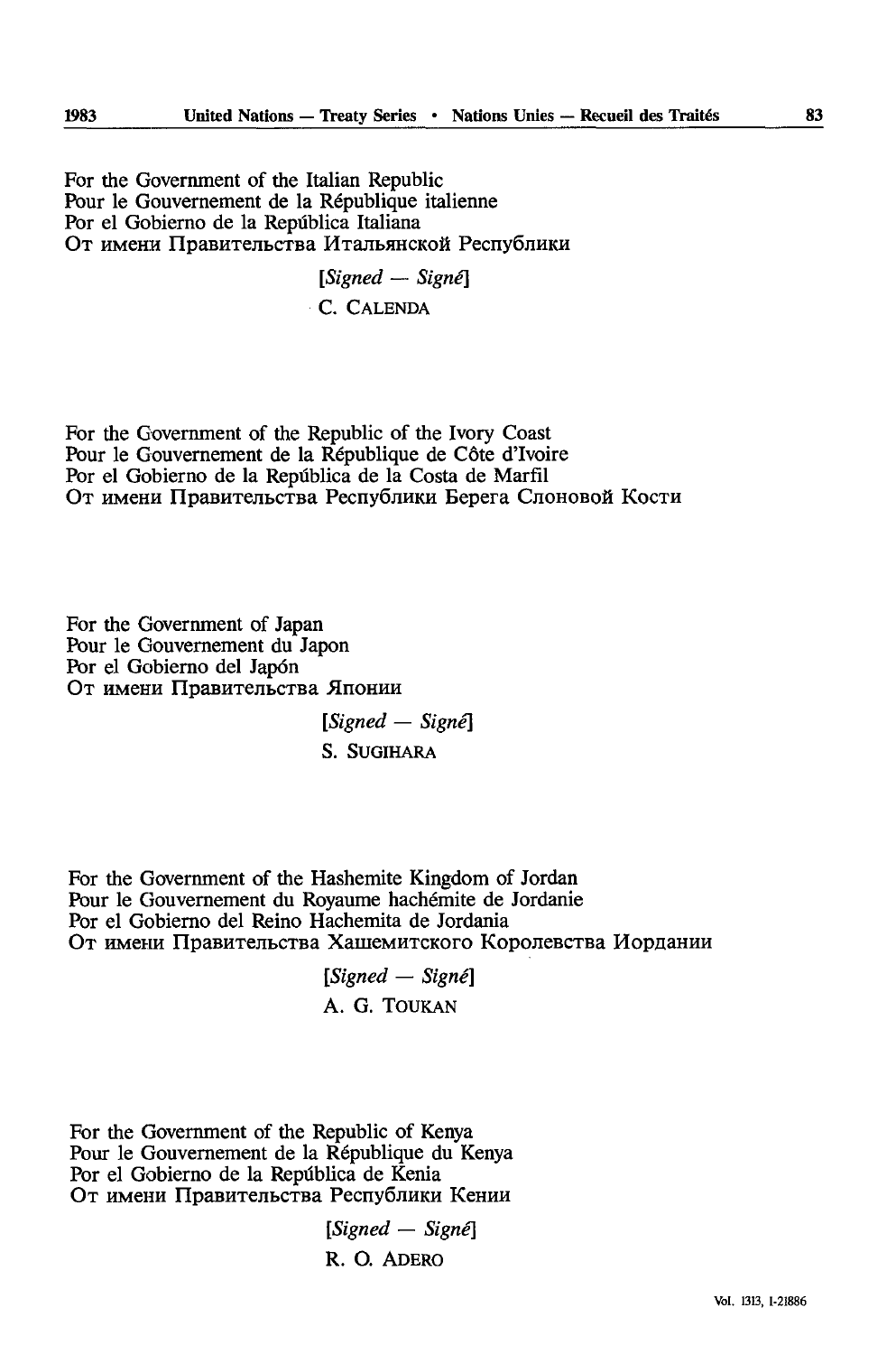For thé Government of the Khmer Republic Pour le Gouvernement de la République khmère Por el Gobierno de la República Khmer От имени Правительства Кхмерской Республики

> *[Signed — Signé]*  So YANDARA

For thé Government of the State of Kuwait Pour le Gouvernement de l'Etat du Koweït Por el Gobierno del Estado de Kuwait От имени Правительства Государства Кувейт

> *[Signed — Signé]*  A. R. M. AL-YAGOUT

For thé Government of the Republic of Liberia Pour le Gouvernement de la République du Libéria Por el Gobierno de la República de Liberia От имени Правительства Республики Либерии

> *[Signed — Signé] G.* F. B. COOPER *[Signed — Signé]*  R. N. CONWAY *[Signed — Signé]*  F. L. WISWALL, Jr.

For thé Government of the Libyan Arab Republic Pour le Gouvernement de la République arabe libyenne Por el Gobierno de la República Arabe Libia От имени Правительства Ливийской Арабской Республики

For thé Government of the Malagasy Republic Pour le Gouvernement de la République malgache Por el Gobierno de la Repûblica Malgache От имени Правительства Малагасийской Республики

> *[Signed — Signé]*  M. RAMAROZAKA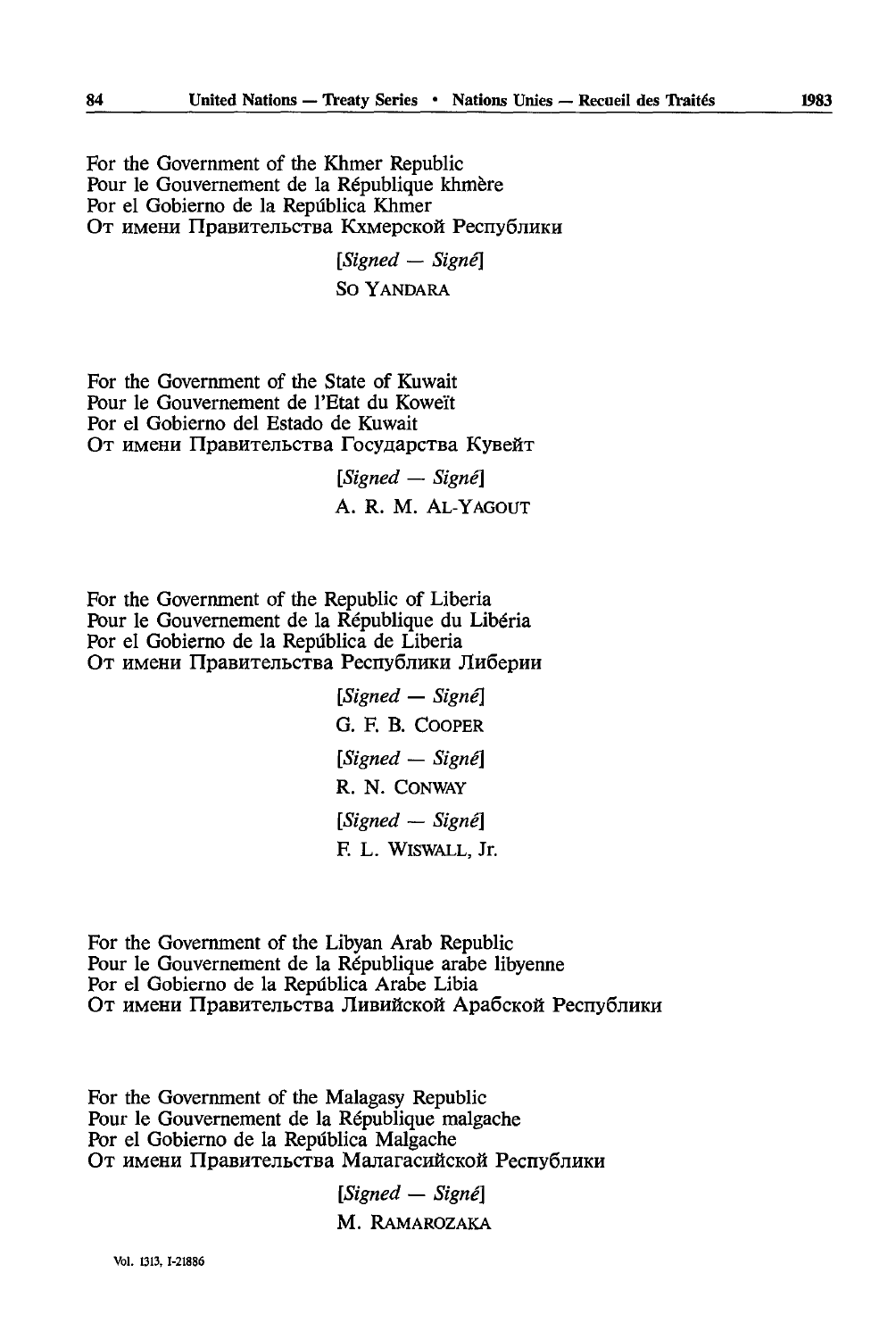For thé Government of the United Mexican States Pour le Gouvernement des Etats-Unis du Mexique Por el Gobierno de los Estados Unidos Mexicanos От имени Правительства Соединенных Штатов Мексики *[Signed — Signé] E.* ECHEVERRÎA ALVAREZ

For thé Government of the Principality of Monaco Pour le Gouvernement de la Principauté de Monaco Por el Gobierno del Principado de Monaco От имени Правительства Княжества Монако

*[Signed — Signé]*  I. S. IVANOVIC

For thé Government of the Kingdom of Morocco Pour le Gouvernement du Royaume du Maroc Por el Gobierno del Reino de Marruecos От имени Правительства Королевства Марокко

For thé Government of the Kingdom of the Netherlands Pour le Gouvernement du Royaume des Pays-Bas Por el Gobierno del Reino de los Pafses Bajos От имени Правительства Нидерландского Королевства

*[Signed* — *Signé]*  J. F. VAN DOORN *[Signed — Signé]*  H. H. M. SONDAAL

For thé Government of New Zealand Pour le Gouvernement de la Nouvelle-Zélande Por el Gobierno de Nueva Zelandia От имени Правительства Новой Зеландии

> *[Signed* — *Signé]*  D. W. BOYES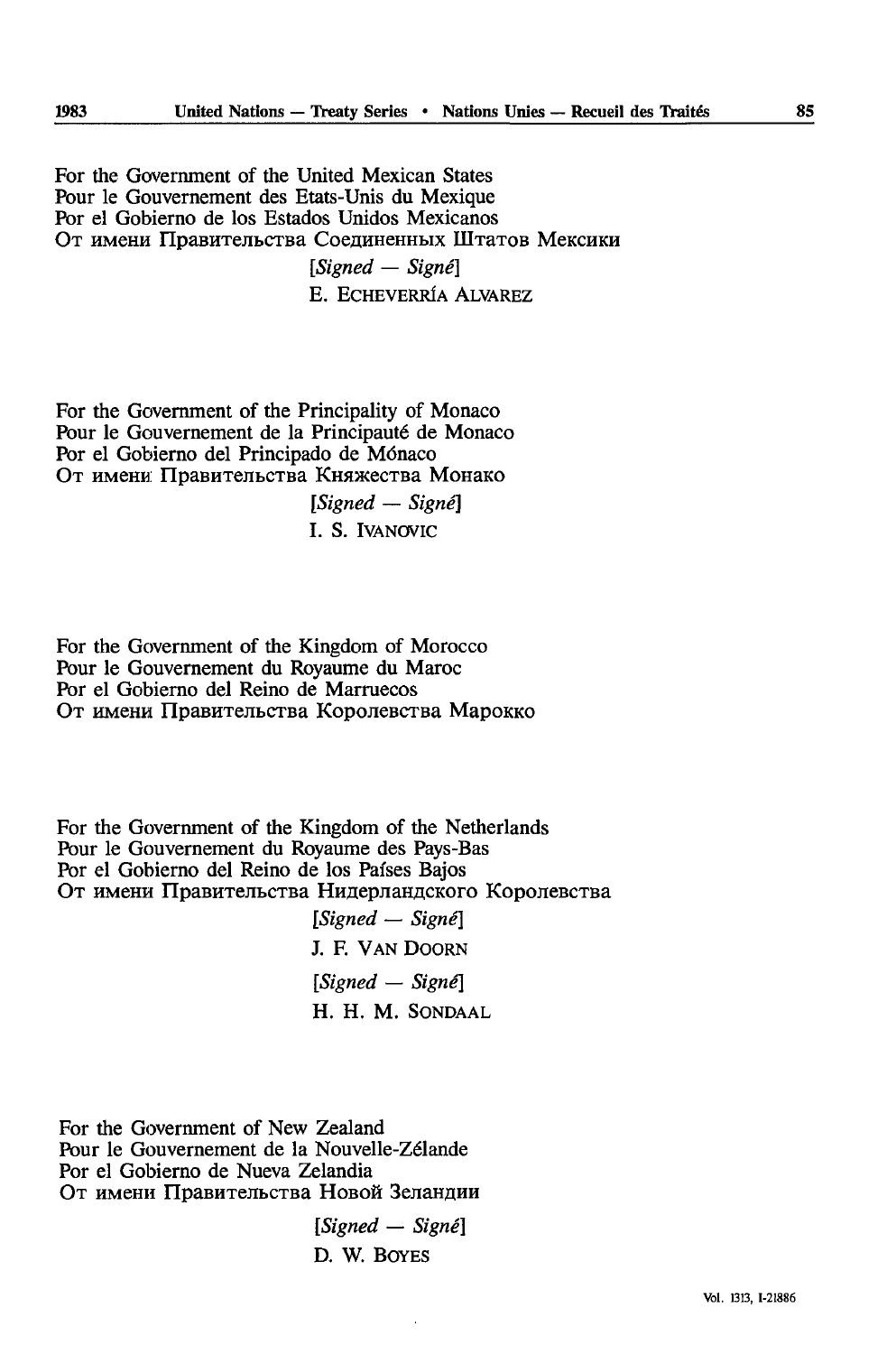For the Government of the Federal Republic of Nigeria Pour le Gouvernement de la République fédérale du Nigéria Por el Gobierno de la República Federal de Nigeria От имени Правительства Федеративной Республики Нигерии

> *[Signed — Signé]*  G. A. E. LONGE

For thé Government of the Kingdom of Norway Pour le Gouvernement du Royaume de Norvège Por el Gobierno del Reino de Noruega От имени Правительства Королевства Норвегии *[Signed — Signé]* 

M. HAREIDE *[Signed — Signé] E.* HAREIDE

For thé Government of the Republic of Panama Pour le Gouvernement de la République du Panama Por el Gobierno de la República de Panamá От имени Правительства Республики Панамы

For thé Government of the Republic of Peru Pour le Gouvernement de la République du Pérou Por el Gobierno de la República del Perú От имени Правительства Республики Перу

> *[Signed — Signé]*  A. MONTAGNE

For thé Government of the Republic of the Philippines Pour le Gouvernement de la République des Philippines Por el Gobierno de la Repûblica de Filipinas От имени Правительства Филиппинской Республики

> *[Signed — Signé]*  P. A. ARAQUE *[Signed — Signe]*  E. OGBINAR *[Signed — Signé]*  R. LESACA *[Signed — Signé]*  SONIA ZAIDE PRITCHARD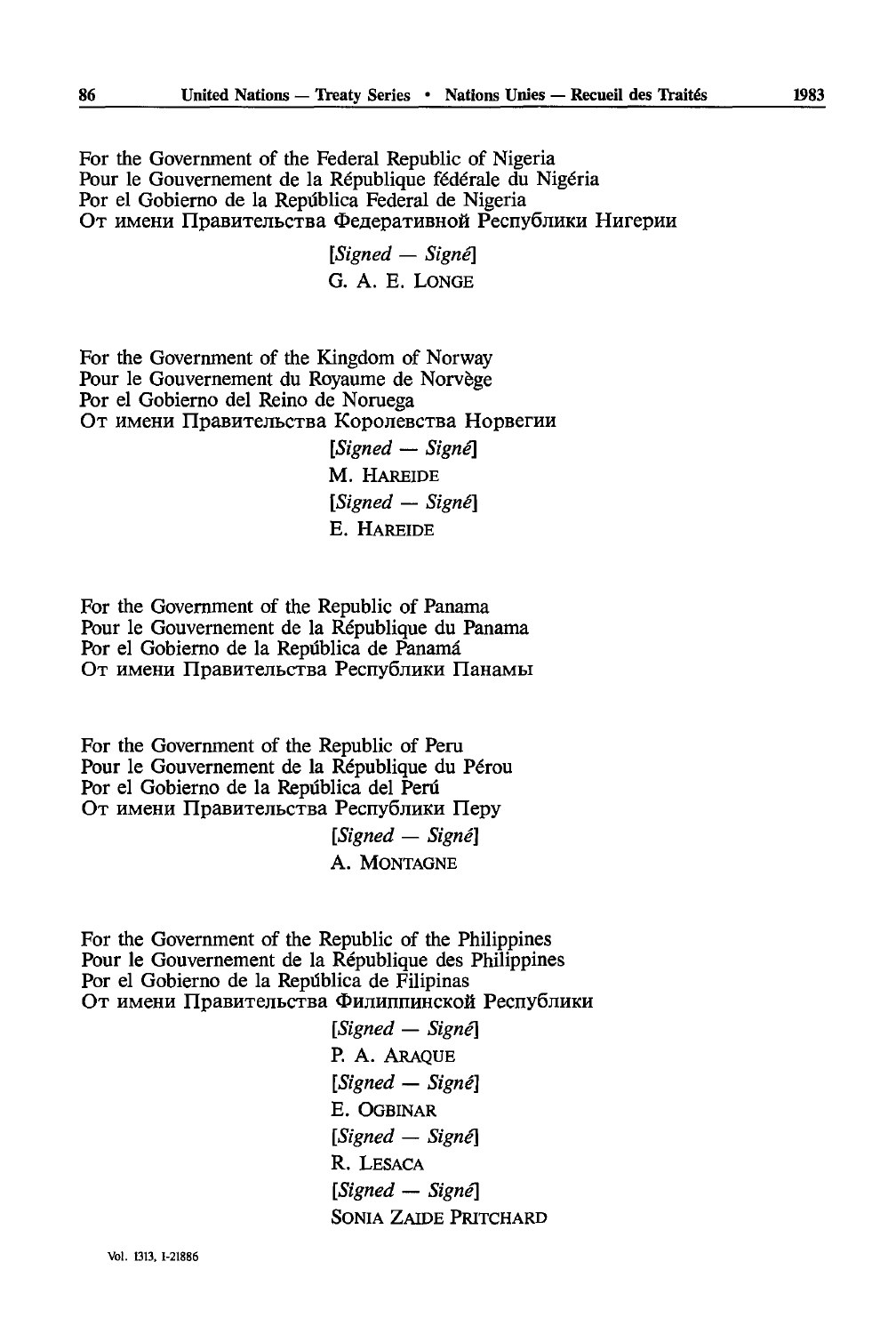For thé Government of the Polish People's Republic Pour le Gouvernement de la République populaire de Pologne Por el Gobierno de la Repûblica Popular Polaca От имени Правительства Польской Народной Республики

> *[Signed — Signé]*  S. PERKOWICZ

For thé Government of the Portuguese Republic Pour le Gouvernement de la République portugaise Por el Gobierno de la Repûblica Portuguesa От имени Правительства Португальской Республики

> *[Signed — Signé]* M. J. D. C. CASQUINHO

For thé Government of the Republic of Korea Pour le Gouvernement de la République de Corée Por el Gobierno de la Repûblica de Corea От имени Правительства Республики Кореи

> *[Signed — Signé}*  J. I. CHOI *[Signed — Signé}*  J. W. ROH

For thé Government of the Socialist Republic of Romania Pour le Gouvernement de la République socialiste de Roumanie Por el Gobierno de la República Socialista de Rumania От имени Правительства Румынской Социалистической Республики

> *[Signed — Signé}*  V. STAN

For thé Government of the Kingdom of Saudi Arabia Pour le Gouvernement du Royaume de l'Arabie Saoudite Por el Gobierno del Reino de Arabia Saudita От имени Правительства Королевства Саудовской Аравии

> *[Signed — Signé]*  FAISAL A. BASYONI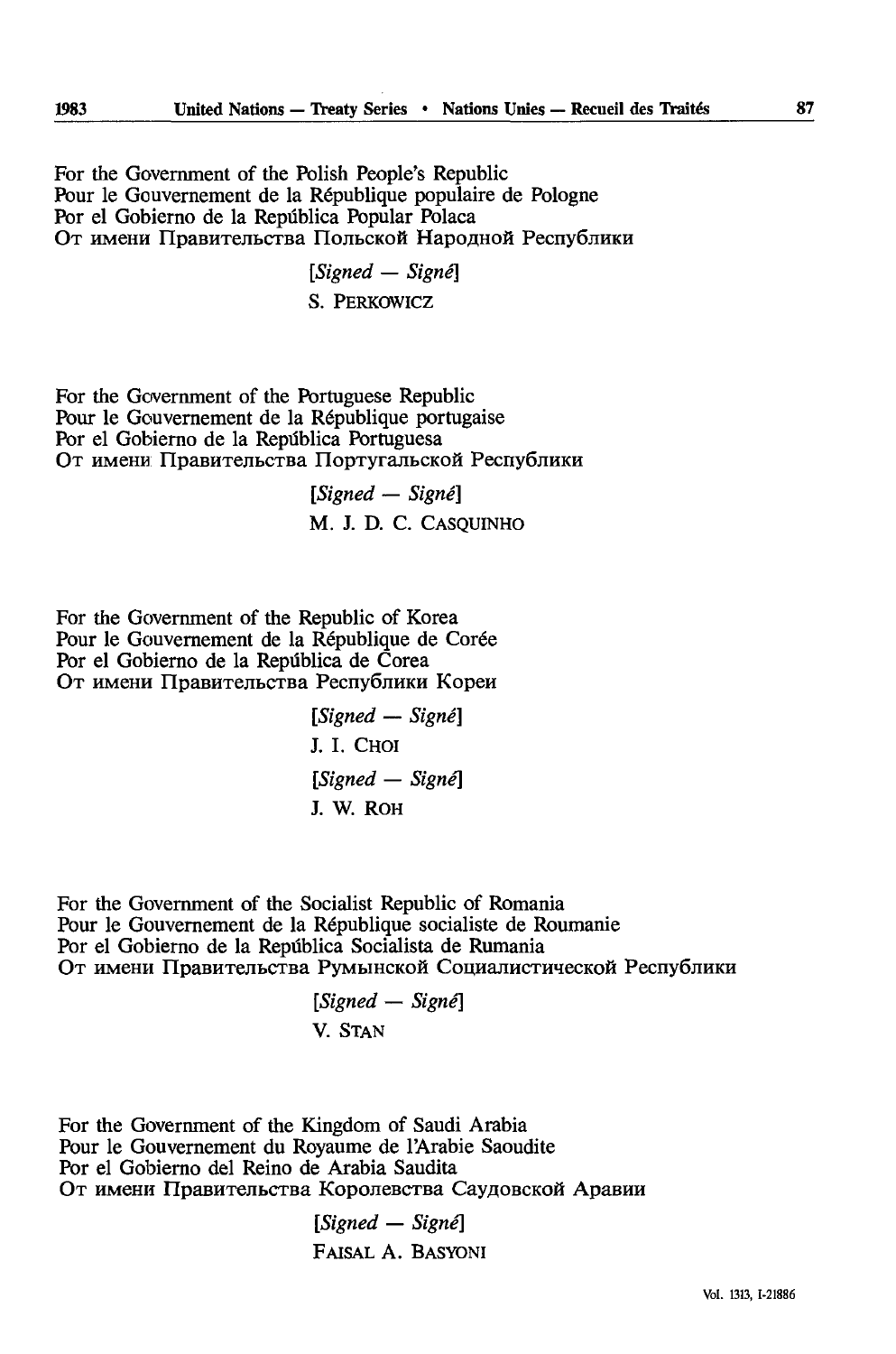For thé Government of the Republic of Singapore Pour le Gouvernement de la République de Singapour Por el Gobierno de la República de Singapur От имени Правительства Республики Сингапур

> *[Signed — Signé]*  KOH ENG TIAN

For thé Government of the Republic of South Africa Pour le Gouvernement de la République sud-africaine Por el Gobierno de la Reptiblica de Sudâfrica От имени Правительства Южно-Африканской Республики

*[Signed — Signé]* 

*I J.* BECKER

For thé Government of the Spanish State Pour le Gouvernement de l'Etat espagnol Por el Gobierno del Estado Español От имени Правительства Испанского Государства

> *[Signed — Signé]*  A. POCH *[Signed — Signé]*  A. GRAINO

For thé Government of the Republic of Sri Lanka Pour le Gouvernement de la République de Sri Lanka Por el Gobierno de la Repdblica de Sri Lanka От имени Правительства Республики Шри Ланка

> *[Signed — Signé]* J. J. G. AMIRTHANAYAGAM

For thé Government of the Kingdom of Sweden Pour le Gouvernement du Royaume de Suède Por el Gobierno del Reino de Suecia От имени Правительства Королевства Швеции

> *[Signed — Signé] G.* STEEN *[Signed — Signé] G.* LlNDENCRONA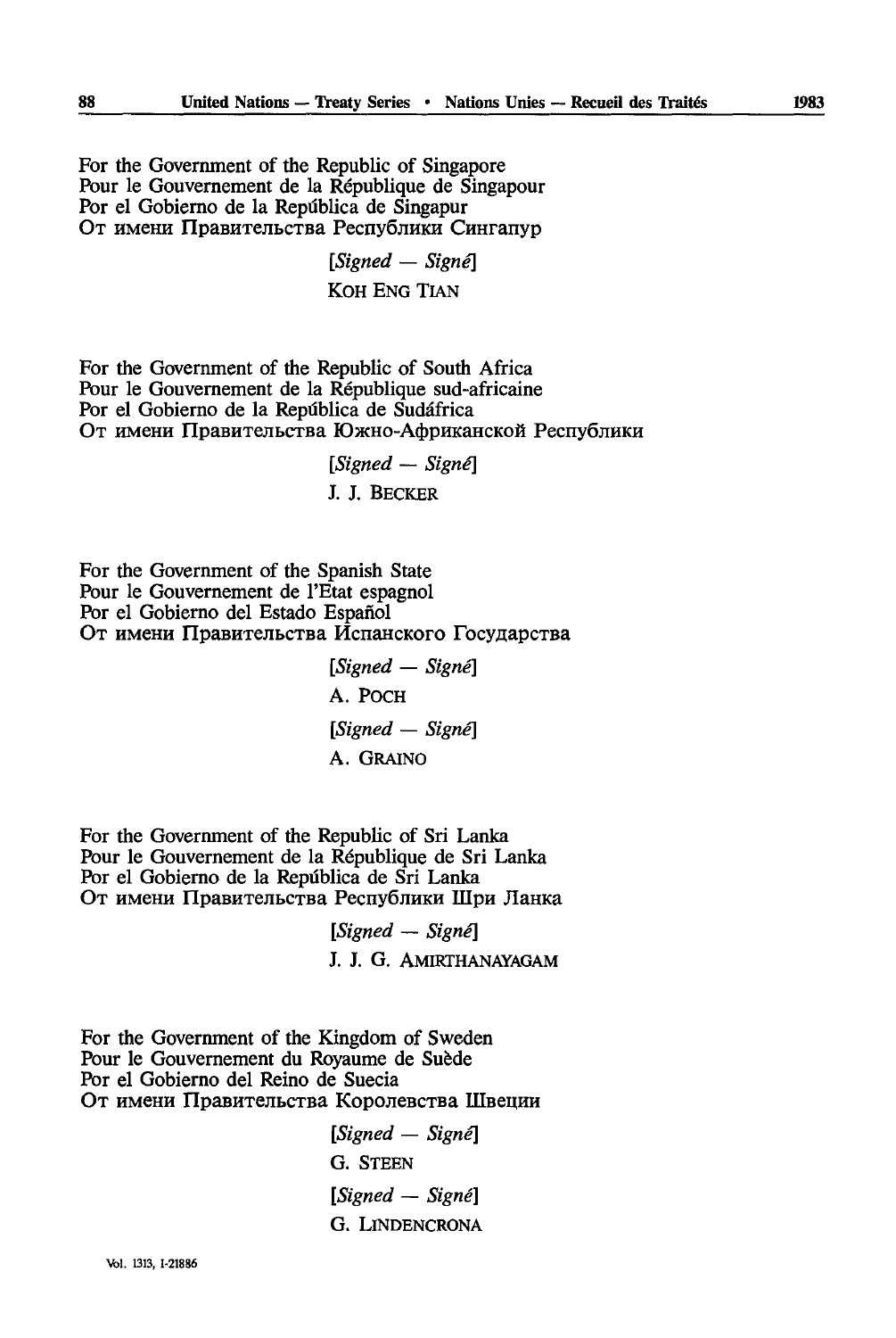For thé Government of the Swiss Confederation Pour le Gouvernement de la Confédération suisse Por el Gobierno de la Confederación Suiza От имени Правительства Швейцарской Конфедерации

> *[Signed — Signé]*  R. BAR

For thé Government of the Kingdom of Thailand Pour le Gouvernement du Royaume de Thaïlande Por el Gobierno del Reino de Tailandia От имени Правительства Королевства Таиланд

> *[Signed — Signé]*  K. SUPHAMONGKHON *[Signed — Signé]*  P. BURANADILOK *[Signed — Signé]*  P. CHARUCHANDR

For thé Government of Trinidad and Tobago Pour le Gouvernement de la Trinité-et-Tobago Por el Gobierno de Trinidad y Tabago От имени Правительства Тринидада и Тобаго

> *[Signed — Signé]*  P. V. J. SOLOMON

For thé Government of the Republic of Tunisia Pour le Gouvernement de la République tunisienne Por el Gobierno de la Repûblica de Tûnez От имени Правительства Республики Тунис

> *[Signed — Signé]*  A. TURKI *[Signed* — *Signé]*  H. BOUSSOFFARA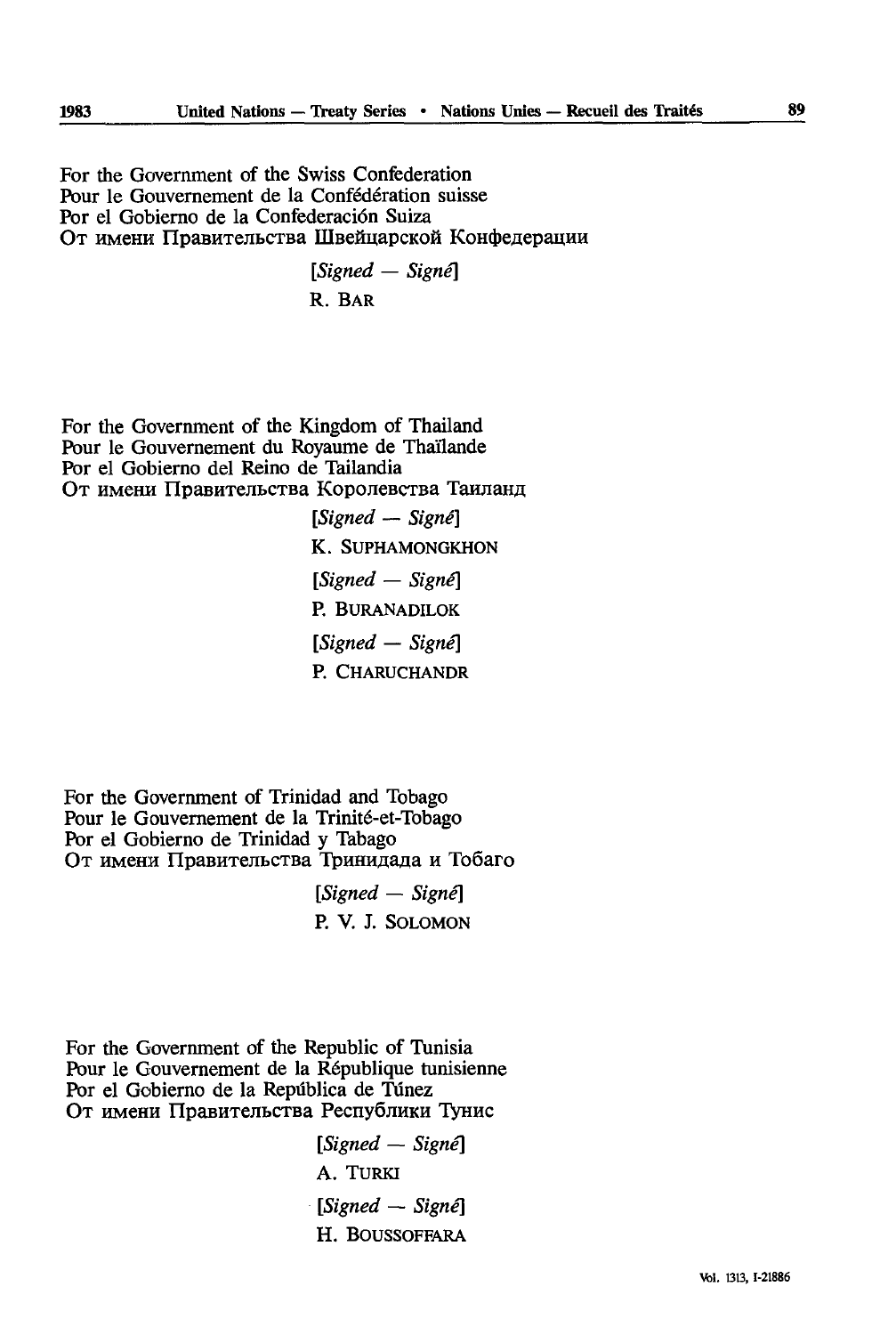For thé Government of the Ukrainian Soviet Socialist Republic Pour le Gouvernement de la République socialiste soviétique d'Ukraine Por el Gobierno de la República Socialista Soviética de Ucrania От имени Правительства Украинской Советской Социалистической Республики

> *[Signed — Signé]*  A. TRETIAK *[Signed — Signé] E.* KACHURENKO

For thé Government of the Union of Soviet Socialist Republics Pour le Gouvernement de l'Union des Républiques socialistes soviétiques Por el Gobierno de la Union de Repûblicas Socialistas Soviéticas От имени Правительства Союза Советских Социалистических Республик

> *[Signed* — *Signé]*  V. TIKHONOV

For thé Government of the United Arab Emirates Pour le Gouvernement des Emirats arabes unis Por el Gobierno de los Emiratos Arabes Unidos От имени Правительства Объединенных Арабских Эмиратов

For thé Government of the United Kingdom of Great Britain and Northern Ireland Pour le Gouvernement du Royaume-Uni de Grande-Bretagne et d'Irlande du Nord Por el Gobierno del Reino Unido de Gran Bretaña e Irlanda del Norte От имени Правительства Соединенного Королевства Великобритании и

Северной Ирландии

*[Signed — Signé] ].* N. ARCHER

For thé Government of the United Republic of Tanzania Pour le Gouvernement de la République-Unie de Tanzanie Por el Gobierno de la República Unida de Tanzania От имени Правительства Объединенной Республики Танзании

> *[Signed — Signé] S.* IHEMA